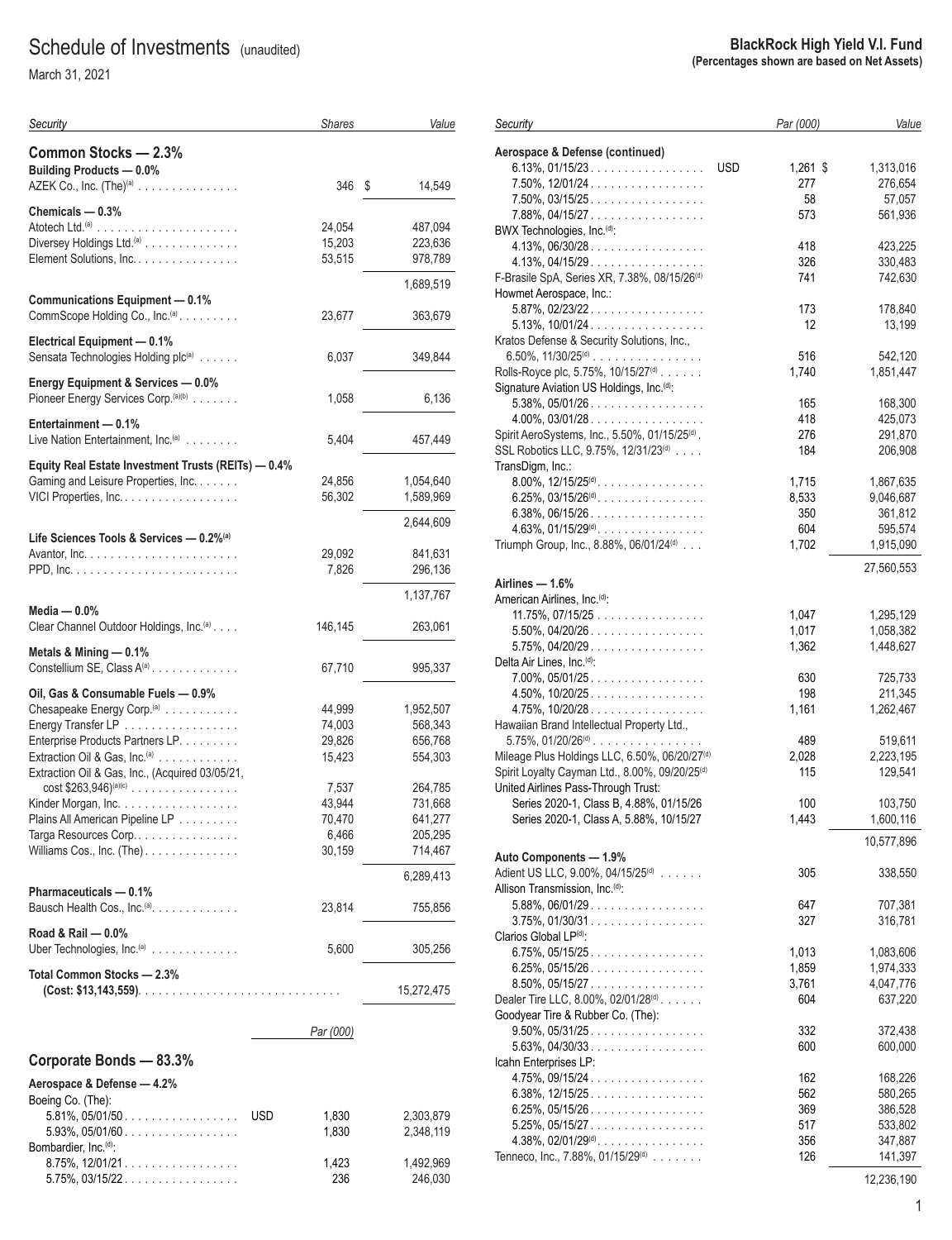| Security                                                                                                | Par (000)  | Value             |
|---------------------------------------------------------------------------------------------------------|------------|-------------------|
| Automobiles - 0.2%                                                                                      |            |                   |
| Ford Motor Co.:<br>$4.35\%$ , $12/08/26$<br><b>USD</b>                                                  | 82 \$      | 86,407            |
| 4.75%, 01/15/43.                                                                                        | 167        | 168,236           |
| $5.29\%$ , $12/08/46$                                                                                   | 160        | 168,203           |
| Tesla, Inc., 5.30%, 08/15/25 <sup>(d)</sup>                                                             | 582        | 603,883           |
| Winnebago Industries, Inc., 6.25%, 07/15/28 <sup>(d)</sup>                                              | 210        | 224,963           |
|                                                                                                         |            | 1,251,692         |
| Banks — 0.3%                                                                                            |            |                   |
| Banco Espirito Santo SA(a)(e):                                                                          |            |                   |
| $2.63\%$ , 05/08/17<br><b>EUR</b>                                                                       | 100        | 16,418            |
| 4.75%, 01/15/18.                                                                                        | 100        | 16,418<br>16,417  |
| $4.00\%$ , 01/21/19.<br>Barclays plc, 5.20%, 05/12/26<br><b>USD</b>                                     | 100<br>200 | 226,042           |
| BNP Paribas SA, (US Treasury Yield Curve                                                                |            |                   |
| Rate T Note Constant Maturity 5 Year +                                                                  |            |                   |
| $2.94\%$ ), $4.50\%$ <sup>(d)(f)(g)</sup>                                                               | 325        | 320,775           |
| CIT Group, Inc.:                                                                                        |            |                   |
| $5.00\%$ , $08/15/22$                                                                                   | 30         | 31,575            |
| 5.00%, 08/01/23                                                                                         | 396        | 429,660           |
| HSBC Holdings plc(f)(g):                                                                                |            |                   |
| (USD Swap Rate 5 Year + 3.75%), 6.00%                                                                   | 465        | 509,059           |
| (US Treasury Yield Curve Rate T Note                                                                    |            |                   |
| Constant Maturity 5 Year + 3.65%).                                                                      | 200        | 197,750           |
|                                                                                                         |            | 1,764,114         |
| Beverages - 0.0%                                                                                        |            |                   |
| Triton Water Holdings, Inc., 6.25%, 04/01/29 <sup>(d)</sup>                                             | 230        | 234,600           |
| Biotechnology - 0.0%                                                                                    |            |                   |
| Emergent BioSolutions, Inc., 3.88%, 08/15/28(d)                                                         | 118        | 115,345           |
| <b>Building Products - 1.1%</b>                                                                         |            |                   |
| Advanced Drainage Systems, Inc., 5.00%,                                                                 |            |                   |
| $09/30/27^{(d)}$                                                                                        | 545        | 570,926           |
| Arcosa, Inc., $4.38\%$ , $04/15/29^{(d)}$<br>Builders FirstSource, Inc., 6.75%, 06/01/27 <sup>(d)</sup> | 655<br>171 | 664,825           |
| Cornerstone Building Brands, Inc., 6.13%,                                                               |            | 184,039           |
| $01/15/29$ <sup>(d)</sup>                                                                               | 850        | 905,250           |
| CP Atlas Buyer, Inc., 7.00%, 12/01/28 <sup>(d)</sup>                                                    | 519        | 545,495           |
| Forterra Finance LLC, 6.50%, 07/15/25 <sup>(d)</sup>                                                    | 704        | 756,800           |
| Griffon Corp., 5.75%, 03/01/28.                                                                         | 331        | 352,101           |
| James Hardie International Finance DAC,                                                                 |            |                   |
| $5.00\%$ , $01/15/28^{(d)}$ .                                                                           | 200        | 211,500           |
| JELD-WEN, Inc. <sup>(d)</sup> :                                                                         |            |                   |
| $6.25\%$ , 05/15/25                                                                                     | 245        | 260,313           |
| $4.63\%$ , $12/15/25$<br>$4.88\%, 12/15/27 \dots $                                                      | 99<br>30   | 100,237<br>31,022 |
| Masonite International Corp. <sup>(d)</sup> :                                                           |            |                   |
| $5.75\%$ , 09/15/26                                                                                     | 45         | 46,800            |
| $5.38\%$ , 02/01/28.                                                                                    | 74         | 78,532            |
| SRM Escrow Issuer LLC, 6.00%, 11/01/28 <sup>(d)</sup>                                                   | 923        | 967,304           |
| Standard Industries, Inc. <sup>(d)</sup> :                                                              |            |                   |
| $5.00\%$ , 02/15/27                                                                                     | 221        | 230,393           |
| $4.38\%, 07/15/30 \ldots \ldots \ldots \ldots \ldots$                                                   | 611        | 616,499           |
| $3.38\%$ , 01/15/31                                                                                     | 333        | 315,517           |
| Summit Materials LLC, 5.25%, 01/15/29(d)                                                                | 278        | 290,162           |
| Capital Markets - 0.7%                                                                                  |            | 7,127,715         |
| Compass Group Diversified Holdings LLC,                                                                 |            |                   |
| $5.25\%$ , 04/15/29 <sup>(d)</sup>                                                                      | 509        | 533,651           |
| Credit Suisse Group AG <sup>(d)(f)(g)</sup> :                                                           |            |                   |
| (USD Swap Semi 5 Year + 4.60%), 7.50%                                                                   | 200        | 211,472           |
| (US Treasury Yield Curve Rate T Note                                                                    |            |                   |
| Constant Maturity 5 Year + 4.82%),                                                                      |            |                   |
|                                                                                                         | 700        | 745,500           |

| Security                                                                                                         | Par (000)  | Value              |
|------------------------------------------------------------------------------------------------------------------|------------|--------------------|
| <b>Capital Markets (continued)</b><br>(US Treasury Yield Curve Rate T Note<br>Constant Maturity 5 Year + 4.89%), |            |                    |
| <b>USD</b><br>(US Treasury Yield Curve Rate T Note<br>Constant Maturity 5 Year + 3.55%),                         | 405 \$     | 409,050            |
|                                                                                                                  | 370        | 346,875            |
| Drawbridge Special Opportunities Fund LP,<br>$3.88\%$ , 02/15/26 <sup>(d)</sup><br>MSCI, Inc. <sup>(d)</sup> :   | 250        | 256,439            |
| $3.63\%$ , 09/01/30                                                                                              | 123        | 125,073            |
| 3.88%, 02/15/31<br>Owl Rock Capital Corp.:                                                                       | 433        | 442,201            |
| $3.75\%$ , $07/22/25$<br>$4.25\%$ , 01/15/26.                                                                    | 690<br>301 | 715,419            |
| $3.40\%$ , $07/15/26$                                                                                            | 170        | 315,878<br>172,189 |
| Owl Rock Technology Finance Corp., 3.75%,                                                                        |            |                    |
| UBS AG, (US Treasury Yield Curve Rate T Note<br>Constant Maturity 5 Year + 3.31%), 4.38%(d)(f)                   | 240        | 245,437            |
|                                                                                                                  | 320        | 315,680            |
|                                                                                                                  |            | 4,834,864          |
| Chemicals - 1.1%                                                                                                 |            |                    |
| Axalta Coating Systems LLC <sup>(d)</sup> :<br>$4.75\%$ , 06/15/27                                               | 423        | 442,162            |
| $3.38\%$ , 02/15/29.                                                                                             | 166        | 161,883            |
| Chemours Co. (The), 5.75%, 11/15/28(d)                                                                           | 186        | 195,842            |
| Element Solutions, Inc., 3.88%, 09/01/28(d).                                                                     | 2,171      | 2,142,234          |
| Gates Global LLC, 6.25%, 01/15/26(d).<br>GCP Applied Technologies, Inc., 5.50%,                                  | 574        | 601,265            |
| $04/15/26^{(d)}$                                                                                                 | 534        | 549,326            |
| HB Fuller Co., 4.25%, 10/15/28                                                                                   | 165        | 167,650            |
| Illuminate Buyer LLC, 9.00%, 07/01/28(d).                                                                        | 553        | 622,291            |
| Ingevity Corp., 3.88%, 11/01/28(d)<br>Minerals Technologies, Inc., 5.00%, 07/01/28 <sup>(d)</sup>                | 132<br>388 | 128,040<br>400,125 |
| NOVA Chemicals Corp., 4.88%, 06/01/24(d).                                                                        | 81         | 84,645             |
| OCI NV, 5.25%, 11/01/24 <sup>(d)</sup>                                                                           | 277        | 288,080            |
| PQ Corp., 5.75%, 12/15/25 <sup>(d)</sup> .                                                                       | 912        | 934,800            |
| Scotts Miracle-Gro Co. (The), 4.00%,                                                                             |            |                    |
| $04/01/31^{(d)}$                                                                                                 | 515        | 507,790            |
| Valvoline, Inc., 3.63%, 06/15/31 <sup>(d)</sup>                                                                  | 2          | 1,935              |
| Commercial Services & Supplies - 2.6%                                                                            |            | 7,228,068          |
| ADT Security Corp. (The), 4.88%, 07/15/32(d)<br>Allied Universal Holdco LLC(d):                                  | 766        | 778,448            |
| $6.63\%$ , 07/15/26.                                                                                             | 3,651      | 3,871,812          |
| $9.75\%$ , $07/15/27$                                                                                            | 1,545      | 1,695,174          |
| APX Group, Inc.:                                                                                                 |            |                    |
| 7.88%, 12/01/22.                                                                                                 | 115        | 115,431            |
| $8.50\%$ , $11/01/24$                                                                                            | 202        | 209,575            |
| $6.75\%$ , $02/15/27^{(d)}$ .<br>Aramark Services, Inc.:                                                         | 455        | 488,088            |
| $5.00\%$ , $04/01/25^{(d)}$ .                                                                                    | 246        | 251,843            |
| 6.38%, $05/01/25$ <sup>(d)</sup> .                                                                               | 571        | 605,260            |
| $4.75\%$ , 06/01/26                                                                                              | 72         | 74,016             |
| Brink's Co. (The), 5.50%, 07/15/25(d)                                                                            | 114        | 120,412            |
| Clean Harbors, Inc. <sup>(d)</sup> :                                                                             |            |                    |
| $4.88\%, 07/15/27$                                                                                               | 233        | 245,815            |
| $5.13\%$ , 07/15/29.                                                                                             | 199        | 211,264            |
| Covanta Holding Corp., 5.00%, 09/01/30                                                                           | 239        | 241,390            |
| Garda World Security Corp. <sup>(d)</sup> :                                                                      |            |                    |
| $4.63\%$ , 02/15/27                                                                                              | 715        | 715,000            |
| $9.50\%$ , 11/01/27<br>GFL Environmental, Inc. <sup>(d)</sup> :                                                  | 428        | 473,740            |
| $4.25\%$ , 06/01/25                                                                                              | 140        | 144,200            |
| $3.75\%$ , 08/01/25                                                                                              | 299        | 303,485            |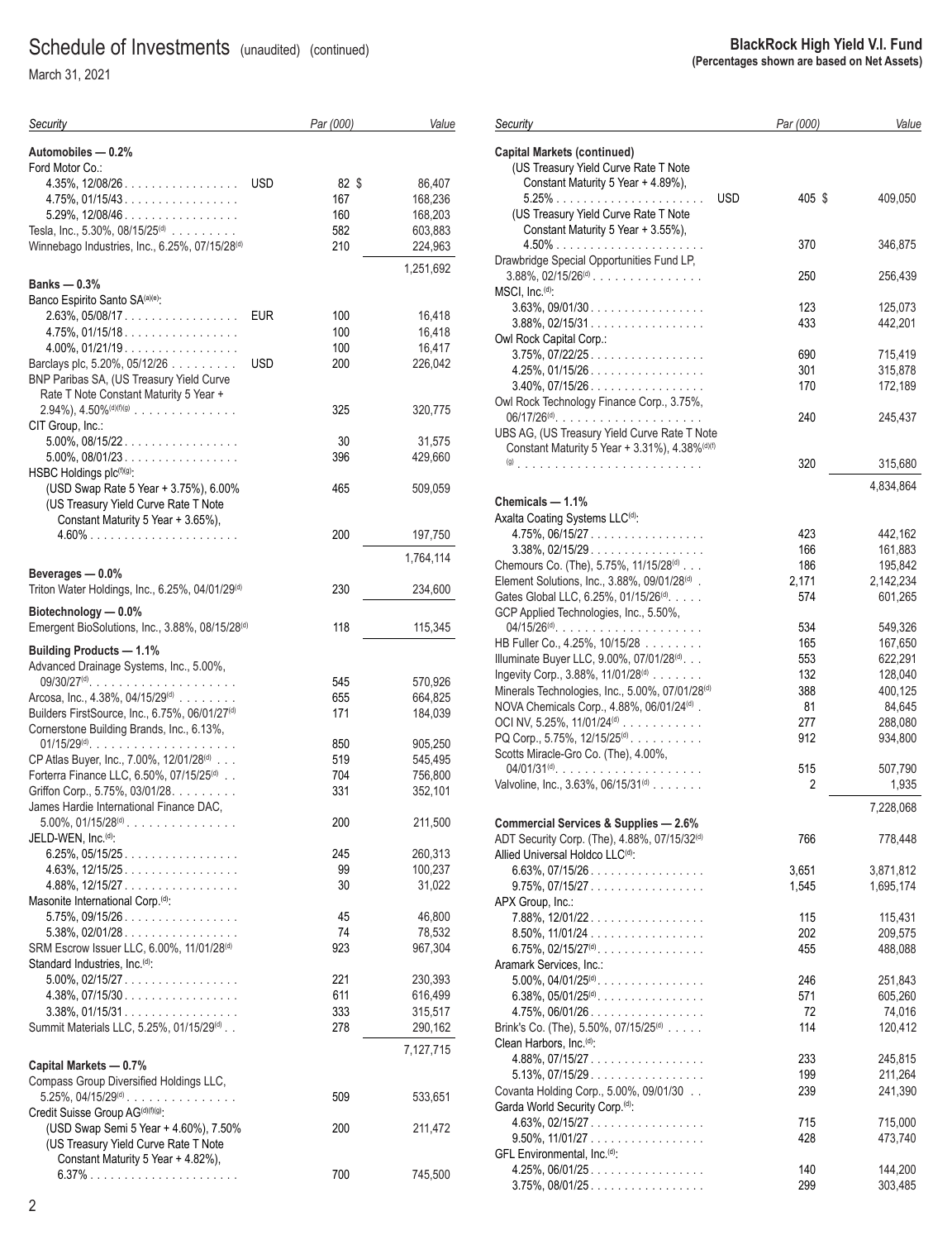March 31, 2021

| Security                                              | Par (000)  | Value      |
|-------------------------------------------------------|------------|------------|
| <b>Commercial Services &amp; Supplies (continued)</b> |            |            |
| $5.13\%$ , $12/15/26$<br><b>USD</b>                   | $1,122$ \$ | 1,182,308  |
| $8.50\%$ , $05/01/27$                                 | 632        | 695,990    |
| $4.00\%$ , $08/01/28$                                 | 565        | 546,637    |
| $3.50\%$ , 09/01/28                                   | 310        | 300,700    |
| IAA, Inc., 5.50%, 06/15/27 <sup>(d)</sup>             | 274        | 287,358    |
|                                                       |            |            |
| Legends Hospitality Holding Co. LLC, 5.00%,           | 273        | 277,778    |
| Nielsen Finance LLC <sup>(d)</sup> :                  |            |            |
| $5.63\%$ , $10/01/28$                                 | 818        | 859,922    |
| $5.88\%$ , $10/01/30$                                 | 474        | 513,698    |
| Prime Security Services Borrower LLC <sup>(d)</sup> : |            |            |
| $5.25\%$ , 04/15/24                                   | 135        |            |
|                                                       |            | 143,998    |
| $5.75\%$ , 04/15/26.                                  | 42         | 45,446     |
| $3.38\%$ , 08/31/27.                                  | 256        | 248,320    |
| $6.25\%$ , 01/15/28.                                  | 352        | 366,428    |
| Stericycle, Inc., 3.88%, 01/15/29 <sup>(d)</sup> .    | 254        | 250,825    |
| Waste Pro USA, Inc., 5.50%, 02/15/26(d).              | 776        | 794,430    |
|                                                       |            | 17,058,791 |
| Communications Equipment - 0.9%                       |            |            |
| Avaya, Inc., 6.13%, 09/15/28 <sup>(d)</sup> .         | 1,402      | 1,488,314  |
| CommScope Technologies LLC(d):                        |            |            |
| $6.00\%$ , 06/15/25                                   | 764        | 779,318    |
| $5.00\%$ , 03/15/27                                   | 775        | 767,738    |
| CommScope, Inc. <sup>(d)</sup> :                      |            |            |
| $5.50\%$ , 03/01/24                                   | 366        | 377,437    |
| $6.00\%$ , 03/01/26                                   | 401        | 422,528    |
| $8.25\%$ , 03/01/27                                   | 66         | 70,620     |
| $7.13\%$ , 07/01/28.                                  | 337        | 357,921    |
| Nokia OYJ:                                            |            |            |
| $4.38\%$ , 06/12/27.                                  | 187        | 198,220    |
| $6.63\%$ , 05/15/39                                   | 107        | 131,670    |
| ViaSat, Inc. <sup>(d)</sup> :                         |            |            |
|                                                       |            |            |
| $5.63\%$ , 04/15/27.                                  | 744        | 780,393    |
| $6.50\%$ , 07/15/28.                                  | 730        | 768,734    |
|                                                       |            | 6,142,893  |
| Construction & Engineering - 0.3% <sup>(d)</sup>      |            |            |
| Brand Industrial Services, Inc., 8.50%, 07/15/25      | 767        | 772,983    |
| Dycom Industries, Inc., 4.50%, 04/15/29.              | 190        | 190,475    |
| MasTec, Inc., 4.50%, 08/15/28.                        | 318        | 329,925    |
| New Enterprise Stone & Lime Co., Inc.:                |            |            |
| $6.25\%$ , 03/15/26                                   | 99         | 101,475    |
| $9.75\%$ , $07/15/28$                                 | 131        | 146,720    |
| Pike Corp., 5.50%, 09/01/28 $\ldots \ldots \ldots$    | 267        | 271,672    |
|                                                       |            | 1,813,250  |
| Consumer Finance - 1.2%                               |            |            |
| Ally Financial, Inc., 8.00%, 11/01/31                 | 850        | 1,183,773  |
| Ford Motor Credit Co. LLC:                            |            |            |
| $3.81\%, 01/09/24 \ldots \ldots \ldots \ldots \ldots$ | 200        | 206,250    |
|                                                       |            | 212,265    |
| $4.69\%$ , 06/09/25                                   | 200        |            |
| $5.13\%$ , 06/16/25                                   | 548        | 591,840    |
| $4.13\%$ , 08/04/25                                   | 650        | 679,851    |
| $3.38\%$ , $11/13/25$                                 | 200        | 203,400    |
| $4.39\%$ , 01/08/26                                   | 475        | 499,258    |
| $4.13\%$ , 08/17/27                                   | 200        | 206,500    |
| $3.82\%$ , $11/02/27$                                 | 200        | 202,250    |
| $2.90\%$ , 02/16/28                                   | 585        | 562,039    |
| $5.11\%$ , 05/03/29                                   | 303        | 325,256    |
| $4.00\%$ , $11/13/30$                                 | 200        | 198,398    |
| Global Aircraft Leasing Co. Ltd., 0.00%, (0.00%       |            |            |
| Cash or 7.25% PIK), 09/15/24(d)(h)                    | 551        | 526,394    |
| Navient Corp.:                                        |            |            |
| $6.13\%$ , 03/25/24                                   | 176        | 186,340    |
| $5.88\%, 10/25/24$                                    | 49         | 51,456     |
| $6.75\%$ , $06/25/25$                                 | 103        | 111,832    |
|                                                       |            |            |

| Security                                                                                                           |            | Par (000)  | Value              |
|--------------------------------------------------------------------------------------------------------------------|------------|------------|--------------------|
| <b>Consumer Finance (continued)</b><br>$6.75\%$ , 06/15/26                                                         | <b>USD</b> | 138 \$     | 149,592            |
| OneMain Finance Corp.:                                                                                             |            |            |                    |
| $6.88\%$ , 03/15/25                                                                                                |            | 227        | 258,195            |
| $8.88\%$ , 06/01/25                                                                                                |            | 133        | 147,337            |
| $7.13\%$ , 03/15/26                                                                                                |            | 819        | 944,594            |
| $6.63\%$ , 01/15/28.                                                                                               |            | 155        | 175,663            |
| $5.38\%$ , $11/15/29$                                                                                              |            | 61         | 64,889             |
| $4.00\%$ , 09/15/30                                                                                                |            | 8          | 7,780              |
|                                                                                                                    |            |            | 7,695,152          |
| Containers & Packaging - 2.0%<br>ARD Finance SA, 6.50%, 06/30/27 <sup>(d)</sup>                                    |            | 1,818      | 1,908,900          |
| Ardagh Metal Packaging Finance USA LLC,<br>$4.00\%$ , $09/01/29$ <sup>(d)</sup>                                    |            | 1,806      | 1,803,056          |
| Ardagh Packaging Finance plc(d):                                                                                   |            |            |                    |
| $5.25\%$ , 04/30/25.                                                                                               |            | 342        | 359,437            |
| $4.13\%, 08/15/26 \dots $                                                                                          |            | 389        | 398,620            |
| $4.75\%$ , 07/15/27                                                                                                | GBP        | 100        | 140,962            |
| $5.25\%$ , 08/15/27                                                                                                | <b>USD</b> | 1,325      | 1,351,606          |
| CANPACK SA, 3.13%, 11/01/25 <sup>(d)</sup> .                                                                       |            | 211        | 213,967            |
| Crown Americas LLC, 4.25%, 09/30/26                                                                                |            | 302        | 320,875            |
| Crown Cork & Seal Co., Inc., 7.38%, 12/15/26                                                                       |            | 78         | 93,893             |
| Graham Packaging Co., Inc., 7.13%, 08/15/28 <sup>(d)</sup><br>Graphic Packaging International LLC <sup>(d)</sup> : |            | 356        | 378,695            |
| 4.75%, 07/15/27                                                                                                    |            | 128        | 139,840            |
| $3.50\%$ , 03/15/28                                                                                                |            | 15         | 14,925             |
| $3.50\%$ , $03/01/29$<br>Intelligent Packaging Ltd. Finco, Inc., 6.00%,                                            |            | 59         | 57,377             |
| $09/15/28^{(d)}$<br>Intertape Polymer Group, Inc., 7.00%,                                                          |            | 259        | 267,418            |
|                                                                                                                    |            | 181        | 190,389            |
| LABL Escrow Issuer LLC <sup>(d)</sup> :                                                                            |            |            |                    |
| $6.75\%$ , 07/15/26<br>$10.50\%$ , 07/15/27                                                                        |            | 365<br>307 | 391,006<br>341,875 |
| Mauser Packaging Solutions Holding Co.,<br>$5.50\%$ , $04/15/24$ <sup>(d)</sup>                                    |            | 389        | 394,349            |
| Sealed Air Corp. <sup>(d)</sup> :                                                                                  |            |            |                    |
| $5.13\%$ , $12/01/24$                                                                                              |            | 20         | 21,650             |
| 4.00%, $12/01/27$                                                                                                  |            | 143        | 146,396            |
| $6.88\%$ , 07/15/33                                                                                                |            | 31         | 38,147             |
| Silgan Holdings, Inc., 4.13%, 02/01/28<br>Trivium Packaging Finance BV(d)(i):                                      |            | 3          | 3,082              |
| $5.50\%$ , 08/15/26                                                                                                |            | 1,316      | 1,380,155          |
| $8.50\%$ , 08/15/27                                                                                                |            | 2,731      | 2,963,681          |
| Distributors - 0.5% <sup>(d)</sup>                                                                                 |            |            | 13,320,301         |
| American Builders & Contractors Supply Co.,                                                                        |            |            |                    |
| Inc.                                                                                                               |            |            |                    |
| $5.88\%, 05/15/26 \dots  \dots $                                                                                   |            | 415        | 428,562            |
| $4.00\%$ , 01/15/28                                                                                                |            | 220        | 220,000            |
| Core & Main LP, 6.13%, 08/15/25                                                                                    |            | 2,398      | 2,461,164          |
| Wolverine Escrow LLC:                                                                                              |            |            |                    |
| $8.50\%$ , 11/15/24                                                                                                |            | 113        | 112,718            |
| $9.00\%$ , 11/15/26                                                                                                |            | 130        | 129,876            |
|                                                                                                                    |            |            | 3,352,320          |
| Diversified Consumer Services - 0.4%                                                                               |            |            |                    |
| frontdoor, Inc., 6.75%, 08/15/26 <sup>(d)</sup>                                                                    |            | 302        | 321,253            |
| Graham Holdings Co., 5.75%, 06/01/26 <sup>(d)</sup>                                                                |            | 105        | 109,735            |
| Laureate Education, Inc., 8.25%, 05/01/25 <sup>(d)</sup>                                                           |            | 171        | 178,695            |
| Service Corp. International:                                                                                       |            |            |                    |
| $5.13\%$ , 06/01/29                                                                                                |            | 89         | 95,515             |
| $3.38\%$ , 08/15/30                                                                                                |            | 408        | 398,228            |
| Sotheby's, 7.38%, 10/15/27 <sup>(d)</sup> .                                                                        |            | 1,131      | 1,223,018          |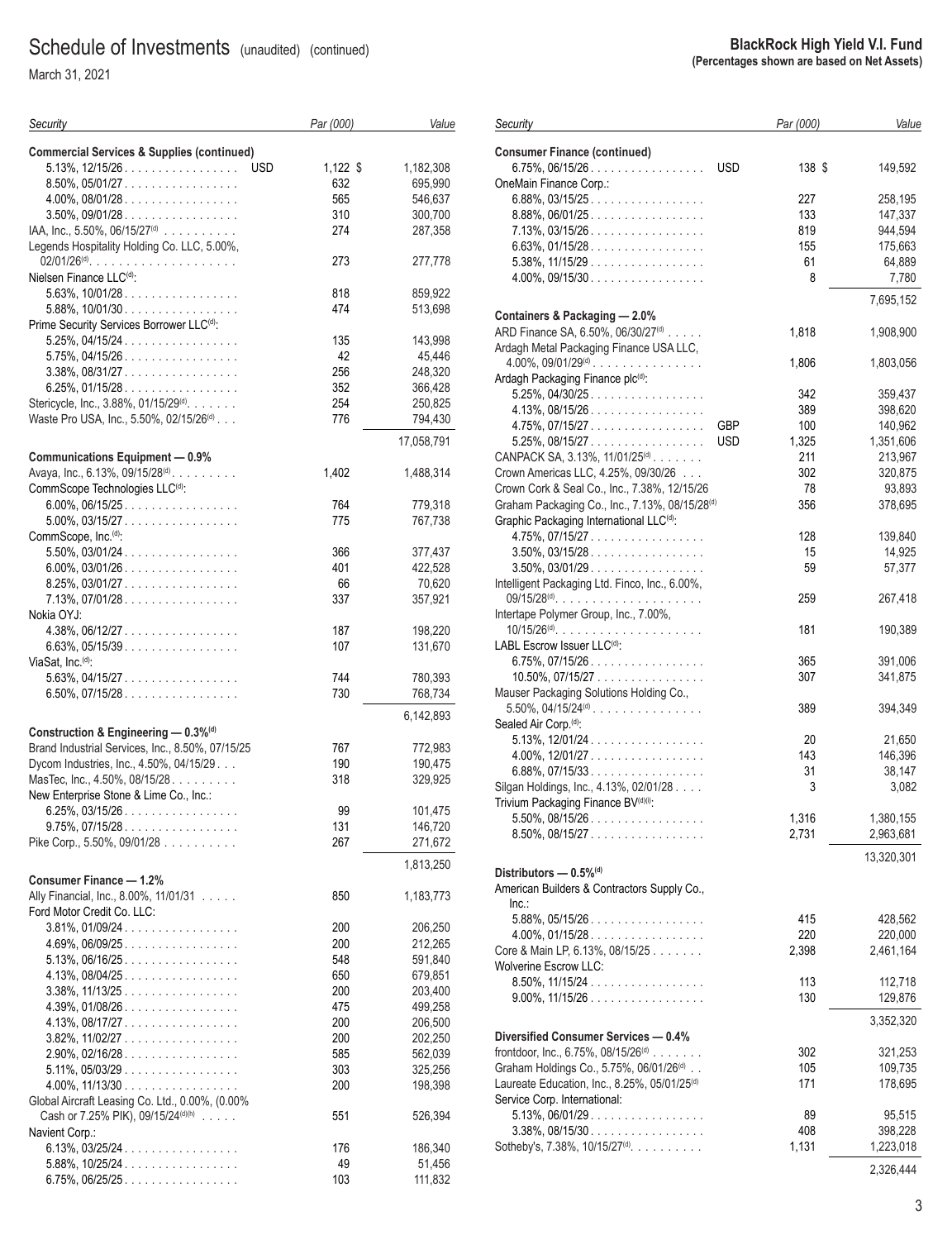| Security                                                                                                         | Par (000)  | Value              |
|------------------------------------------------------------------------------------------------------------------|------------|--------------------|
| Diversified Financial Services - 1.0% <sup>(d)</sup><br>Fairstone Financial, Inc., 7.88%, 07/15/24<br><b>USD</b> | 289        | \$<br>303,450      |
| MPH Acquisition Holdings LLC, 5.75%,                                                                             | 1,639      | 1,598,025          |
| Sabre GLBL, Inc.:                                                                                                |            |                    |
| $9.25\%$ , 04/15/25                                                                                              | 806        | 961,155            |
| $7.38\%$ , 09/01/25                                                                                              | 395        | 431,064            |
| Shift4 Payments LLC, 4.63%, 11/01/26.                                                                            | 598        | 620,425            |
| Verscend Escrow Corp., 9.75%, 08/15/26                                                                           | 2,693      | 2,887,488          |
|                                                                                                                  |            | 6,801,607          |
| Diversified Telecommunication Services — 6.0%                                                                    |            |                    |
| Altice France Holding SA(d):                                                                                     |            |                    |
| 10.50%, 05/15/27                                                                                                 | 3,320      | 3,734,071          |
| $6.00\%$ , 02/15/28.                                                                                             | 1,263      | 1,244,421          |
| Altice France SA(d):                                                                                             |            |                    |
| $7.38\%$ , $05/01/26$<br>8.13%, 02/01/27.                                                                        | 1,464      | 1,522,707          |
| $5.50\%$ , 01/15/28.                                                                                             | 1,721      | 1,886,388          |
| $5.13\%$ , 01/15/29.                                                                                             | 311<br>254 | 318,694<br>257,175 |
| CCO Holdings LLC <sup>(d)</sup> :                                                                                |            |                    |
| $5.00\%$ , 02/01/28                                                                                              | 441        | 466,424            |
| $5.38\%$ , 06/01/29.                                                                                             | 492        | 527,670            |
| $4.75\%$ , 03/01/30                                                                                              | 657        | 680,816            |
| $4.50\%$ , 08/15/30                                                                                              | 1,244      | 1,267,885          |
| $4.25\%$ , 02/01/31                                                                                              | 1,157      | 1,159,569          |
| $4.50\%$ , $05/01/32$                                                                                            | 1,259      | 1,274,737          |
| Cincinnati Bell, Inc. <sup>(d)</sup> :                                                                           |            |                    |
| $7.00\%$ , $07/15/24$                                                                                            | 919        | 947,719            |
| $8.00\%$ , 10/15/25                                                                                              | 75         | 79,775             |
| Consolidated Communications, Inc., 6.50%,                                                                        |            |                    |
| $10/01/28^{(d)}$                                                                                                 | 1,198      | 1,293,996          |
| Frontier Communications Corp. <sup>(d)</sup> :                                                                   |            |                    |
| $5.88\%, 10/15/27 \dots $                                                                                        | 775        | 821,500            |
| $5.00\%$ , $05/01/28$                                                                                            | 1,414      | 1,439,989          |
| 6.75%, 05/01/29.                                                                                                 | 901        | 950,285            |
| Intelsat Jackson Holdings SA, 8.00%,<br>$02/15/24^{(d)(i)}$                                                      | 106        | 109,710            |
| Level 3 Financing, Inc. <sup>(d)</sup> :                                                                         |            |                    |
| $4.25\%$ , 07/01/28.                                                                                             | 779        | 787,810            |
| $3.75\%$ , 07/15/29                                                                                              | 487        | 476,603            |
| Lumen Technologies, Inc.:                                                                                        |            |                    |
| Series W, 6.75%, 12/01/23.                                                                                       | 128        | 141,294            |
| Series Y, 7.50%, 04/01/24                                                                                        | 176        | 197,269            |
| $5.13\%$ , $12/15/26^{(d)}$                                                                                      | 1,739      | 1,831,828          |
| $4.00\%$ , 02/15/27 <sup>(d)</sup> .                                                                             | 540        | 551,572            |
| $4.50\%$ , $01/15/29$ <sup>(d)</sup> .                                                                           | 1,189      | 1,159,632          |
| Series P, 7.60%, 09/15/39                                                                                        | 242        | 277,090            |
| Series U, 7.65%, 03/15/42                                                                                        | 656        | 746,200            |
| Quality Tech LP, 3.88%, 10/01/28(d)                                                                              | 484        | 481,580            |
| Sable International Finance Ltd., 5.75%,                                                                         |            |                    |
| Sprint Capital Corp.:                                                                                            | 200        | 210,750            |
| 6.88%, $11/15/28$                                                                                                | 1,716      | 2,163,825          |
| 8.75%, 03/15/32.                                                                                                 | 1,603      | 2,370,436          |
| Switch Ltd., 3.75%, 09/15/28 <sup>(d)</sup> .                                                                    | 635        | 625,297            |
| Telecom Italia Capital SA:                                                                                       |            |                    |
| $6.38\%$ , 11/15/33                                                                                              | 408        | 480,240            |
| 6.00%, 09/30/34                                                                                                  | 739        | 838,137            |
| 7.20%, 07/18/36.                                                                                                 | 201        | 253,668            |
| $7.72\%$ , 06/04/38                                                                                              | 309        | 412,129            |
| Telecom Italia SpA, 5.30%, 05/30/24(d)                                                                           | 251        | 271,852            |
| Telesat Canada <sup>(d)</sup> :                                                                                  |            |                    |
| $4.88\%, 06/01/27 \dots  \dots $                                                                                 | 637        | 637,000            |
| 6.50%, $10/15/27$                                                                                                | 52         | 52,089             |
| Virgin Media Secured Finance plc(d):                                                                             |            |                    |
| $5.50\%$ , $05/15/29$                                                                                            | 400        | 424,500            |

| Security                                                                 | Par (000)   | Value               |
|--------------------------------------------------------------------------|-------------|---------------------|
| <b>Diversified Telecommunication Services (continued)</b>                |             |                     |
| $4.50\%$ , 08/15/30<br><b>USD</b><br>Zayo Group Holdings, Inc. (d):      | 347 \$      | 350,036             |
| $4.00\%$ , 03/01/27                                                      | 1,198       | 1,177,035           |
| $6.13\%$ , 03/01/28.                                                     | 2,451       | 2,515,339           |
| Electric Utilities - 0.7%                                                |             | 39,416,742          |
| FirstEnergy Corp.:                                                       |             |                     |
| Series B, 4.40%, 07/15/27 <sup>(i)</sup>                                 | 251         | 269,825             |
| $2.65\%$ , 03/01/30                                                      | 46          | 43,743              |
| Series B, 2.25%, 09/01/30<br>Series C, 5.35%, 07/15/47 <sup>(i)</sup>    | 38<br>1,031 | 35,245<br>1,157,991 |
| Series C, 3.40%, 03/01/50                                                | 271         | 237,125             |
| FirstEnergy Transmission LLC <sup>(d)</sup> :                            |             |                     |
| $5.45\%, 07/15/44$                                                       | 663         | 766,004             |
| $4.55\%$ , 04/01/49                                                      | 309         | 325,856             |
| NextEra Energy Operating Partners LP, 4.25%,                             |             |                     |
| $09/15/24(d)$<br>NRG Energy, Inc.:                                       | 13          | 13,715              |
| $5.75\%$ , 01/15/28.                                                     | 8           | 8,500               |
| $3.63\%$ , 02/15/31 <sup>(d)</sup> .                                     | 596         | 581,100             |
| Pattern Energy Operations LP, 4.50%,                                     |             |                     |
|                                                                          | 587         | 596,539             |
| PG&E Corp., 5.25%, 07/01/30                                              | 377         | 399,620             |
|                                                                          |             | 4,435,263           |
| Electrical Equipment - 0.1%<br>Sensata Technologies BV <sup>(d)</sup> :  |             |                     |
| $5.63\%$ , $11/01/24$                                                    | 187         | 207,570             |
| $4.00\%$ , $04/15/29$                                                    | 619         | 630,161             |
|                                                                          |             | 837,731             |
| Electronic Equipment, Instruments & Components - 0.2%                    |             |                     |
| CDW LLC:                                                                 |             |                     |
| $4.13\%$ , $05/01/25$                                                    | 278         | 289,120             |
| $3.25\%$ , 02/15/29.                                                     | 297         | 293,287             |
| Itron, Inc., 5.00%, 01/15/26 <sup>(d)</sup>                              | 34<br>533   | 34,833<br>558,318   |
| Sensata Technologies, Inc., 4.38%, 02/15/30 <sup>(d)</sup>               |             |                     |
| Energy Equipment & Services - 1.2%                                       |             | 1,175,558           |
| Archrock Partners LP(d):                                                 |             |                     |
| $6.88\%$ , 04/01/27                                                      | 259         | 270,008             |
| $6.25\%$ , 04/01/28.                                                     | 1,589       | 1,614,106           |
| Champion X Corp., 6.38%, 05/01/26.                                       | 370         | 387.575             |
| New Fortress Energy, Inc., 6.50%, 09/30/26 <sup>(d)</sup>                | 1,940       | 1,954,550           |
| Pioneer Energy Services Corp. (b)(d):                                    |             |                     |
| (LIBOR USD 3 Month + 9.50%), 11.00%,                                     | 427         | 420,813             |
| 5.00%, (5.00% Cash or 5.00% PIK),                                        |             |                     |
|                                                                          | 303         | 297,062             |
| TechnipFMC plc, 6.50%, 02/01/26 <sup>(d)</sup> .                         | 632         | 661,288             |
| Tervita Corp., 11.00%, 12/01/25 <sup>(d)</sup>                           | 209         | 237,215             |
| Transocean, Inc., 11.50%, 01/30/27 <sup>(d)</sup> .                      | 241         | 206,710             |
| USA Compression Partners LP:<br>$6.88\%$ , 04/01/26                      | 933         | 956,908             |
| $6.88\%$ , 09/01/27                                                      | 878         | 904,340             |
|                                                                          |             |                     |
| Entertainment - 1.1%                                                     |             | 7,910,575           |
| Cinemark USA, Inc., 5.88%, 03/15/26(d)                                   | 232         | 237,554             |
| Lions Gate Capital Holdings LLC <sup>(d)</sup> :                         |             |                     |
| $6.38\%$ , 02/01/24.                                                     | 393         | 405,529             |
| $5.88\%$ , $11/01/24$                                                    | 150         | 154,407             |
| Live Nation Entertainment, Inc.:<br>$2.50\%$ , $03/15/23$ <sup>(j)</sup> | 354         | 494,503             |
| $4.88\%$ , $11/01/24^{(d)}$                                              | 59          | 60,044              |
| $2.00\%$ , 02/15/25 <sup>(i)</sup>                                       | 287         | 317,852             |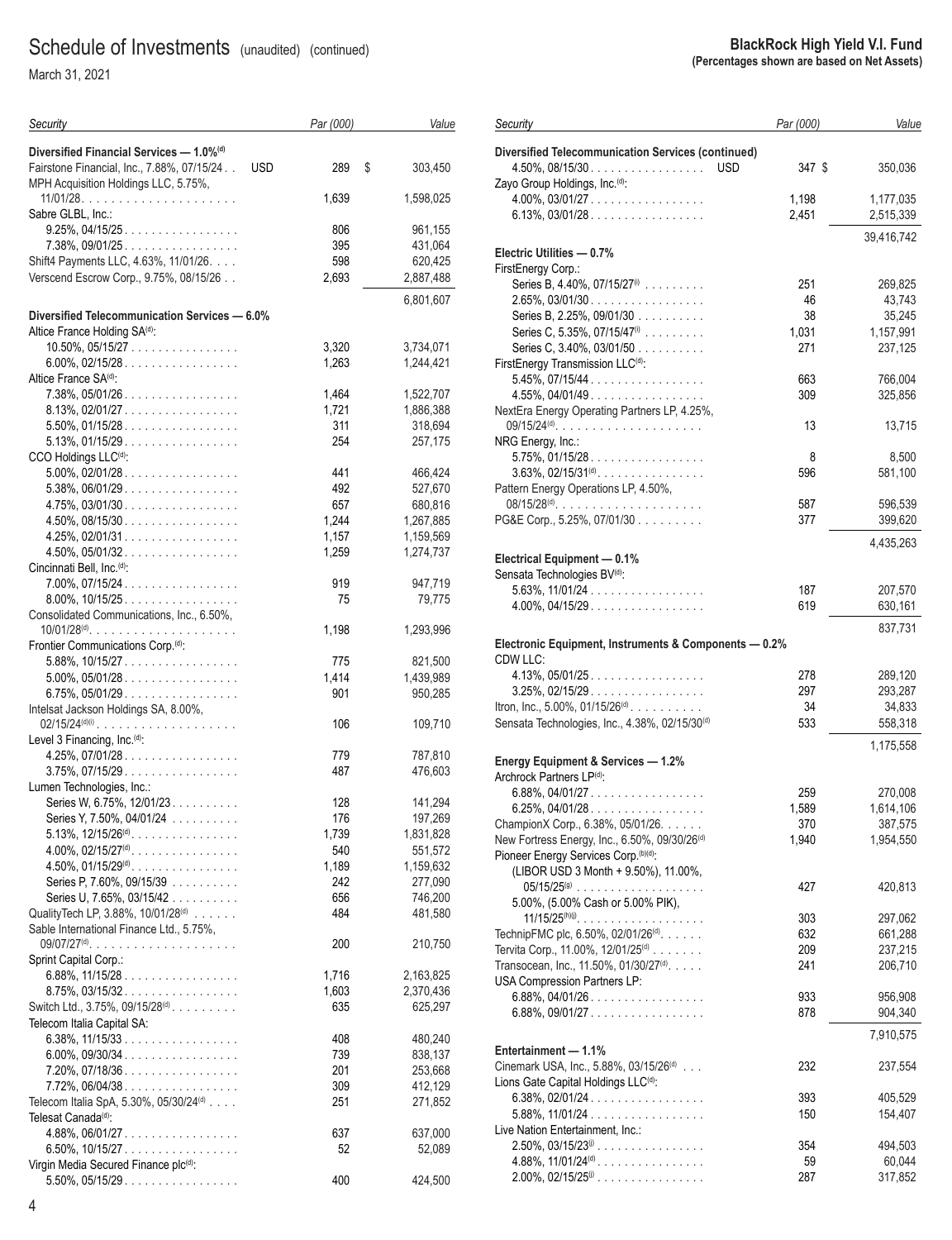| Security                                            | Par (000) | Value      |
|-----------------------------------------------------|-----------|------------|
| <b>Entertainment (continued)</b>                    |           |            |
| 6.50%, 05/15/27 <sup>(d)</sup> .<br><b>USD</b>      | 1,782 \$  | 1,978,020  |
| $4.75\%$ , $10/15/27^{(d)}$                         | 169       | 170,268    |
| $3.75\%$ , $01/15/28^{(d)}$ .                       | 662       | 652,898    |
| Netflix, Inc.:                                      |           |            |
| $4.88\%$ , 04/15/28                                 | 87        | 98,419     |
| $5.88\%$ , $11/15/28$                               | 1,004     | 1,214,406  |
| $6.38\%$ , 05/15/29                                 | 66        | 81,840     |
| $5.38\%$ , $11/15/29^{(d)}$                         | 314       | 371,321    |
| $4.88\%$ , $06/15/30^{(d)}$ .                       | 269       | 309,764    |
| Playtika Holding Corp., 4.25%, 03/15/29(d)          | 596       | 587,179    |
| WMG Acquisition Corp. <sup>(d)</sup> :              |           |            |
| $5.50\%$ , 04/15/26                                 | 182       | 187,114    |
| $3.88\%$ , 07/15/30                                 | 191       | 192,842    |
|                                                     |           |            |
|                                                     |           | 7,513,960  |
| Equity Real Estate Investment Trusts (REITs) - 2.8% |           |            |
| Brookfield Property REIT, Inc., 5.75%,              |           |            |
|                                                     | 318       | 327,381    |
| Diversified Healthcare Trust, 9.75%, 06/15/25       | 356       | 402,992    |
| Global Net Lease, Inc., 3.75%, 12/15/27(d)          | 363       | 353,825    |
| <b>GLP Capital LP:</b>                              |           |            |
| $4.00\%$ , 01/15/30                                 | 223       | 231,976    |
| $4.00\%$ , $01/15/31$                               | 162       | 167,423    |
| Iron Mountain, Inc. <sup>(d)</sup> :                |           |            |
| $5.25\%$ , 07/15/30                                 | 789       | 814,090    |
| $5.63\%$ , $07/15/32$                               | 575       | 600,875    |
| MGM Growth Properties Operating Partnership         |           |            |
| LP:                                                 |           |            |
| $5.63\%$ , $05/01/24$                               | 79        | 84,796     |
| $4.63\%$ , $06/15/25^{(d)}$ .                       | 348       | 367,035    |
| $4.50\%$ , 09/01/26                                 | 249       | 260,601    |
| $5.75\%$ , 02/01/27                                 | 351       | 386,955    |
| $4.50\%$ , 01/15/28                                 | 827       | 855,697    |
| $3.88\%$ , $02/15/29^{(d)}$ .                       | 998       | 994,133    |
| MPT Operating Partnership LP:                       |           |            |
| $5.00\%$ , $10/15/27$                               | 51        | 53,652     |
| $4.63\%$ , 08/01/29.                                | 913       | 960,504    |
| $3.50\%$ , 03/15/31                                 | 1,548     | 1,519,083  |
| RHP Hotel Properties LP:                            |           |            |
| $4.75\%$ , $10/15/27$                               | 916       | 937,636    |
| $4.50\%$ , $02/15/29$ <sup>(d)</sup>                | 354       | 355,405    |
|                                                     | 1,535     | 1,569,077  |
| SBA Communications Corp., 3.88%, 02/15/27           |           |            |
| Service Properties Trust:                           |           | 71,110     |
| $4.50\%$ , 06/15/23.                                | 70        |            |
| $4.35\%$ , 10/01/24                                 | 68        | 67,601     |
| 7.50%, 09/15/25.                                    | 563       | 639,806    |
| $5.50\%$ , 12/15/27                                 | 209       | 221,066    |
| Uniti Group LP(d):                                  |           |            |
| $6.00\%$ , 04/15/23                                 | 697       | 708,326    |
| $7.88\%$ , 02/15/25.                                | 188       | 203,180    |
| $6.50\%$ , 02/15/29.                                | 1,133     | 1,118,838  |
| VICI Properties LP(d):                              |           |            |
| $3.50\%$ , 02/15/25.                                | 292       | 297,293    |
| $4.25\%$ , 12/01/26.                                | 1,040     | 1,064,008  |
| $3.75\%$ , 02/15/27                                 | 911       | 911,000    |
| $4.63\%$ , $12/01/29$                               | 309       | 320,544    |
| $4.13\%$ , 08/15/30                                 | 1,291     | 1,302,232  |
|                                                     |           |            |
|                                                     |           | 18,168,140 |
| Food & Staples Retailing - 0.5% <sup>(d)</sup>      |           |            |
| Albertsons Cos., Inc.:                              |           |            |
| $3.25\%$ , 03/15/26                                 | 707       | 704,292    |
| $4.63\%$ , 01/15/27                                 | 793       | 821,901    |
| $5.88\%$ , 02/15/28.                                | 365       | 389,181    |
| $4.88\%$ , 02/15/30                                 | 287       | 295,036    |
| United Natural Foods, Inc., 6.75%, 10/15/28         | 152       | 162,450    |

| Security                                                                                   | Par (000)     | Value              |
|--------------------------------------------------------------------------------------------|---------------|--------------------|
| Food & Staples Retailing (continued)<br>US Foods, Inc.:                                    |               |                    |
| $6.25\%$ , 04/15/25.<br><b>USD</b><br>$4.75\%$ , 02/15/29                                  | 231 \$<br>592 | 247,632<br>592,000 |
| Food Products - 2.0%                                                                       |               | 3,212,492          |
| Chobani LLC <sup>(d)</sup> :                                                               |               |                    |
| 7.50%, 04/15/25                                                                            | 1,111         | 1,156,495          |
| $4.63\%$ , $11/15/28$                                                                      | 415           | 423,300            |
| JBS Investments II GmbH, 7.00%, 01/15/26 <sup>(d)</sup><br>JBS USA LUX SA <sup>(d)</sup> . | 200           | 212,884            |
| 6.75%, 02/15/28                                                                            | 363           | 396,578            |
| $6.50\%$ , 04/15/29                                                                        | 257           | 290,281            |
| Kraft Heinz Foods Co.:                                                                     |               |                    |
| $4.25\%, 03/01/31$                                                                         | 1,579         | 1,738,379          |
| 5.00%, 07/15/35                                                                            | 189           | 217,530            |
| $6.88\%, 01/26/39 \dots  \dots $                                                           | 414           | 570,320            |
| $4.63\%$ , 10/01/39                                                                        | 129           | 139,373            |
| $6.50\%$ , 02/09/40                                                                        | 280           | 365,653            |
| $5.00\%$ , 06/04/42                                                                        | 125           | 140,675            |
| $5.20\%$ , 07/15/45                                                                        | 245           | 283,356            |
| $4.38\%$ , 06/01/46                                                                        | 718           | 750,575            |
| $4.88\%, 10/01/49 \dots  \dots $                                                           | 2,184         | 2,449,602          |
| 5.50%, 06/01/50                                                                            | 2,082         | 2,548,788          |
| Lamb Weston Holdings, Inc., 4.88%, 05/15/28(d)                                             | 212           | 228,918            |
| Post Holdings, Inc. <sup>(d)</sup> :                                                       |               |                    |
| $5.75\%$ , 03/01/27                                                                        | 6             | 6,310              |
| $5.63\%$ , 01/15/28                                                                        | 165           | 173,618            |
| $4.63\%$ , $04/15/30$                                                                      | 54            | 54,135             |
| $4.50\%$ , 09/15/31                                                                        | 565           | 558,785            |
| Simmons Foods, Inc., 4.63%, 03/01/29 <sup>(d)</sup>                                        | 568           | 572,981            |
| TreeHouse Foods, Inc., 4.00%, 09/01/28                                                     | 97            | 97,686             |
|                                                                                            |               | 13,376,222         |
| Gas Utilities - 0.0%<br>Superior Plus LP, 4.50%, 03/15/29 <sup>(d)</sup>                   | 266           | 268,713            |
|                                                                                            |               |                    |
| Health Care Equipment & Supplies - 0.7% <sup>(d)</sup>                                     |               |                    |
| Avantor Funding, Inc., 4.63%, 07/15/28<br>Hologic, Inc., 3.25%, 02/15/29                   | 1,681<br>192  | 1,755,569          |
| Ortho-Clinical Diagnostics, Inc.:                                                          |               | 189,600            |
| 7.38%, 06/01/25                                                                            | 907           | 975,116            |
| $7.25\%$ , 02/01/28.                                                                       | 1,393         | 1,526,254          |
| Teleflex, Inc., 4.25%, 06/01/28.                                                           | 426           | 441,443            |
|                                                                                            |               |                    |
|                                                                                            |               | 4,887,982          |
| <b>Health Care Providers &amp; Services - 4.8%</b>                                         |               |                    |
| Acadia Healthcare Co., Inc. <sup>(d)</sup> :                                               |               |                    |
| 5.50%, 07/01/28                                                                            | 335           | 352,671            |
| $5.00\%$ , 04/15/29.<br>AdaptHealth LLC <sup>(d)</sup> :                                   | 273           | 283,298            |
| $6.13\%$ , 08/01/28                                                                        | 410           | 434,600            |
| $4.63\%$ , 08/01/29                                                                        | 184           | 183,080            |
| AHP Health Partners, Inc., 9.75%, 07/15/26 <sup>(d)</sup>                                  | 639           | 692,516            |
| Akumin, Inc., 7.00%, 11/01/25 <sup>(d)</sup>                                               | 202           | 214,878            |
| Centene Corp.:                                                                             |               |                    |
| 4.25%, 12/15/27                                                                            | 765           | 804,686            |
| $4.63\%$ , 12/15/29                                                                        | 2,260         | 2,446,009          |
| 3.00%, 10/15/30                                                                            | 1,354         | 1,351,752          |
| $2.50\%$ , 03/01/31                                                                        | 1,628         | 1,554,773          |
| Community Health Systems Inc, 8.13%,                                                       |               |                    |
| $06/30/24(d)$<br>a a shekara                                                               | 280           | 293,734            |
| Community Health Systems, Inc. <sup>(d)</sup> :                                            |               |                    |
| $6.63\%$ , 02/15/25                                                                        | 2,601         | 2,745,694          |
| $8.00\%$ , 03/15/26                                                                        | 2,208         | 2,387,510          |
| 5.63%, 03/15/27                                                                            | 919           | 962,652            |
| $6.00\%$ , 01/15/29                                                                        | 796           | 841,770            |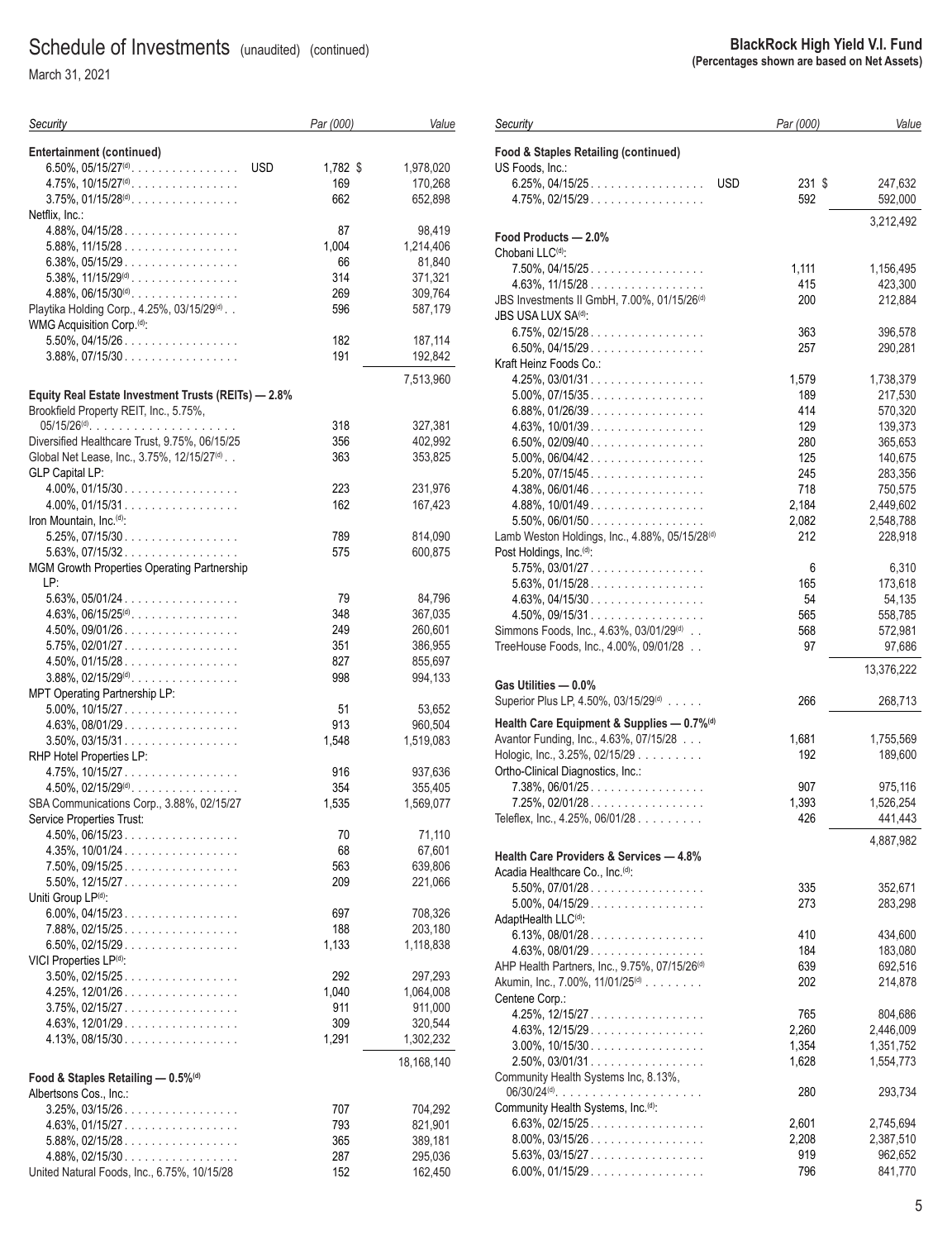March 31, 2021

| Security                                                         | Par (000)            | Value      |
|------------------------------------------------------------------|----------------------|------------|
| Health Care Providers & Services (continued)                     |                      |            |
| 6.88%, 04/15/29.<br>DaVita, Inc., 4.63%, 06/01/30 <sup>(d)</sup> | <b>USD</b><br>425 \$ | 444,920    |
| Encompass Health Corp.:                                          | 308                  | 313,809    |
|                                                                  |                      |            |
| $4.50\%$ , 02/01/28                                              | 27<br>442            | 27,651     |
| $4.75\%$ , 02/01/30                                              |                      | 454,686    |
| $4.63\%$ , 04/01/31                                              | 155                  | 160,425    |
| HCA, Inc.:                                                       |                      |            |
| $5.38\%$ , 02/01/25                                              | 6                    | 6,693      |
| $5.63\%$ , 09/01/28                                              | 1,228                | 1,412,200  |
| $5.88\%, 02/01/29 \dots  \dots $                                 | 280                  | 326,200    |
| $3.50\%$ , 09/01/30                                              | 1,478                | 1,490,518  |
| Legacy LifePoint Health LLC <sup>(d)</sup> :                     |                      |            |
| $6.75\%$ , 04/15/25                                              | 289                  | 307,062    |
| $4.38\%$ , 02/15/27                                              | 127                  | 124,460    |
| LifePoint Health, Inc., 5.38%, 01/15/29(d).                      | 426                  | 419,610    |
| MEDNAX, Inc., 6.25%, 01/15/27 <sup>(d)</sup> .                   | 231                  | 247,008    |
| ModivCare, Inc., 5.88%, 11/15/25 <sup>(d)</sup>                  | 313                  | 329,433    |
| Molina Healthcare, Inc. <sup>(d)</sup> :                         |                      |            |
| $4.38\%$ , 06/15/28                                              | 674                  | 693,519    |
| $3.88\%, 11/15/30 \dots  \dots $                                 | 495                  | 509,231    |
| Prime Healthcare Services, Inc., 7.25%,                          |                      |            |
| $11/01/25$ <sup>(d)</sup>                                        | 516                  | 550,830    |
| RegionalCare Hospital Partners Holdings, Inc.,                   |                      |            |
| $9.75\%$ , $12/01/26$ <sup>(d)</sup>                             | 173                  | 187,273    |
| RP Escrow Issuer LLC, 5.25%, 12/15/25(d). .                      | 268                  | 277,715    |
| Surgery Center Holdings, Inc. (d):                               |                      |            |
| $6.75\%$ , 07/01/25.                                             | 1,130                | 1,155,086  |
| $10.00\%$ , 04/15/27                                             | 1,060                | 1,168,650  |
| Tenet Healthcare Corp. <sup>(d)</sup> :                          |                      |            |
| $4.63\%$ , 09/01/24                                              | 406                  | 417,673    |
| $7.50\%$ , 04/01/25                                              | 459                  | 495,569    |
| $4.88\%, 01/01/26 \dots  \dots $                                 | 1,419                | 1,475,419  |
|                                                                  |                      |            |
| $6.25\%$ , 02/01/27                                              | 257                  | 271,357    |
| $5.13\%$ , $11/01/27$                                            | 1,185                | 1,239,155  |
| $4.63\%$ , 06/15/28.                                             | 96                   | 98,398     |
| 6.13%, $10/01/28$                                                | 970                  | 1,012,437  |
| US Acute Care Solutions LLC, 6.38%,                              |                      |            |
|                                                                  | 69                   | 71,588     |
| Vizient, Inc., 6.25%, 05/15/27 <sup>(d)</sup>                    | 277                  | 293,966    |
|                                                                  |                      | 31,532,164 |
| Health Care Technology - 0.1%                                    |                      |            |
| IQVIA, Inc. <sup>(d)</sup> :                                     |                      |            |
| $5.00\%$ , $10/15/26$                                            | 298                  | 309,547    |
| $5.00\%$ , $05/15/27$                                            | 226                  | 238,610    |
|                                                                  |                      |            |
|                                                                  |                      | 548,157    |
| Hotels, Restaurants & Leisure - 5.4%                             |                      |            |
| 1011778 BC ULC <sup>(d)</sup> :                                  |                      |            |
| $5.75\%$ , 04/15/25                                              | 161                  | 171,063    |
| $3.88\%$ , 01/15/28                                              | 173                  | 174,858    |
| $4.38\%$ , 01/15/28.                                             | 707                  | 710,337    |
| Affinity Gaming, 6.88%, 12/15/27(d)                              | 206                  | 217,072    |
| Aramark International Finance SARL, 3.13%,                       |                      |            |
|                                                                  | EUR<br>506           | 596,890    |
| Boyd Gaming Corp.:                                               |                      |            |
| $8.63\%$ , $06/01/25^{(d)}$                                      | <b>USD</b><br>514    | 571,568    |
| $6.38\%$ , 04/01/26.                                             | 186                  | 192,045    |
| 4.75%, 12/01/27                                                  | 454                  | 462,730    |
| Boyne USA, Inc., 7.25%, 05/01/25(d)                              | 300                  | 311,850    |
| Caesars Entertainment, Inc. <sup>(d)</sup> :                     |                      |            |
| $6.25\%$ , 07/01/25                                              | 2,673                | 2,849,458  |
| $8.13\%$ , 07/01/27                                              | 2,508                | 2,765,685  |
| Caesars Resort Collection LLC, 5.75%,                            |                      |            |
|                                                                  | 903                  | 952,936    |
|                                                                  |                      |            |

|                                                                 | <b>BlackRock High Yield V.I. Fund</b><br>(Percentages shown are based on Net Assets) |           |           |
|-----------------------------------------------------------------|--------------------------------------------------------------------------------------|-----------|-----------|
|                                                                 |                                                                                      |           |           |
| Security                                                        |                                                                                      | Par (000) | Value     |
| Hotels, Restaurants & Leisure (continued)                       |                                                                                      |           |           |
| Carnival Corp. <sup>(d)</sup> :                                 |                                                                                      |           |           |
| $11.50\%$ , 04/01/23                                            | <b>USD</b>                                                                           | 684 \$    | 784,035   |
| $10.50\%$ , 02/01/26                                            |                                                                                      | 189       | 222,311   |
| $5.75\%$ , 03/01/27                                             |                                                                                      | 2,540     | 2,606,675 |
| $9.88\%$ , 08/01/27                                             |                                                                                      | 333       | 392,071   |
| CCM Merger, Inc., 6.38%, 05/01/26 <sup>(d)</sup> .              |                                                                                      | 291       | 309,004   |
| Cedar Fair LP(d):                                               |                                                                                      |           |           |
| $5.50\%$ , $05/01/25$                                           |                                                                                      | 1,733     | 1,824,052 |
| $6.50\%$ , 10/01/28                                             |                                                                                      | 87        | 93,525    |
| Churchill Downs, Inc. <sup>(d)</sup> :                          |                                                                                      |           |           |
| $5.50\%$ , 04/01/27                                             |                                                                                      | 521       | 544,549   |
| $4.75\%$ , 01/15/28                                             |                                                                                      | 545       | 563,658   |
| Full House Resorts, Inc., 8.25%, 02/15/28 <sup>(d)</sup> .      |                                                                                      | 124       | 132,097   |
| Genting New York LLC, 3.30%, 02/15/26(d).                       |                                                                                      | 200       | 199,655   |
| Golden Nugget, Inc., 6.75%, 10/15/24(d)                         |                                                                                      | 1,489     | 1,505,632 |
| Hilton Domestic Operating Co., Inc.:                            |                                                                                      |           |           |
| $5.38\%$ , $05/01/25^{(d)}$ .                                   |                                                                                      | 96        | 101,184   |
| $5.75\%$ , $05/01/28$ <sup>(d)</sup> .                          |                                                                                      | 321       | 345,483   |
| $4.88\%, 01/15/30. \ldots \ldots \ldots \ldots \ldots$          |                                                                                      | 957       | 1,015,185 |
| $4.00\%$ , $05/01/31^{(d)}$ .                                   |                                                                                      | 610       | 610,000   |
| IRB Holding Corp., 7.00%, 06/15/25(d)                           |                                                                                      | 232       | 249,736   |
| Life Time, Inc.(d):                                             |                                                                                      |           |           |
| $5.75\%$ , 01/15/26.                                            |                                                                                      | 640       | 658,432   |
|                                                                 |                                                                                      | 401       |           |
| $8.00\%$ , 04/15/26<br>Marriott Ownership Resorts, Inc., 6.50%, |                                                                                      |           | 413,030   |
|                                                                 |                                                                                      |           |           |
|                                                                 |                                                                                      | 66        | 68,929    |
| Merlin Entertainments Ltd., 5.75%, 06/15/26 <sup>(d)</sup>      |                                                                                      | 200       | 211,500   |
| <b>MGM Resorts International:</b>                               |                                                                                      |           |           |
| $6.00\%$ , 03/15/23                                             |                                                                                      | 308       | 329,945   |
| $5.75\%$ , 06/15/25                                             |                                                                                      | 41        | 44,690    |
| NCL Corp. Ltd. <sup>(d)</sup> :                                 |                                                                                      |           |           |
| $10.25\%$ , $02/01/26$                                          |                                                                                      | 191       | 224,100   |
| $5.88\%$ , 03/15/26                                             |                                                                                      | 340       | 343,400   |
| NCL Finance Ltd., 6.13%, 03/15/28(d).                           |                                                                                      | 613       | 624,494   |
| Peninsula Pacific Entertainment LLC, 8.50%,                     |                                                                                      |           |           |
|                                                                 |                                                                                      | 295       | 317,125   |
| Powdr Corp., 6.00%, 08/01/25 <sup>(d)</sup>                     |                                                                                      | 382       | 402,571   |
| Roval Caribbean Cruises Ltd. <sup>(d)</sup> :                   |                                                                                      |           |           |
| $10.88\%$ , $06/01/23$                                          |                                                                                      | 175       | 201,302   |
| $9.13\%$ , 06/15/23                                             |                                                                                      | 275       | 303,031   |
| $11.50\%$ , 06/01/25                                            |                                                                                      | 360       | 419,850   |
| $5.50\%$ , 04/01/28.                                            |                                                                                      | 894       | 898,470   |
| Scientific Games International, Inc.:                           |                                                                                      |           |           |
| $8.63\%$ , $07/01/25$ <sup>(d)</sup> .                          |                                                                                      | 332       | 360,950   |
| $5.00\%$ , $10/15/25^{(d)}$ .                                   |                                                                                      | 395       | 409,102   |
| $3.38\%$ , 02/15/26.                                            | <b>EUR</b>                                                                           | 500       | 585,764   |
| $8.25\%$ , $03/15/26$ <sup>(d)</sup> .                          | <b>USD</b>                                                                           | 679       | 728,227   |
| $7.00\%$ , $05/15/28$ <sup>(d)</sup>                            |                                                                                      | 256       | 273,564   |
| $7.25\%$ , $11/15/29^{(d)}$                                     |                                                                                      | 193       | 209,405   |
| SeaWorld Parks & Entertainment, Inc., 9.50%,                    |                                                                                      |           |           |
|                                                                 |                                                                                      | 248       | 269,533   |
| Six Flags Theme Parks, Inc., 7.00%, 07/01/25 <sup>(d)</sup>     |                                                                                      | 1,506     | 1,628,362 |
| Station Casinos LLC, 4.50%, 02/15/28(d)                         |                                                                                      | 392       | 390,532   |
| Travel + Leisure Co., 6.63%, 07/31/26(d)                        |                                                                                      | 258       | 292,920   |
| Vail Resorts, Inc., 6.25%, 05/15/25(d)                          |                                                                                      | 249       | 265,496   |
| Viking Cruises Ltd., 7.00%, 02/15/29(d)                         |                                                                                      | 87        | 89,584    |
|                                                                 |                                                                                      |           |           |

Viking Ocean Cruises Ship VII Ltd., 5.63%,

Wyndham Hotels & Resorts, Inc., 4.38%,

Wynn Resorts Finance LLC<sup>(d)</sup>:

02/15/29(d).................... 262 264,699

08/15/28(d).................... 227 229,611 Wynn Las Vegas LLC, 5.25%, 05/15/27<sup>(d)</sup> . . 483 483 505,764

 7.75%, 04/15/25 ................. 320 346,907 5.13%, 10/01/29 ................. 1,153 1,180,096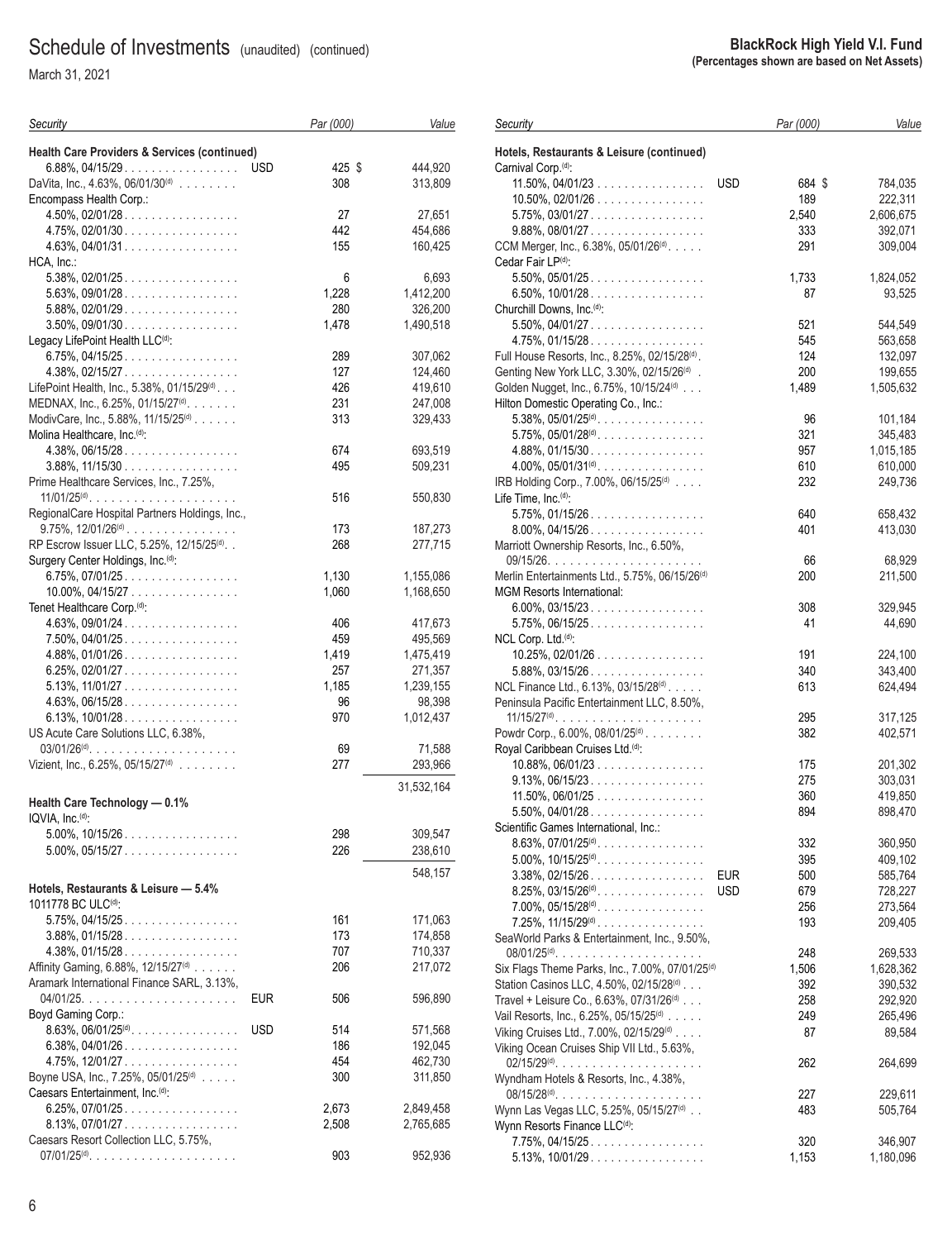March 31, 2021

| Security                                                                                                              | Par (000)            | Value              |
|-----------------------------------------------------------------------------------------------------------------------|----------------------|--------------------|
| Hotels, Restaurants & Leisure (continued)<br>Yum! Brands, Inc.:                                                       |                      |                    |
| $7.75\%$ , 04/01/25 <sup>(d)</sup> .                                                                                  | <b>USD</b><br>420 \$ | 459,375            |
| $4.75\%$ , $01/15/30$ <sup>(d)</sup>                                                                                  | 10                   | 10,573             |
| $5.35\%$ , 11/01/43                                                                                                   | 10                   | 10,550             |
| Household Durables - 0.8%                                                                                             |                      | 35,447,227         |
| Ashton Woods USA LLC, 6.63%, 01/15/28(d)                                                                              | 116                  | 123,540            |
| Brookfield Residential Properties, Inc., 4.88%,                                                                       |                      |                    |
|                                                                                                                       | 345                  | 345,214            |
| CD&R Smokey Buyer, Inc., 6.75%, 07/15/25 <sup>(d)</sup>                                                               | 573                  | 614,543            |
| Installed Building Products, Inc., 5.75%,                                                                             | 205                  | 214,225            |
| K. Hovnanian Enterprises, Inc., 7.75%,                                                                                |                      |                    |
|                                                                                                                       | 521                  | 557,470            |
| Mattamy Group Corp. <sup>(d)</sup> :                                                                                  |                      |                    |
| $5.25\%$ , 12/15/27                                                                                                   | 246                  | 257,377            |
| $4.63\%$ , 03/01/30                                                                                                   | 299                  | 296,991            |
| Meritage Homes Corp., 5.13%, 06/06/27.                                                                                | 240                  | 263,400            |
| New Home Co., Inc. (The), 7.25%, 10/15/25 <sup>(d)</sup><br>Picasso Finance Sub, Inc., 6.13%, 06/15/25 <sup>(d)</sup> | 118<br>596           | 122,155<br>633,250 |
| Taylor Morrison Communities, Inc. <sup>(d)</sup> :                                                                    |                      |                    |
| $5.88\%$ , 06/15/27                                                                                                   | 161                  | 177,905            |
| $5.13\%$ , 08/01/30                                                                                                   | 49                   | 52,063             |
| Tempur Sealy International, Inc.:                                                                                     |                      |                    |
| $5.50\%$ , 06/15/26                                                                                                   | 14                   | 14.507             |
| $4.00\%$ , $04/15/29$ <sup>(d)</sup> .                                                                                | 607                  | 603,965            |
| Toll Brothers Finance Corp., 4.35%, 02/15/28<br>TRI Pointe Group, Inc., 5.88%, 06/15/24.                              | 22<br>123            | 23,788<br>135,915  |
| TRI Pointe Homes, Inc.:                                                                                               |                      |                    |
| $5.25\%$ , 06/01/27                                                                                                   | 385                  | 411,950            |
| $5.70\%$ , 06/15/28.                                                                                                  | 91                   | 100,574            |
| Williams Scotsman International, Inc., 4.63%,                                                                         |                      |                    |
| 08/15/28 <sup>(d)</sup>                                                                                               | 538                  | 548,087            |
| Household Products - 0.3%                                                                                             |                      | 5,496,919          |
| Central Garden & Pet Co., 4.13%, 10/15/30.                                                                            | 424                  | 428,240            |
| Energizer Holdings, Inc. <sup>(d)</sup> :                                                                             |                      |                    |
| $4.75\%$ , 06/15/28                                                                                                   | 43                   | 44,344             |
| $4.38\%, 03/31/29 \dots  \dots $                                                                                      | 31                   | 31,108             |
| Kronos Acquisition Holdings, Inc., 5.00%,                                                                             |                      |                    |
| Spectrum Brands, Inc. <sup>(d)</sup> :                                                                                | 352                  | 352,000            |
| $5.00\%$ , $10/01/29$                                                                                                 | 346                  | 365,030            |
| 5.50%, 07/15/30                                                                                                       | 244                  | 261,080            |
| 3.88%, 03/15/31                                                                                                       | 196                  | 191,835            |
|                                                                                                                       |                      | 1,673,637          |
| <b>Independent Power and Renewable Electricity Producers</b><br>$-0.4\%$ <sup>(d)</sup>                               |                      |                    |
| Calpine Corp.:                                                                                                        |                      |                    |
| $5.25\%$ , 06/01/26.                                                                                                  | 166                  | 170,690            |
| 4.50%, 02/15/28                                                                                                       | 34                   | 34,286             |
| $5.13\%$ , 03/15/28<br>$4.63\%$ , 02/01/29.                                                                           | 1,434<br>421         | 1,440,668          |
| $5.00\%$ , 02/01/31                                                                                                   | 420                  | 410,176<br>409,920 |
| $3.75\%$ , 03/01/31                                                                                                   | 4                    | 3,812              |
| Clearway Energy Operating LLC, 4.75%,                                                                                 |                      |                    |
|                                                                                                                       | 308                  | 320,440            |
|                                                                                                                       |                      | 2,789,992          |
| Insurance $-$ 1.6% $(d)$                                                                                              |                      |                    |
| Alliant Holdings Intermediate LLC:                                                                                    |                      |                    |
| 4.25%, 10/15/27                                                                                                       | 1,891                | 1,893,364          |
| $6.75\%$ , 10/15/27                                                                                                   | 3,052                | 3,248,457          |
| AmWINS Group, Inc., 7.75%, 07/01/26.                                                                                  | 191                  | 204,370            |

#### **Insurance (continued)** Ardonagh Midco 2 plc, 11.50%, (11.50% Cash or 12.70% PIK), 01/15/27(h) ......... USD 213 \$ 221,989 AssuredPartners, Inc., 5.63%, 01/15/29 ... 458 466,702 GTCR AP Finance, Inc., 8.00%, 05/15/27 . . 584 627,070 Highlands Holdings Bond Issuer Ltd., 7.63%, 10/15/25..................... 327 350,707 HUB International Ltd., 7.00%, 05/01/26 . . . 1,375 1,427,814 7.00%, 05/15/25 ................. 163 174,817 6.88%, 08/15/28 ................. 1,839 1,907,963 10,523,253 **Interactive Media & Services — 0.2%(d)** Rackspace Technology Global, Inc., 5.38%, 12/01/28..................... 1,084 1,102,238 Twitter, Inc., 3.88%, 12/15/27. . . . . . . . . . . . . . . 426 446,657 1,548,895 **Internet & Direct Marketing Retail — 0.2%(d)** ANGI Group LLC, 3.88%, 08/15/28 . . . . . . . . . . . . 411 411,000 Go Daddy Operating Co. LLC: 5.25%, 12/01/27 ................. 82 86,715 3.50%, 03/01/29 ................. 252 247,590 Match Group Holdings II LLC: 4.63%, 06/01/28 ................. 82 83,784 5.63%, 02/15/29 ................. 164 175,890 4.13%, 08/01/30 ................. 393 394,105 1,399,084 **IT Services — 1.5%** Arches Buyer, Inc.<sup>(d)</sup>: 4.25%, 06/01/28 ................. 188 187,662 6.13%, 12/01/28 ................. 82 84,460 Austin BidCo, Inc., 7.13%, 12/15/28<sup>(d)</sup>..... 125 124 126,170 Banff Merger Sub, Inc., 9.75%, 09/01/26<sup>(d)</sup>. . 2,509 2,672,085 Black Knight InfoServ LLC, 3.63%, 09/01/28<sup>(d)</sup> 602 591,531 Booz Allen Hamilton, Inc., 3.88%, 09/01/28<sup>(d)</sup> 528 530,772 Cablevision Lightpath LLC<sup>(d)</sup>: 3.88%, 09/15/27 ................. 276 273,240 5.63%, 09/15/28 ................. 855 867,569 Endure Digital, Inc., 6.00%, 02/15/29<sup>(d)</sup> . . . . Gartner, Inc.<sup>(d)</sup>: 4.50%, 07/01/28 ................. 456 470,250 3.75%, 10/01/30 ................. 740 733,880 Northwest Fiber LLC<sup>(d)</sup>: 6.00%, 02/15/28 ................. 489 487,778  $10.75\%, 06/01/28... \ldots \ldots \ldots$ Presidio Holdings, Inc., 4.88%, 02/01/27<sup>(d)</sup> . . 475 486,884 Tempo Acquisition LLC<sup>(d)</sup>: 5.75%, 06/01/25 ................. 314 331,663 6.75%, 06/01/25 ................. 1,325 1,353,984 Twilio, Inc., 3.88%, 03/15/31 .......... 256 261,468 Unisys Corp., 6.88%, 11/01/27<sup>(d)</sup> ........ 181 181 198,195 10,173,870 **Leisure Products — 0.2%** 6.75%, 12/31/25(d) ................ 184 193,467 5.88%, 12/15/27(d) ................ 433 475,356 3.75%, 04/01/29(d) ................ 202 203,262 6.20%, 10/01/40 ................. 113 132,493 5.45%, 11/01/41 ................. 259 282,957 1,287,535 **Life Sciences Tools & Services — 0.2%(d)** Charles River Laboratories International, Inc.:

 4.25%, 05/01/28 ................. 336 346,080 4.00%, 03/15/31 ................. 196 199,244

#### **BlackRock High Yield V.I. Fund (Percentages shown are based on Net Assets)**

*Par (000) Value*

*Security*

NFP Corp.:

Mattel, Inc.: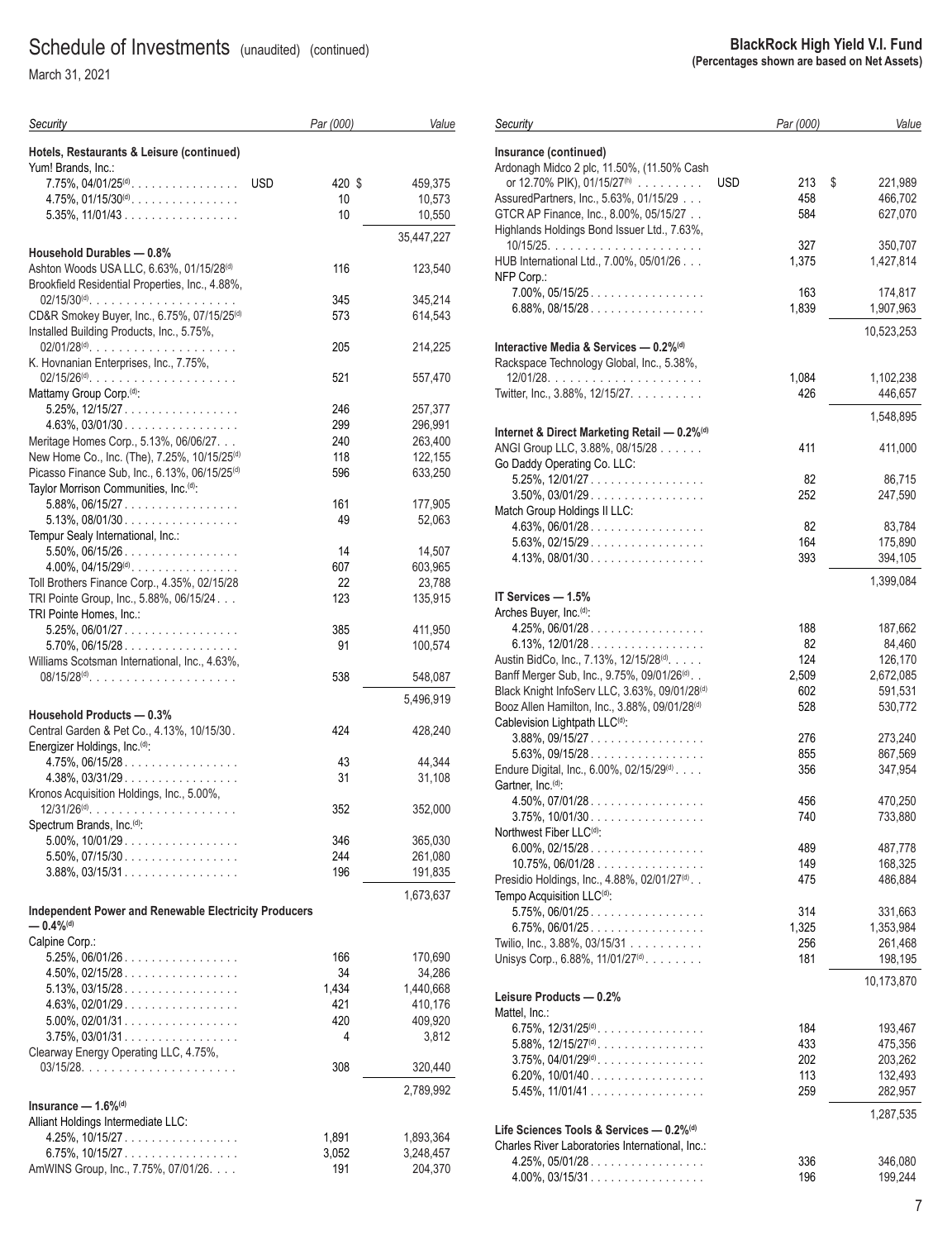March 31, 2021

| Security                                                                                                  | Par (000) | Value                |
|-----------------------------------------------------------------------------------------------------------|-----------|----------------------|
| Life Sciences Tools & Services (continued)<br>Syneos Health, Inc., 3.63%, 01/15/29<br><b>USD</b>          | 792       | \$<br>770,220        |
|                                                                                                           |           | 1,315,544            |
| Machinery - 1.4%                                                                                          |           |                      |
| Amsted Industries, Inc., 5.63%, 07/01/27 <sup>(d)</sup> .<br>ATS Automation Tooling Systems, Inc., 4.13%, | 230       | 244,088              |
|                                                                                                           | 188       | 186,355              |
| Clark Equipment Co., 5.88%, 06/01/25(d)                                                                   | 419       | 443,354              |
| Colfax Corp., $6.38\%$ , $02/15/26^{(d)}$                                                                 | 316       | 336,145              |
| EnPro Industries, Inc., 5.75%, 10/15/26                                                                   | 568       | 601,228              |
| GrafTech Finance, Inc., 4.63%, 12/15/28(d). .                                                             | 241       | 242,808              |
| Grinding Media, Inc., 7.38%, 12/15/23(d)<br>Husky III Holding Ltd., 13.00%, (13.00% Cash                  | 608       | 621,346              |
| or 13.75% PIK), 02/15/25(d)(h)                                                                            | 432       | 469,800              |
| Meritor, Inc., 4.50%, 12/15/28 <sup>(d)</sup>                                                             | 122       | 122,366              |
| Navistar International Corp. <sup>(d)</sup> :                                                             |           |                      |
| $9.50\%$ , 05/01/25                                                                                       | 118       | 129,653              |
| $6.63\%$ , 11/01/25                                                                                       | 316       | 327,859              |
| RBS Global, Inc., 4.88%, 12/15/25 <sup>(d)</sup>                                                          | 281       | 286,704              |
| Stevens Holding Co., Inc., 6.13%, 10/01/26 <sup>(d)</sup>                                                 | 457       | 490,132              |
| Terex Corp. <sup>(d)</sup> :                                                                              |           |                      |
| $5.63\%$ , 02/01/25.                                                                                      | 178       | 183,007              |
| $5.00\%$ , 05/15/29.                                                                                      | 590       | 610,768              |
| Titan Acquisition Ltd., 7.75%, 04/15/26(d)                                                                | 906       | 941,062              |
|                                                                                                           |           |                      |
| Vertical Holdco GmbH, 7.63%, 07/15/28(d)                                                                  | 600       | 645,150              |
| Vertical US Newco, Inc., 5.25%, 07/15/27(d).                                                              | 1,848     | 1,934,625            |
| Wabash National Corp., 5.50%, 10/01/25 <sup>(d)</sup> .                                                   | 674       | 689,165<br>9,505,615 |
| Marine $-0.0%$                                                                                            |           |                      |
| Danaos Corp., 8.50%, 03/01/28 <sup>(d)</sup>                                                              | 205       | 219,094              |
|                                                                                                           |           |                      |
| Media $-5.5%$                                                                                             |           |                      |
| Advantage Sales & Marketing, Inc., 6.50%,                                                                 |           |                      |
| $11/15/28^{(d)}$                                                                                          | 251       | 261,040              |
| Altice Financing SA <sup>(d)</sup> :                                                                      |           |                      |
| $7.50\%$ , 05/15/26                                                                                       | 1,792     | 1,872,640            |
| $5.00\%$ , 01/15/28.                                                                                      | 534       | 527,290              |
| AMC Networks, Inc.:                                                                                       |           |                      |
| $5.00\%$ , $04/01/24$                                                                                     | 27        | 27,337               |
| $4.75\%$ , 08/01/25                                                                                       | 71        | 72,834               |
| $4.25\%$ , 02/15/29                                                                                       | 242       | 235,345              |
| Block Communications, Inc., 4.88%, 03/01/28 <sup>(d)</sup>                                                | 231       | 235,276              |
| Cable One, Inc. <sup>(d)</sup> :                                                                          |           |                      |
| $1.13\%$ , $03/15/28\%$                                                                                   | 419       | 422,143              |
| $4.00\%$ , $11/15/30$                                                                                     | 232       | 229,494              |
| Clear Channel International BV, 6.63%,                                                                    |           |                      |
| 08/01/25 <sup>(d)</sup>                                                                                   | 1,185     | 1,238,455            |
| Clear Channel Outdoor Holdings, Inc., 7.75%,                                                              |           |                      |
|                                                                                                           | 960       | 949,440              |
| Clear Channel Worldwide Holdings, Inc.:                                                                   |           |                      |
| $9.25\%$ , $02/15/24$                                                                                     | 268       | 278,800              |
| $5.13\%$ , 08/15/27 <sup>(d)</sup> .                                                                      | 1,877     | 1,887,793            |
| CSC Holdings LLC <sup>(d)</sup> :                                                                         |           |                      |
| $6.50\%$ , 02/01/29.                                                                                      | 236       | 260,780              |
| $5.75\%$ , 01/15/30                                                                                       | 895       | 942,654              |
| $4.13\%$ , 12/01/30                                                                                       | 421       | 418,171              |
| $4.63\%$ , $12/01/30$                                                                                     | 3,215     | 3,162,322            |
| Diamond Sports Group LLC, 5.38%, 08/15/26 <sup>(d)</sup>                                                  | 656       | 472,320              |
| DISH DBS Corp.:                                                                                           |           |                      |
| $6.75\%$ , 06/01/21                                                                                       | 614       | 618,912              |
| $5.88\%, 07/15/22 \ldots \ldots \ldots \ldots \ldots$                                                     | 131       | 136,829              |
| $5.00\%$ , 03/15/23                                                                                       | 1,343     | 1,401,085            |
| $5.88\%$ , 11/15/24                                                                                       | 856       | 895,222              |
| 7.75%, 07/01/26                                                                                           | 1,487     | 1,641,254            |
| DISH Network Corp. <sup>(i)</sup> :                                                                       |           |                      |
| $2.38\%$ , 03/15/24                                                                                       | 496       | 476,780              |

|                                                     | <b>BlackRock High Yield V.I. Fund</b><br>(Percentages shown are based on Net Assets) |                               |
|-----------------------------------------------------|--------------------------------------------------------------------------------------|-------------------------------|
|                                                     | Par (000)                                                                            | Value                         |
| <b>USD</b><br>1.1.1.1<br>$27(d)$ .<br>$\cdot$ (d) - | 705\$<br>469<br>145                                                                  | 677,717<br>484.829<br>148.444 |
|                                                     | 896<br>$\sim$ $\sim$ $\sim$                                                          | 955,270<br>                   |

*Security*

**Media (continued)**

| $3.38\%$ , 08/15/26                                          | <b>USD</b><br>705 \$ | 677,717    |
|--------------------------------------------------------------|----------------------|------------|
| Entercom Media Corp., 6.50%, 05/01/27(d). .                  | 469                  | 484,829    |
| GCI LLC, 4.75%, 10/15/28 <sup>(d)</sup>                      | 145                  | 148,444    |
| LCPR Senior Secured Financing DAC <sup>(d)</sup> :           |                      |            |
| $6.75\%$ , 10/15/27                                          | 896                  | 955,270    |
| $5.13\%$ , 07/15/29.                                         | 687                  | 699,105    |
| Liberty Broadband Corp. <sup>(d)(j)</sup> :                  |                      |            |
| $1.25\%$ , 09/30/50                                          | 876                  | 856,728    |
| $2.75\%$ , 09/30/50                                          | 1,472                | 1,487,324  |
| Meredith Corp., 6.88%, 02/01/26                              | 248                  | 255,049    |
| Midcontinent Communications, 5.38%,                          |                      |            |
|                                                              | 307                  | 319,188    |
| Outfront Media Capital LLC(d):                               |                      |            |
| $5.00\%$ , 08/15/27                                          | 577                  | 582,770    |
| $4.25\%, 01/15/29 \dots  \dots $                             | 235                  | 226,239    |
| Radiate Holdco LLC <sup>(d)</sup> :                          |                      |            |
| $4.50\%$ , 09/15/26                                          | 1,370                | 1,385,413  |
| $6.50\%$ , 09/15/28                                          | 2,298                | 2,426,573  |
| Scripps Escrow II, Inc. <sup>(d)</sup> :                     |                      |            |
| $3.88\%, 01/15/29 \dots  \dots $                             | 29                   | 28,493     |
| $5.38\%$ , 01/15/31                                          | 295                  | 292,787    |
| Sinclair Television Group, Inc., 4.13%,                      |                      |            |
|                                                              | 732                  | 705,465    |
| Sirius XM Radio, Inc. <sup>(d)</sup> .                       |                      |            |
| $5.00\%$ , 08/01/27                                          | 74                   | 77,630     |
| $5.50\%$ , 07/01/29.                                         | 135                  | 145,969    |
| $4.13\%$ , 07/01/30                                          | 789                  | 789,907    |
| TEGNA, Inc.:                                                 |                      |            |
| $5.50\%$ , $09/15/24$ <sup>(d)</sup> .                       | 33                   | 33,536     |
| $4.63\%$ , 03/15/28.                                         | 54                   | 54,945     |
| Telenet Finance Luxembourg Notes SARL,                       |                      |            |
| $5.50\%$ , $03/01/28$ <sup>(d)</sup>                         | 400                  | 420,000    |
| Terrier Media Buyer, Inc., 8.88%, 12/15/27 <sup>(d)</sup>    | 1,294                | 1,392,409  |
| Univision Communications, Inc. <sup>(d)</sup> :              |                      |            |
| $5.13\%$ , 02/15/25.                                         | 150                  | 151,875    |
| 6.63%, 06/01/27                                              | 730                  | 779,585    |
| Virgin Media Vendor Financing Notes IV DAC,                  |                      |            |
| $5.00\%$ , $07/15/28^{(d)}$                                  | 1,027                | 1,044,973  |
| Ziggo Bond Co. BV(d):                                        |                      |            |
| 6.00%, 01/15/27.                                             | 296                  | 308,580    |
| $5.13\%$ , 02/28/30                                          | 369                  | 377,303    |
| Ziggo BV(d):                                                 |                      |            |
| $5.50\%$ , 01/15/27.                                         | 361                  | 375,891    |
| $4.88\%$ , 01/15/30                                          | 405                  | 413,965    |
|                                                              |                      |            |
|                                                              |                      | 36,562,178 |
| Metals & Mining - 2.1%                                       |                      |            |
| Allegheny Technologies, Inc., 7.88%, 08/15/23 <sup>(i)</sup> | 114                  | 123,656    |
| Arconic Corp. <sup>(d)</sup> :                               |                      |            |
| $6.00\%$ , 05/15/25                                          | 371                  | 399,858    |
| $6.13\%$ , 02/15/28                                          | 578                  | 615,570    |
|                                                              |                      |            |
| Big River Steel LLC, 6.63%, 01/31/29(d)                      | 2,702                | 2,943,014  |
| Constellium SE <sup>(d)</sup> :                              |                      |            |
| $5.88\%, 02/15/26 \dots  \dots $                             | 660                  | 680,130    |
| $5.63\%$ , 06/15/28                                          | 663                  | 699,631    |
| $3.75\%$ , 04/15/29.                                         | 1,005                | 960,860    |
| Freeport-McMoRan, Inc.:                                      |                      |            |
| $4.38\%$ , 08/01/28                                          | 252                  | 267,309    |
| $5.45\%, 03/15/43 \dots $                                    | 1,775                | 2,135,325  |
| Joseph T Ryerson & Son, Inc., 8.50%,                         |                      |            |
| $08/01/28^{(d)}$                                             | 273                  | 305,760    |
| Kaiser Aluminum Corp. <sup>(d)</sup> :                       |                      |            |
| $6.50\%$ , $05/01/25$                                        | 175                  | 185,447    |
| $4.63\%$ , 03/01/28                                          | 447                  | 457,527    |
| New Gold, Inc. <sup>(d)</sup> :<br>$6.38\%$ , $05/15/25$     | 77                   | 79,310     |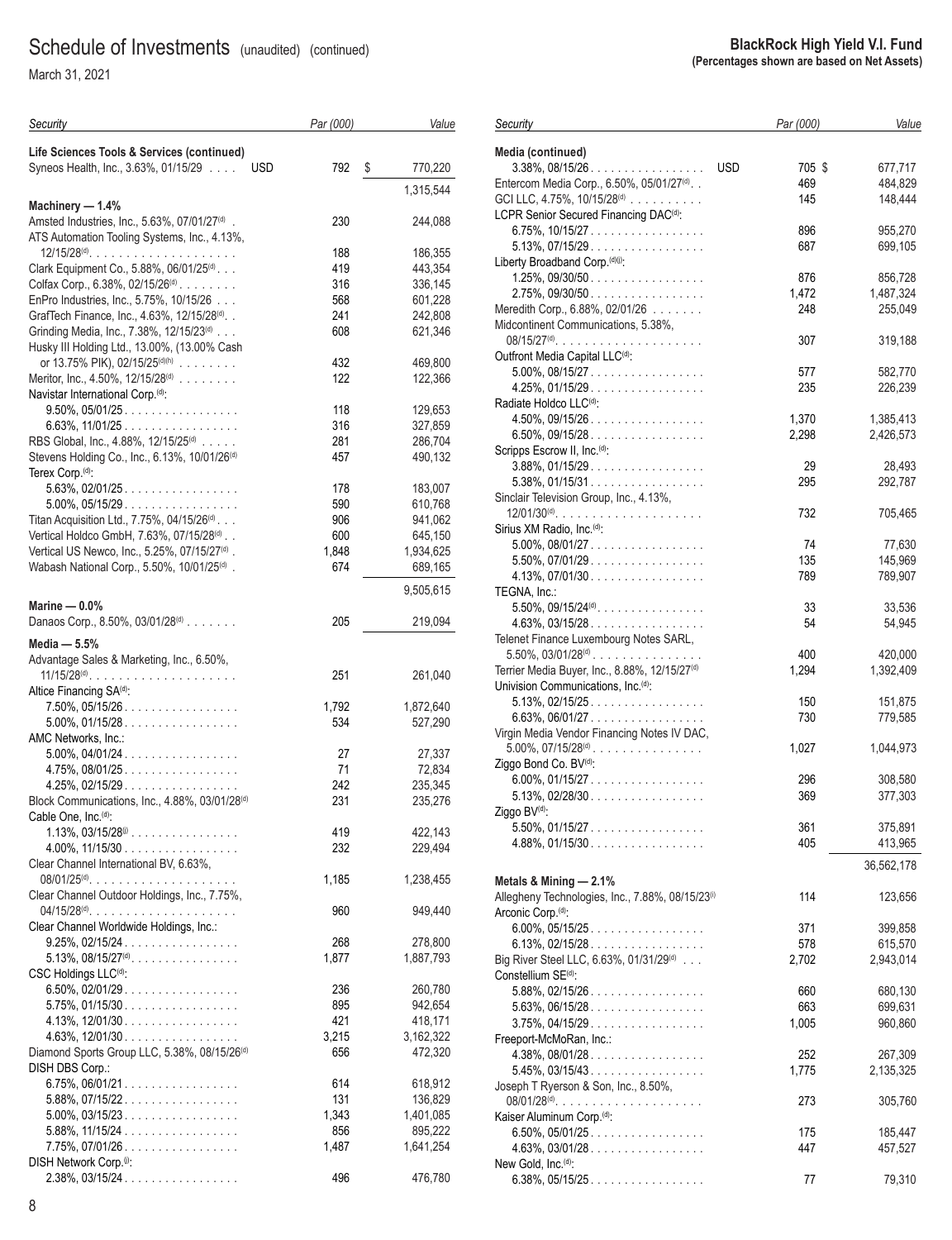March 31, 2021

| Security                                                                                | Par (000)            | Value              |
|-----------------------------------------------------------------------------------------|----------------------|--------------------|
| <b>Metals &amp; Mining (continued)</b><br>7.50%, 07/15/27                               | <b>USD</b><br>733 \$ | 759,168            |
| Novelis Corp. <sup>(d)</sup> :                                                          |                      |                    |
| $5.88\%$ , 09/30/26                                                                     | 515                  | 537,531            |
| $4.75\%$ , 01/30/30                                                                     | 1,545                | 1,592,432          |
| United States Steel Corp.:                                                              |                      |                    |
| $6.25\%$ , 03/15/26                                                                     | 28                   | 28,292             |
| $6.88\%$ , 03/01/29                                                                     | 537                  | 549,082            |
| Vedanta Resources Finance II plc(d):                                                    |                      |                    |
| $13.88\%$ , $01/21/24$                                                                  | 200                  | 215,813            |
| 8.95%, 03/11/25                                                                         | 240                  | 229,320            |
| Mortgage Real Estate Investment Trusts (REITs) - 0.1%<br>Starwood Property Trust, Inc.: |                      | 13,765,035         |
| $5.00\%$ , $12/15/21$                                                                   | 255                  | 258,506            |
| $5.50\%$ , $11/01/23^{(d)}$                                                             | 50                   | 52,250             |
|                                                                                         |                      |                    |
|                                                                                         |                      | 310,756            |
| Multiline Retail - 0.4%(d)                                                              |                      |                    |
| Macy's, Inc., 8.38%, 06/15/25                                                           | 804                  | 889,039            |
| NMG Holding Co., Inc., 7.13%, 04/01/26.                                                 | 782                  | 797,640            |
| Nordstrom, Inc., 8.75%, 05/15/25                                                        | 805                  | 911,071            |
|                                                                                         |                      | 2,597,750          |
| Oil, Gas & Consumable Fuels - 10.3%                                                     |                      |                    |
| Aethon United BR LP, 8.25%, 02/15/26(d).                                                | 955                  | 988,425            |
| Antero Midstream Partners LP(d):                                                        |                      |                    |
| 7.88%, 05/15/26.                                                                        | 730                  | 785,130            |
| $5.75\%$ , 03/01/27                                                                     | 157                  | 157,034            |
| Antero Resources Corp. <sup>(d)</sup> :<br>$8.38\%$ , 07/15/26                          | 158                  |                    |
| $7.63\%$ , 02/01/29                                                                     | 479                  | 174,195<br>510,135 |
| Apache Corp.:                                                                           |                      |                    |
| 4.88%, 11/15/27                                                                         | 329                  | 337,225            |
| $4.38\%$ , $10/15/28$                                                                   | 95                   | 94,715             |
| $5.10\%$ , 09/01/40                                                                     | 284                  | 277,610            |
| $5.25\%$ , 02/01/42.                                                                    | 143                  | 140,855            |
| $4.75\%$ , 04/15/43                                                                     | 477                  | 442,418            |
| $4.25\%$ , 01/15/44                                                                     | 60                   | 53,999             |
| $5.35\%$ , 07/01/49                                                                     | 123                  | 117,465            |
| Ascent Resources Utica Holdings LLC, 9.00%,                                             |                      |                    |
| $11/01/27^{(d)}$                                                                        | 708                  | 899,160            |
| Baytex Energy Corp., 8.75%, 04/01/27(d).                                                | 497                  | 451,028            |
| Blue Racer Midstream LLC, 7.63%, 12/15/25 <sup>(d)</sup>                                | 291                  | 313,617            |
| <b>Buckeye Partners LP:</b>                                                             |                      |                    |
| $4.13\%$ , $03/01/25^{(d)}$ .                                                           | 126                  | 128,557            |
| $3.95\%$ , 12/01/26<br>$4.50\%$ , $03/01/28^{(d)}$ .                                    | 85<br>79             | 84,019<br>79,197   |
| $5.85\%$ , 11/15/43                                                                     | 237                  | 230,214            |
| $5.60\%$ , $10/15/44$                                                                   | 308                  | 297,066            |
| Callon Petroleum Co., 9.00%, 04/01/25 <sup>(d)</sup>                                    | 747                  | 757,742            |
| Centennial Resource Production LLC:                                                     |                      |                    |
| 6.88%, 04/01/27 <sup>(d)</sup> .                                                        | 322                  | 286,580            |
| $3.25\%$ , $04/01/28$ <sup>(i)</sup>                                                    | 160                  | 153,008            |
| Cheniere Energy Partners LP:                                                            |                      |                    |
| $5.63\%$ , $10/01/26$                                                                   | 429                  | 448,605            |
| 4.50%, 10/01/29.                                                                        | 740                  | 767,395            |
| $4.00\%$ , $03/01/31^{(d)}$ .                                                           | 1,244                | 1,265,770          |
| Cheniere Energy, Inc., 4.63%, 10/15/28(d)                                               | 2,489                | 2,584,926          |
| Chesapeake Energy Corp. <sup>(d)</sup> :                                                |                      |                    |
| $5.50\%$ , 02/01/26.                                                                    | 110                  | 114,498            |
| 5.88%, 02/01/29                                                                         | 346                  | 366,760            |
| CITGO Petroleum Corp. <sup>(d)</sup> :                                                  |                      |                    |
| 7.00%, 06/15/25                                                                         | 453                  | 466,024            |
| $6.38\%$ , 06/15/26                                                                     | 463                  | 467,181            |
| CNX Resources Corp. <sup>(d)</sup> :<br>7.25%, 03/14/27.                                | 196                  | 210,525            |
|                                                                                         |                      |                    |

| Security                                                                 | Par (000)            | Value                |
|--------------------------------------------------------------------------|----------------------|----------------------|
| Oil, Gas & Consumable Fuels (continued)<br>$6.00\%$ , 01/15/29.          | <b>USD</b><br>394 \$ | 409,437              |
| Colgate Energy Partners III LLC, 7.75%,                                  | 239                  | 234,270              |
| Comstock Resources, Inc.:                                                |                      |                      |
| $7.50\%$ , $05/15/25^{(d)}$ .<br>$9.75\%$ , $08/15/26$                   | 205<br>156           | 212,688<br>169,650   |
| $6.75\%$ , $03/01/29$ <sup>(d)</sup> .                                   | 1,022                | 1,047,550            |
| Continental Resources, Inc.:                                             |                      |                      |
| $5.00\%$ , 09/15/22                                                      | 193                  | 193,154              |
| $4.50\%$ , $04/15/23$                                                    | 46<br>495            | 47,642               |
| $5.75\%$ , $01/15/31^{(d)}$ .<br>4.90%, 06/01/44                         | 427                  | 559,281<br>427,009   |
| Crestwood Midstream Partners LP:                                         |                      |                      |
| 6.25%, 04/01/23 <sup>(i)</sup>                                           | 266                  | 266,053              |
| $5.63\%$ , $05/01/27^{(d)}$ .                                            | 322                  | 316,365              |
| $6.00\%$ , $02/01/29$ <sup>(d)</sup><br>CrownRock LP, 5.63%, 10/15/25(d) | 368<br>2,283         | 362,480<br>2,329,162 |
| DCP Midstream Operating LP(d):                                           |                      |                      |
| $6.45\%$ , 11/03/36                                                      | 269                  | 300,607              |
| $6.75\%$ , 09/15/37                                                      | 706                  | 788,073              |
| Double Eagle III Midco 1 LLC, 7.75%,                                     |                      |                      |
| Endeavor Energy Resources LP(d):                                         | 755                  | 806,129              |
| $6.63\%$ , 07/15/25                                                      | 302                  | 322,759              |
| $5.50\%$ , 01/30/26.                                                     | 1,112                | 1,154,034            |
| $5.75\%$ , 01/30/28.                                                     | 368                  | 388,726              |
| Energy Transfer Operating LP, 6.50%, 02/01/42<br>EnLink Midstream LLC:   | 428                  | 510,405              |
| $5.63\%$ , $01/15/28^{(d)}$ .                                            | 305                  | 294,929              |
| $5.38\%$ , 06/01/29                                                      | 121                  | 113,135              |
| EnLink Midstream Partners LP:                                            |                      |                      |
| $4.40\%$ , $04/01/24$                                                    | 293                  | 295,344              |
| $4.15\%$ , 06/01/25.<br>$4.85\%, 07/15/26 \dots  \dots $                 | 27<br>28             | 26,398<br>27,049     |
| $5.60\%$ , 04/01/44                                                      | 309                  | 256,470              |
| $5.05\%$ , 04/01/45                                                      | 45                   | 34,809               |
| <b>EQM Midstream Partners LP:</b>                                        |                      |                      |
| $6.00\%$ , $07/01/25$ <sup>(d)</sup>                                     | 418<br>53            | 449,873<br>52,602    |
| 6.50%, 07/01/27 <sup>(d)</sup> .                                         | 440                  | 478,390              |
| $4.50\%$ , $01/15/29$ <sup>(d)</sup> .                                   | 415                  | 404,401              |
| $4.75\%$ , $01/15/31^{(d)}$ .                                            | 854                  | 828,380              |
| EQT Corp.:                                                               |                      |                      |
| $3.90\%$ , $10/01/27$<br>$8.50\%$ , 02/01/30 <sup>(i)</sup>              | 542<br>324           | 552,840<br>413,197   |
| Genesis Energy LP:                                                       |                      |                      |
| $5.63\%$ , 06/15/24                                                      | 342                  | 334,305              |
| 6.50%, $10/01/25$                                                        | 63                   | 61,756               |
| $8.00\%$ , 01/15/27<br>$7.75\%$ , 02/01/28.                              | 368<br>167           | 372,607<br>167,050   |
| Great Western Petroleum LLC, 12.00%,                                     |                      |                      |
| $09/01/25$ <sup>(d)</sup>                                                | 219                  | 194,910              |
| Harvest Midstream I LP, 7.50%, 09/01/28(d).                              | 563                  | 605,056              |
| Hess Midstream Operations LP(d):                                         |                      |                      |
| $5.63\%$ , 02/15/26<br>$5.13\%$ , 06/15/28                               | 302<br>144           | 311,060<br>145,584   |
| Hilcorp Energy I LP(d):                                                  |                      |                      |
| $5.75\%$ , 02/01/29.                                                     | 241                  | 243,109              |
| $6.00\%$ , 02/01/31                                                      | 286                  | 290,290              |
| Holly Energy Partners LP, 5.00%, 02/01/28(d)                             | 360                  | 364,608              |
| Indigo Natural Resources LLC, 5.38%,                                     | 897                  | 883,733              |
| Matador Resources Co., 5.88%, 09/15/26                                   | 962                  | 936,748              |
| MEG Energy Corp. <sup>(d)</sup> :                                        |                      |                      |
| 6.50%, 01/15/25.                                                         | 516                  | 533,002              |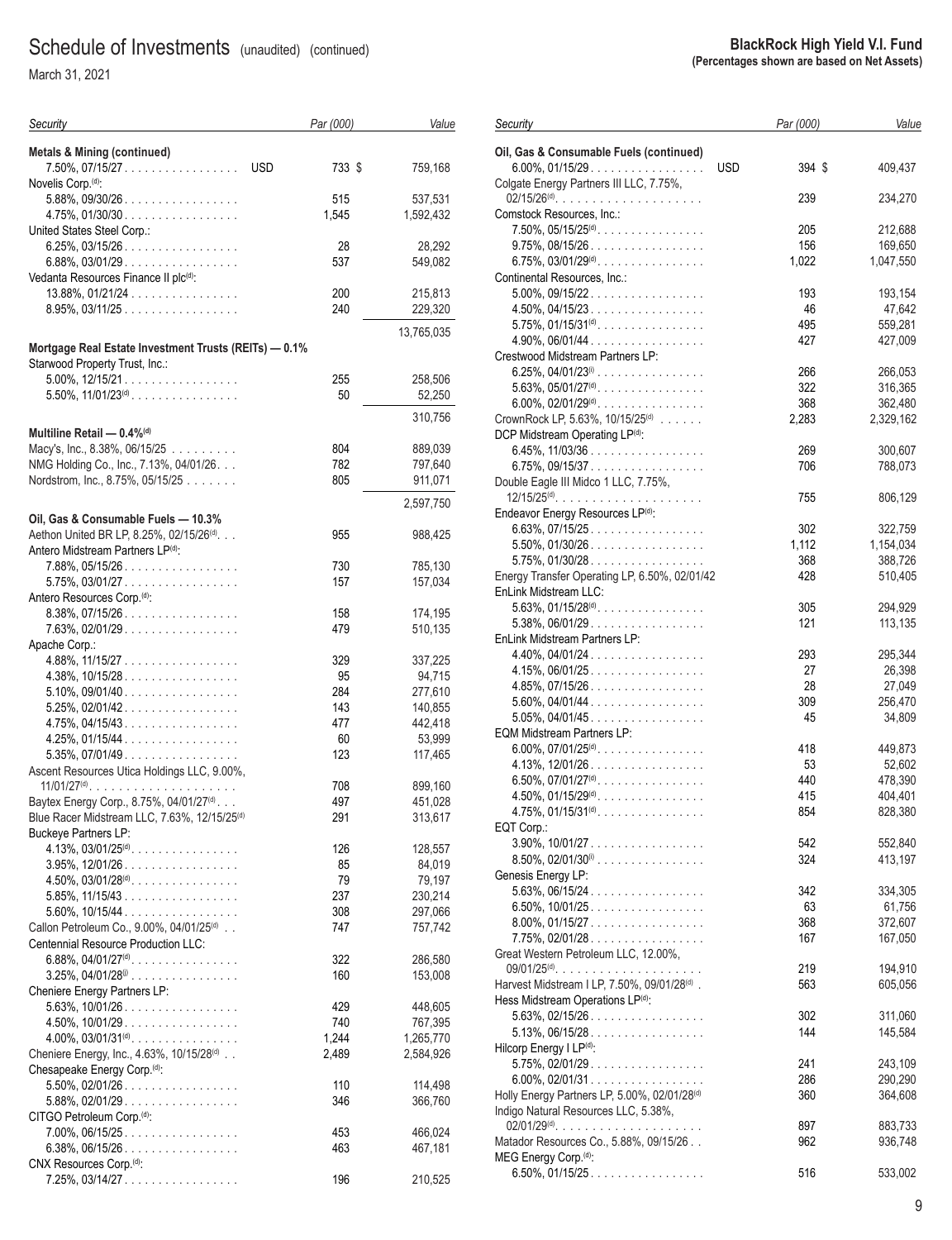March 31, 2021

| Security                                                   | Par (000)  | Value              |
|------------------------------------------------------------|------------|--------------------|
| Oil, Gas & Consumable Fuels (continued)                    |            |                    |
| <b>USD</b><br>$7.13\%$ , 02/01/27                          | 260 \$     | 272,350            |
| 5.88%, 02/01/29                                            | 269        | 269,673            |
| Murphy Oil Corp.:                                          |            |                    |
| $5.75\%$ , 08/15/25                                        | 198        | 197,960            |
| $6.38\%$ , 07/15/28                                        | 201        | 201,146            |
| 6.37%, $12/01/42^{(i)}$                                    | 46         | 41,860             |
| New Fortress Energy, Inc., 6.75%, 09/15/25 <sup>(d)</sup>  | 2,748      | 2,823,295          |
| NGL Energy Operating LLC, 7.50%, 02/01/26 <sup>(d)</sup>   | 712        | 731,580            |
| NGPL PipeCo LLC, 7.77%, 12/15/37(d)                        | 307        | 407,199            |
| Northern Oil and Gas, Inc., 8.13%, 03/01/28 <sup>(d)</sup> | 954        | 948,514            |
| NuStar Logistics LP:                                       |            |                    |
| $5.75\%$ , $10/01/25$                                      | 232        | 248,361            |
| $6.00\%$ , 06/01/26                                        | 311        | 335,284            |
| 6.38%, $10/01/30$                                          | 35         | 37,844             |
| Occidental Petroleum Corp.:                                |            |                    |
| 2.70%, 08/15/22.                                           | 538        | 538,202            |
| $2.70\%$ , 02/15/23.                                       | 297        | 296,323            |
| $6.95\%$ , 07/01/24                                        | 121        | 132,772            |
| $2.90\%$ , 08/15/24                                        | 842        | 832,772            |
| $5.50\%$ , 12/01/25                                        | 222        | 234,765            |
| $3.40\%$ , 04/15/26                                        | 132        | 128,172            |
| $3.20\%$ , 08/15/26                                        | 31         | 29,745             |
| $3.00\%$ , 02/15/27                                        | 9          | 8,468              |
| 8.88%, 07/15/30.                                           | 66         | 83,226             |
| 6.13%, 01/01/31.                                           | 415        | 458,243            |
| $4.30\%$ , 08/15/39                                        | 852        | 722,504            |
| $6.20\%$ , 03/15/40                                        | 1,472      | 1,512,480          |
| $4.50\%$ , 07/15/44                                        | 347        | 295,776            |
| $4.63\%$ , 06/15/45                                        | 1,663      | 1,455,291          |
| $6.60\%$ , 03/15/46                                        | 46         | 48,995             |
| $4.40\%$ , 04/15/46                                        | 332        | 284,338            |
| $4.10\%$ , 02/15/47                                        | 132<br>520 | 105,768            |
| $4.20\%$ , 03/15/48<br>$4.40\%$ , 08/15/49                 | 205        | 422,552<br>171,435 |
| Ovintiv Exploration, Inc.:                                 |            |                    |
| 5.75%, 01/30/22                                            | 148        | 152,850            |
| $5.38\%$ , 01/01/26.                                       | 65         | 71,632             |
| Ovintiv, Inc.:                                             |            |                    |
| 7.38%, 11/01/31                                            | 150        | 190,799            |
| $6.50\%$ , 08/15/34                                        | 212        | 256,661            |
| Parkland Corp. <sup>(d)</sup> :                            |            |                    |
| $5.88\%, 07/15/27$                                         | 418        | 445,693            |
| $4.50\%$ , 10/01/29                                        | 534        | 534,667            |
| Parsley Energy LLC <sup>(d)</sup> :                        |            |                    |
| $5.63\%$ , $10/15/27$                                      | 54         | 58,523             |
| $4.13\%$ , 02/15/28.                                       | 410        | 434,087            |
| PBF Holding Co. LLC, 9.25%, 05/15/25 <sup>(d)</sup>        | 1,756      | 1,792,788          |
| PDC Energy, Inc.:                                          |            |                    |
| $1.13\%$ , 09/15/21 <sup><math>\circ</math></sup>          | 365        | 361,806            |
| $6.13\%$ , 09/15/24                                        | 163        | 167,259            |
| $6.25\%$ , 12/01/25.                                       | 10         | 10,050             |
| $5.75\%$ , 05/15/26                                        | 416        | 431,496            |
| Plains All American Pipeline LP, 6.65%,                    |            |                    |
|                                                            | 120        | 140,367            |
| Range Resources Corp.:                                     |            |                    |
| $5.88\%, 07/01/22$                                         | 52         | 52,260             |
| $5.00\%$ , 08/15/22.                                       | 456        | 464,071            |
| $5.00\%$ , 03/15/23.                                       | 188        | 191,055            |
| $4.88\%, 05/15/25 \dots $<br>$9.25\%$ , 02/01/26           | 163<br>54  | 161,370            |
| $8.25\%$ , 01/15/29 <sup>(d)</sup> .                       | 307        | 58,672<br>328,490  |
| Rattler Midstream LP, 5.63%, 07/15/25(d).                  | 362        | 377,971            |
| SM Energy Co.:                                             |            |                    |
| $6.13\%$ , $11/15/22$                                      | 59         | 58,175             |
| $5.00\%$ , 01/15/24                                        | 27         | 25,394             |
|                                                            |            |                    |

| Security                                                 | Par (000)  | Value              |
|----------------------------------------------------------|------------|--------------------|
|                                                          |            |                    |
| Oil, Gas & Consumable Fuels (continued)                  |            |                    |
| $10.00\%$ , $01/15/25^{(d)}$<br><b>USD</b>               | 1,538 \$   | 1,730,250          |
| Southwestern Energy Co.:                                 | 462        |                    |
| $4.10\%$ , 03/15/22<br>7.50%, 04/01/26.                  | 35         | 462,000<br>37,031  |
| 8.38%, 09/15/28.                                         | 112        | 122,920            |
| Sunoco Logistics Partners Operations LP:                 |            |                    |
| $5.30\%$ , 04/01/44                                      | 330        | 347,650            |
| $5.40\%$ , $10/01/47$                                    | 676        | 729,939            |
| Sunoco LP:                                               |            |                    |
| $5.50\%$ , 02/15/26.                                     | 6          | 6,164              |
| $6.00\%$ , 04/15/27                                      | 42         | 43,942             |
| $5.88\%$ , 03/15/28                                      | 185        | 193,627            |
| $4.50\%$ , $05/15/29^{(d)}$ .                            | 162        | 161,392            |
| Tallgrass Energy Partners LP(d):                         |            |                    |
| 5.50%, 09/15/24.                                         | 376        | 381,640            |
| $7.50\%$ , $10/01/25$                                    | 226        | 243,255            |
| $6.00\%$ , 12/31/30                                      | 266        | 262,941            |
| Targa Resources Partners LP:                             | 337        |                    |
| $5.88\%, 04/15/26 \dots  \dots $<br>$5.38\%$ , 02/01/27. | 32         | 352,797<br>33,186  |
| 6.50%, 07/15/27                                          | 280        | 304,271            |
| $5.00\%$ , 01/15/28.                                     | 748        | 778,855            |
| $6.88\%, 01/15/29 \dots  \dots $                         | 12         | 13,220             |
| $5.50\%$ , 03/01/30                                      | 584        | 613,200            |
| $4.88\%, 02/01/31^{(d)}$                                 | 57         | 57,755             |
| Teine Energy Ltd., 6.88%, 04/15/29(d).                   | 327        | 330,957            |
| TerraForm Power Operating LLC <sup>(d)</sup> :           |            |                    |
| $4.25\%$ , 01/31/23.                                     | 16         | 16,520             |
| $5.00\%$ , 01/31/28.                                     | 14         | 15,106             |
| $4.75\%$ , 01/15/30                                      | 254        | 263,731            |
| Vine Energy Holdings LLC, 6.75%, 04/15/29(d)             | 1,040      | 1,040,000          |
| Vine Oil & Gas LP, 8.75%, 04/15/23 <sup>(d)</sup> .      | 108        | 114,966            |
| Viper Energy Partners LP, 5.38%, 11/01/27 <sup>(d)</sup> | 288        | 299,520            |
| Western Midstream Operating LP:                          |            |                    |
| $3.95\%$ , 06/01/25<br>$4.75\%$ , 08/15/28               | 283<br>59  | 290,644<br>61,655  |
| $5.45\%$ , 04/01/44                                      | 660        | 676,830            |
| $5.30\%$ , 03/01/48                                      | 457        | 458,618            |
| $5.50\%$ , 08/15/48                                      | 147        | 144,665            |
| $6.50\%$ , 02/01/50 <sup>(i)</sup>                       | 1,495      | 1,616,469          |
|                                                          |            |                    |
| Paper & Forest Products - 0.0%                           |            | 68,216,932         |
| Norbord, Inc., 6.25%, 04/15/23 <sup>(d)</sup> .          | 226        | 244,928            |
|                                                          |            |                    |
| Personal Products - 0.1% <sup>(d)</sup>                  |            |                    |
| Edgewell Personal Care Co., 5.50%, 06/01/28              | 150        | 158,400            |
| Prestige Brands, Inc., 3.75%, 04/01/31.                  | 297        | 283,264            |
|                                                          |            | 441,664            |
| Pharmaceuticals - 2.0%                                   |            |                    |
| Bausch Health Americas, Inc. <sup>(d)</sup> :            |            |                    |
| $9.25\%$ , 04/01/26                                      | 100        | 110,800            |
| $8.50\%$ , 01/31/27                                      | 868        | 962,937            |
| Bausch Health Cos., Inc. <sup>(d)</sup> :                |            |                    |
| $9.00\%$ , $12/15/25$<br>$5.75\%$ , 08/15/27             | 332        | 360,708            |
| $7.00\%$ , 01/15/28                                      | 369<br>438 | 397,136<br>475,471 |
| $5.00\%$ , $01/30/28$                                    | 363        | 367,538            |
| $5.00\%$ , 02/15/29.                                     | 849        | 843,163            |
| $6.25\%$ , 02/15/29.                                     | 870        | 924,776            |
| $7.25\%$ , 05/30/29                                      | 775        | 865,094            |
| $5.25\%$ , 01/30/30                                      | 751        | 754,905            |
| $5.25\%$ , 02/15/31                                      | 664        | 660,826            |
|                                                          |            |                    |

Catalent Pharma Solutions, Inc.<sup>(d)</sup>:

3.13%, 02/15/29 ................. 356 341,760

5.00%, 07/15/27 ................. 5 5,237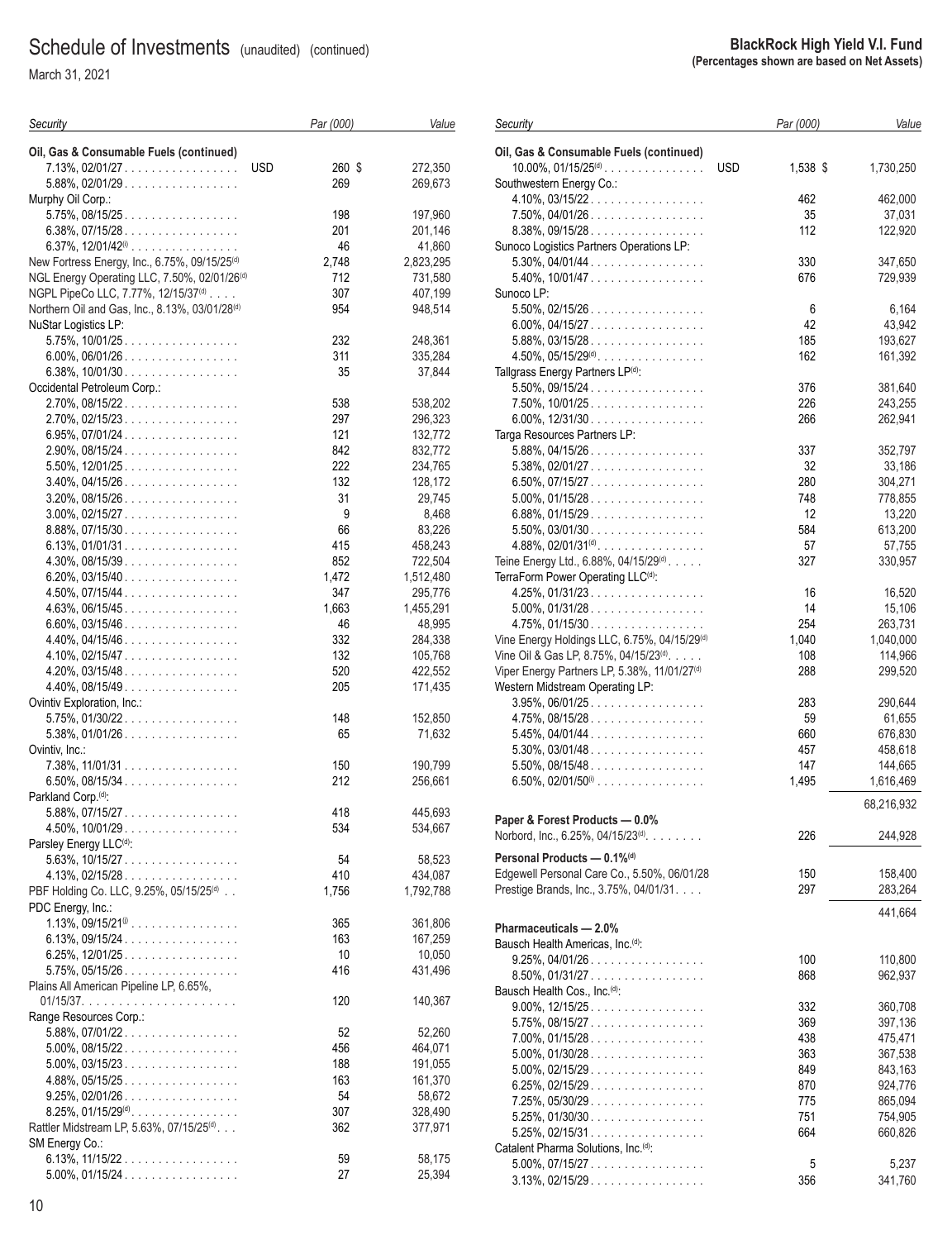March 31, 2021

| Security                                                       | Par (000)         | Value              |
|----------------------------------------------------------------|-------------------|--------------------|
| Pharmaceuticals (continued)                                    |                   |                    |
| Cheplapharm Arzneimittel GmbH, 5.50%,                          |                   |                    |
|                                                                | <b>USD</b><br>480 | \$<br>498,610      |
| Elanco Animal Health, Inc., 5.90%, 08/28/28(i)                 | 14                | 15,872             |
| Endo DAC <sup>(d)</sup> :                                      |                   |                    |
| $9.50\%$ , $07/31/27$                                          | 827               | 898,329            |
| 6.00%, 06/30/28.                                               | 517               | 418,770            |
| Endo Luxembourg Finance Co. I Sarl, 6.13%,                     |                   |                    |
| P&L Development LLC, 7.75%, 11/15/25(d). .                     | 949<br>439        | 957,304<br>469,730 |
| Par Pharmaceutical, Inc., 7.50%, 04/01/27 <sup>(d)</sup>       | 2,209             | 2,342,976          |
| Teva Pharmaceutical Finance Netherlands III                    |                   |                    |
| BV, 7.13%, 01/31/25                                            | 287               | 315,614            |
|                                                                |                   |                    |
|                                                                |                   | 12,987,556         |
| Professional Services - 0.6% <sup>(d)</sup>                    |                   |                    |
| AMN Healthcare, Inc., 4.00%, 04/15/29                          | 153               | 152,235            |
| ASGN, Inc., 4.63%, 05/15/28.<br>Dun & Bradstreet Corp. (The):  | 132               | 136,182            |
| $6.88\%$ , 08/15/26                                            | 354               |                    |
| $10.25\%$ , $02/15/27$                                         | 597               | 377,966<br>666,401 |
| Jaguar Holding Co. II/PPD Development LP:                      |                   |                    |
| $4.63\%$ , 06/15/25.                                           | 531               | 553,992            |
| $5.00\%$ , 06/15/28                                            | 1.065             | 1,109,198          |
| KBR, Inc., 4.75%, 09/30/28.                                    | 305               | 309,803            |
| Science Applications International Corp.,                      |                   |                    |
| $4.88\%$ , 04/01/28                                            | 408               | 421,770            |
|                                                                |                   |                    |
| Real Estate Management & Development - 0.4% <sup>(d)</sup>     |                   | 3,727,547          |
| Cushman & Wakefield US Borrower LLC,                           |                   |                    |
| $6.75\%$ , 05/15/28                                            | 549               | 593,606            |
| Five Point Operating Co. LP, 7.88%, 11/15/25                   | 274               | 286,364            |
| Greystar Real Estate Partners LLC, 5.75%,                      |                   |                    |
|                                                                | 174               | 178,785            |
| Howard Hughes Corp. (The):                                     |                   |                    |
| $5.38\%$ , 08/01/28                                            | 431               | 453,089            |
| $4.13\%$ , 02/01/29                                            | 185               | 180,878            |
| $4.38\%$ , 02/01/31                                            | 417               | 408,400            |
| Realogy Group LLC:                                             |                   |                    |
| $7.63\%$ , 06/15/25                                            | 212               | 231,462            |
| $5.75\%$ , 01/15/29.                                           | 478               | 471,427            |
|                                                                |                   | 2,804,011          |
| Road & Rail - 0.9%(d)                                          |                   |                    |
| Avis Budget Car Rental LLC, 5.38%, 03/01/29                    | 211               | 218,264            |
| NESCO Holdings II, Inc., 5.50%, 04/15/29. .                    | 604               | 619,583            |
| Uber Technologies, Inc.:                                       |                   |                    |
| $7.50\%$ , 05/15/25                                            | 1,124             | 1,212,987          |
| $0.00\%$ , $12/15/25^{(j)(k)}$                                 | 621               | 652,438            |
| $8.00\%$ , $11/01/26$                                          | 717               | 776,152            |
| 7.50%, 09/15/27                                                | 1,148             | 1,268,059          |
| $6.25\%$ , 01/15/28                                            | 1,130             | 1,230,796          |
|                                                                |                   | 5,978,279          |
| Semiconductors & Semiconductor Equipment - 0.3% <sup>(d)</sup> |                   |                    |
| Entegris, Inc., 4.38%, 04/15/28                                | 377               | 388,744            |
| Microchip Technology, Inc., 4.25%, 09/01/25                    | 926               | 967,436            |
| ON Semiconductor Corp., 3.88%, 09/01/28.                       | 517               | 531,812            |
| Synaptics, Inc., 4.00%, 06/15/29.                              | 378               | 375,089            |
|                                                                |                   | 2,263,081          |
| Software - 2.9%                                                |                   |                    |
| ACI Worldwide, Inc., 5.75%, 08/15/26(d)                        | 757               | 798,635            |
| Ascend Learning LLC:                                           |                   |                    |
| $6.88\%$ , 08/01/25 <sup>(d)</sup>                             | 1,041             | 1,067,025          |
| Boxer Parent Co., Inc. <sup>(d)</sup> :                        |                   |                    |
| 7.13%, 10/02/25.                                               | 864               | 926,640            |
| $9.13\%$ , $03/01/26$                                          | 1,656             | 1,762,779          |
|                                                                |                   |                    |

| Security                                                  | Par (000) | Value      |
|-----------------------------------------------------------|-----------|------------|
| Software (continued)                                      |           |            |
| BY Crown Parent LLC <sup>(d)</sup> :                      |           |            |
| $7.38\%$ , $10/15/24$<br><b>USD</b>                       | 1,049 \$  | 1,066,046  |
| $4.25\%$ , 01/31/26.                                      | 1,045     | 1,085,160  |
| Camelot Finance SA, 4.50%, 11/01/26(d)                    | 375       | 387,720    |
| Castle US Holding Corp., 9.50%, 02/15/28 <sup>(d)</sup>   | 504       | 514,080    |
| Change Healthcare Holdings LLC, 5.75%,                    |           |            |
|                                                           | 1,657     | 1,689,063  |
| Crowdstrike Holdings, Inc., 3.00%, 02/15/29               | 304       | 297,221    |
| Fair Isaac Corp., 4.00%, 06/15/28 <sup>(d)</sup> .        | 126       | 129,219    |
| Nuance Communications, Inc., 5.63%,                       |           |            |
|                                                           | 327       | 342,941    |
| Open Text Corp., 3.88%, 02/15/28 <sup>(d)</sup>           | 24        | 24,161     |
| Open Text Holdings, Inc., 4.13%, 02/15/30 <sup>(d)</sup>  | 35        | 35,479     |
| PTC, Inc. <sup>(d)</sup> :                                |           |            |
| $3.63\%$ , 02/15/25                                       | 16        | 16,420     |
| $4.00\%$ , 02/15/28                                       | 290       | 294,350    |
| Rocket Software, Inc., 6.50%, 02/15/29 <sup>(d)</sup>     | 812       | 819,308    |
| Solera LLC, 10.50%, 03/01/24 <sup>(d)</sup>               | 3,213     | 3.319.350  |
| SS&C Technologies, Inc., 5.50%, 09/30/27 <sup>(d)</sup>   | 1,984     | 2,113,059  |
| Veritas US, Inc., 7.50%, 09/01/25 <sup>(d)</sup>          | 1,967     | 2,043,025  |
| ZoomInfo Technologies LLC, 3.88%, 02/01/29 <sup>(d)</sup> | 499       | 489,384    |
|                                                           |           | 19,221,065 |
| Specialty Retail — 2.4%                                   |           |            |
| Asbury Automotive Group, Inc.:                            |           |            |
| $4.50\%$ , 03/01/28.                                      | 208       | 212,765    |
| $4.75\%$ , 03/01/30                                       | 186       | 192,138    |
| BCPE Ulysses Intermediate, Inc., 7.75%,                   |           |            |
| (7.75% Cash or 8.50% PIK), 04/01/27(d)(h).                | 266       | 275,975    |
| Carvana Co., 5.50%, 04/15/27 <sup>(d)</sup> .             | 543       | 545,851    |
| eG Global Finance plc <sup>(d)</sup> :                    |           |            |
| $6.75\%$ , 02/07/25                                       | 667       | 682,008    |
| $8.50\%$ , $10/30/25$                                     | 399       | 424,823    |
| Gap, Inc. (The), 8.88%, 05/15/27 <sup>(d)</sup>           | 267       | 311,723    |
| Group 1 Automotive, Inc., 4.00%, 08/15/28 <sup>(d)</sup>  | 65        | 64,594     |
| Ken Garff Automotive LLC, 4.88%, 09/15/28 <sup>(d)</sup>  | 220       | 219,780    |
| L Brands, Inc.:                                           |           |            |
| $6.88\%$ , $07/01/25^{(d)}$ .                             | 701       | 778,951    |
| 6.63%, $10/01/30$ <sup>(d)</sup>                          | 236       | 269,465    |
| $6.88\%$ , 11/01/35                                       | 752       | 896,226    |
| $6.75\%$ , 07/01/36                                       | 119       | 140,420    |
| LBM Acquisition LLC, 6.25%, 01/15/29 <sup>(d)</sup>       | 700       | 721,000    |
| Murphy Oil USA, Inc., 4.75%, 09/15/29.                    | 440       | 462,000    |
| Penske Automotive Group, Inc.:                            |           |            |
| 3.50%, 09/01/25                                           | 312       | 318,761    |
| 5.50%, 05/15/26                                           | 170       | 174,939    |
| PetSmart, Inc. <sup>(d)</sup> :                           |           |            |
| $4.75\%$ , 02/15/28.                                      | 1,342     | 1,372,477  |
| $7.75\%$ , 02/15/29.                                      | 2,519     | 2,726,691  |
| Specialty Building Products Holdings LLC,                 |           |            |
| $6.38\%$ , $09/30/26^{(d)}$                               | 777       | 802,252    |
| SRS Distribution, Inc., 8.25%, 07/01/26 <sup>(d)</sup>    | 988       | 1,036,165  |
| Staples, Inc., 7.50%, 04/15/26 <sup>(d)</sup>             | 1,308     | 1,379,613  |
| White Cap Buyer LLC, 6.88%, 10/15/28(d)                   | 1,577     | 1,674,285  |
| White Cap Parent LLC, 8.25%, (8.25% Cash or               |           |            |
| 9.00% PIK), 03/15/26 <sup>(d)(h)</sup> .                  | 413       | 430,552    |
|                                                           |           |            |
|                                                           |           | 16,113,454 |
| Technology Hardware, Storage & Peripherals - 0.3%         |           |            |
| Diebold Nixdorf, Inc., 9.38%, 07/15/25(d)                 | 191       | 212,726    |
| NCR Corp. <sup>(d)</sup> :                                |           |            |
| $5.75\%$ , 09/01/27                                       | 250       | 264,531    |
| $5.00\%$ , $10/01/28$                                     | 172       | 173,720    |
| $5.13\%$ , 04/15/29.                                      | 350       | 352,627    |
| $6.13\%$ , 09/01/29.                                      | 39        | 41,291     |
| $5.25\%$ , $10/01/30$                                     | 286       | 289,611    |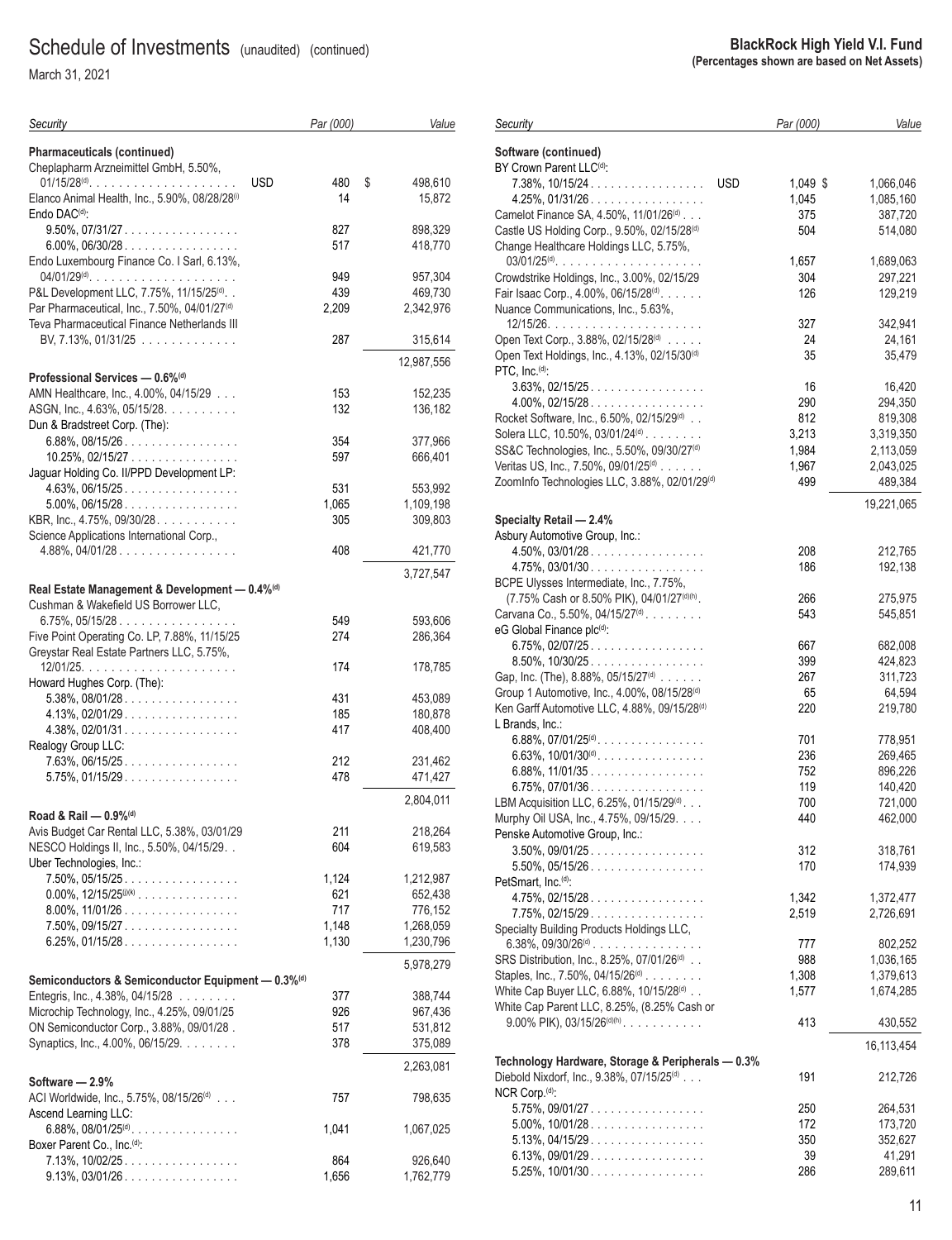| Security                                                                                      | Par (000) | Value             |
|-----------------------------------------------------------------------------------------------|-----------|-------------------|
| Technology Hardware, Storage & Peripherals (continued)                                        |           |                   |
| Xerox Corp., 4.80%, 03/01/35<br><b>USD</b>                                                    | 331       | \$<br>331,153     |
|                                                                                               |           | 1,665,659         |
| Textiles, Apparel & Luxury Goods - 0.1%<br>Crocs, Inc., 4.25%, 03/15/29 <sup>(d)</sup>        | 314       | 306,156           |
| Hanesbrands, Inc., 5.38%, 05/15/25 <sup>(d)</sup>                                             | 90        | 95,231            |
| Levi Strauss & Co.:                                                                           |           |                   |
| $5.00\%$ , $05/01/25$                                                                         | 14        | 14,273            |
| $3.50\%$ , $03/01/31^{(d)}$ .                                                                 | 219       | 211,335           |
| William Carter Co. (The), 5.50%, 05/15/25 <sup>(d)</sup> .                                    | 69<br>119 | 73,592            |
| Wolverine World Wide, Inc., 6.38%, 05/15/25 <sup>(d)</sup>                                    |           | 126,735           |
|                                                                                               |           | 827,322           |
| Thrifts & Mortgage Finance - 0.6%<br>Genworth Mortgage Holdings, Inc., 6.50%,                 |           |                   |
|                                                                                               | 935       | 1,010,384         |
| Home Point Capital, Inc., 5.00%, 02/01/26 <sup>(d)</sup> .                                    | 565       | 559,350           |
| Ladder Capital Finance Holdings LLLP, 4.25%,                                                  |           |                   |
| $02/01/27(d)$                                                                                 | 708       | 697,380           |
| MGIC Investment Corp., 5.25%, 08/15/28<br>Nationstar Mortgage Holdings, Inc. <sup>(d)</sup> : | 241       | 250,339           |
| $6.00\%$ , 01/15/27                                                                           | 408       | 423,300           |
| $5.50\%$ , 08/15/28                                                                           | 395       | 396,600           |
| $5.13\%$ , $12/15/30$                                                                         | 237       | 233,741           |
| PennyMac Financial Services, Inc., 4.25%,                                                     |           |                   |
|                                                                                               | 100       | 95,625            |
| United Wholesale Mortgage LLC, 5.50%,<br>04/15/29 <sup>(d)</sup>                              | 307       | 307,000           |
|                                                                                               |           |                   |
| Trading Companies & Distributors - 0.5%                                                       |           | 3,973,719         |
| Boise Cascade Co., 4.88%, 07/01/30 <sup>(d)</sup> .                                           | 161       | 168,648           |
| Brightstar Escrow Corp., 9.75%, 10/15/25 <sup>(d)</sup> .                                     | 147       | 159,495           |
| Fortress Transportation & Infrastructure                                                      |           |                   |
| Investors LLC(d):                                                                             |           |                   |
| $6.50\%$ , 10/01/25.<br>$9.75\%$ , 08/01/27                                                   | 130<br>79 | 135,850<br>89,961 |
| Foundation Building Materials, Inc., 6.00%,                                                   |           |                   |
| $03/01/29(d)$                                                                                 | 413       | 407,837           |
| H&E Equipment Services, Inc., 3.88%,                                                          |           |                   |
| $12/15/28^{(d)}$                                                                              | 148       | 143,930           |
| Herc Holdings, Inc., 5.50%, 07/15/27(d)                                                       | 440       | 468,248           |
| United Rentals North America, Inc., 5.25%,                                                    | 30        | 32,559            |
| WESCO Distribution, Inc. <sup>(d)</sup> :                                                     |           |                   |
| 7.13%, 06/15/25                                                                               | 839       | 917,446           |
| $7.25\%$ , 06/15/28                                                                           | 961       | 1,072,856         |
|                                                                                               |           | 3,596,830         |
| Water Utilities - 0.0%                                                                        |           |                   |
| Solaris Midstream Holdings LLC, 7.63%,                                                        |           |                   |
| $04/01/26$ <sup>(d)</sup>                                                                     | 199       | 203,478           |
| Wireless Telecommunication Services - 1.4%                                                    |           |                   |
| Connect Finco SARL, 6.75%, 10/01/26(d).                                                       | 4,799     | 5,109,687         |
| Gogo Intermediate Holdings LLC, 9.88%,                                                        | 337       | 354,693           |
| Hughes Satellite Systems Corp., 5.25%,                                                        |           |                   |
|                                                                                               | 35        | 38,517            |
| Ligado Networks LLC, 0.00%, (0.00% Cash or                                                    |           |                   |
| 15.50% PIK), 11/01/23 <sup>(d)(g)(h)</sup>                                                    | 1,054     | 985,792           |
| Sprint Corp.:<br>7.88%, 09/15/23                                                              | 50        | 57,150            |
| 7.13%, 06/15/24                                                                               | 183       | 210,679           |
| $7.63\%$ , 03/01/26                                                                           | 301       | 368,634           |
| T-Mobile USA, Inc.:                                                                           |           |                   |
| $4.75\%$ , 02/01/28.                                                                          | 400       | 425,307           |
| $2.88\%$ , 02/15/31                                                                           | 726       | 701,679           |

| Security                                                                          | Par (000) | Value       |
|-----------------------------------------------------------------------------------|-----------|-------------|
| <b>Wireless Telecommunication Services (continued)</b>                            |           |             |
| $3.50\%$ , 04/15/31<br>USD                                                        | 732 \$    | 737,490     |
| Vmed O2 UK Financing I plc, 4.25%, 01/31/31(d)                                    | 213       | 207,057     |
| VTR Comunicaciones SpA, 5.13%, 01/15/28 <sup>(d)</sup>                            | 337       | 351,702     |
|                                                                                   |           | 9,548,387   |
| Total Corporate Bonds - 83.3%<br>$(Cost: $534,072,327)$                           |           | 551,155,790 |
|                                                                                   |           |             |
| Floating Rate Loan Interests - 8.8%<br>Aerospace & Defense - 0.4%(9)              |           |             |
| Peraton Corp., 1st Lien Term Loan B,                                              |           |             |
| Peraton Corp., 2nd Lien Term Loan B1,                                             | 597       | 596,174     |
| $02/26/29^{(b)(i)}$                                                               | 579       | 587,685     |
| Peraton Corp., Term Loan, 02/01/28 <sup>(1)</sup>                                 | 1,050     | 1,049,211   |
| Sequa Mezzanine Holdings LLC, 1st Lien Term                                       |           |             |
| Loan, (LIBOR USD 3 Month + 6.75%),                                                |           |             |
| 7.75%, 11/28/23                                                                   | 203       | 203,222     |
| Spirit Aerosystems, Inc., Term Loan, (LIBOR                                       |           |             |
| USD 1 Month + 5.25%), 6.00%, 01/15/25                                             | 309       | 310,128     |
|                                                                                   |           | 2,746,420   |
| Airlines — 0.3%®                                                                  |           |             |
| AAdvantage Loyality IP Ltd., Term Loan,                                           |           |             |
|                                                                                   | 1,178     | 1,205,639   |
| JetBlue Airways Corp., Term Loan, (LIBOR<br>USD 3 Month + 5.25%), 6.25%, 06/17/24 | 92        | 94,479      |
| SkyMiles IP Ltd., Term Loan, (LIBOR USD 3                                         |           |             |
| Month + 3.75%), 4.75%, 10/20/27 $\ldots$                                          | 538       | 564,362     |
|                                                                                   |           |             |
| Auto Components - 0.1%                                                            |           | 1,864,480   |
| Clarios Global LP, 1st Lien Term Loan, (LIBOR                                     |           |             |
| USD 1 Month + 3.25%), 3.36%, 04/30/26(9)                                          | 424       | 418,834     |
| Automobiles — 0.0%                                                                |           |             |
| Dealer Tire LLC, Term Loan B1, (LIBOR USD 1                                       |           |             |
| Month + 4.25%), 4.36%, 01/01/38 $(9)$                                             | 126       | 126,449     |
| Building Products - 0.0% <sup>(g)</sup>                                           |           |             |
| CP Atlas Buyer, Inc., Term Loan B, (LIBOR                                         |           |             |
| USD 3 Month + 3.75%), 4.25%, 11/23/27.                                            | 168       | 166,767     |
| CPG International LLC, Term Loan, (LIBOR                                          |           |             |
| USD 3 Month + 2.50%), 3.25%, 05/05/24                                             | 178       | 177,939     |
|                                                                                   |           |             |
| Capital Markets - 0.0%                                                            |           | 344,706     |
| Jefferies Finance LLC, Term Loan, (LIBOR                                          |           |             |
| USD 1 Month + 3.00%), 3.13%, 06/03/26 <sup>(g)</sup>                              | 331       | 327,375     |
|                                                                                   |           |             |
| Chemicals - 0.3%(g)                                                               |           |             |
| Alpha 3 BV, Term Loan, (LIBOR USD 3 Month                                         |           |             |
| $+ 2.50\%$ , 3.00%, 03/18/28<br><b>Ascend Performance Materials Operations</b>    | 927       | 923,524     |
| LLC, Term Loan, (LIBOR USD 3 Month +                                              |           |             |
| $4.75\%$ , 5.50%, 08/27/26                                                        | 600       | 607,256     |
| Invictus US LLC, 2nd Lien Term Loan, (LIBOR                                       |           |             |
| USD 1 Month + 6.75%), 6.86%, 03/30/26                                             | 67        | 66,445      |
| Lummus Technology Holdings V LLC, Term                                            |           |             |
| Loan B, (LIBOR USD 1 Month + 3.50%),                                              |           |             |
| $3.61\%$ , 06/30/27                                                               | 476       | 473,229     |
| Momentive Performance Materials, Inc., 1st                                        |           |             |
| Lien Term Loan, (LIBOR USD 1 Month +                                              |           |             |
| $3.25\%$ , $3.36\%$ , $05/15/24$                                                  | 125       | 122,956     |
|                                                                                   |           | 2,193,410   |
|                                                                                   |           |             |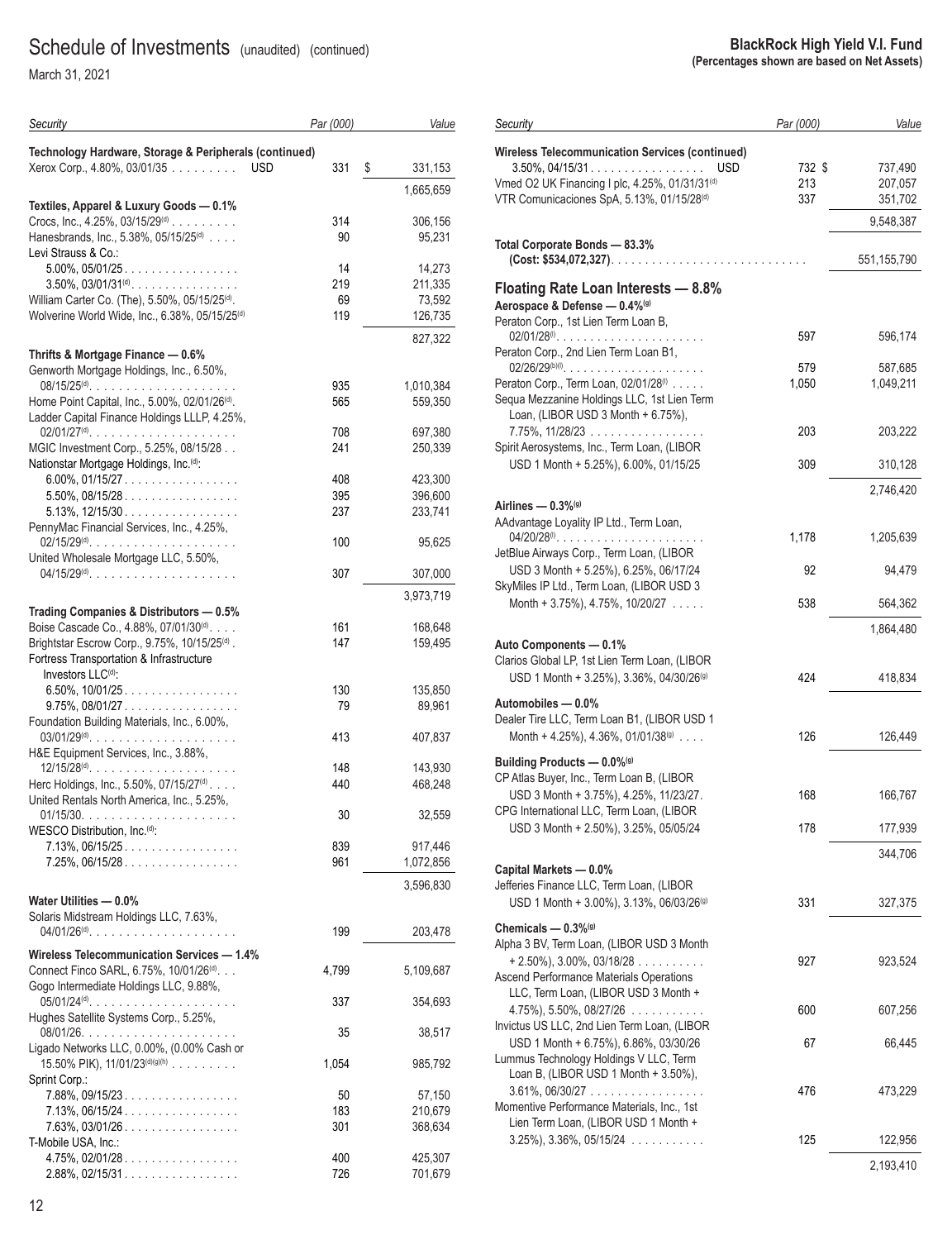March 31, 2021

| Security                                                                                                                             | Par (000) | Value           |
|--------------------------------------------------------------------------------------------------------------------------------------|-----------|-----------------|
| Commercial Services & Supplies - 0.6%(9)<br>Brand Energy & Infrastructure Services, Inc.,<br>Term Loan, (LIBOR USD 3 Month + 4.25%), |           |                 |
| $5.25\%$ , 06/21/24<br><b>USD</b><br>Diamond (BC) BV, Term Loan, (LIBOR USD 1                                                        | 2,891     | \$<br>2,843,347 |
| Month + 3.00%), $3.11\%$ , 09/06/24.                                                                                                 | 797       | 792,925         |
| GFL Environmental, Inc., Term Loan, (LIBOR<br>USD 1 Month + 3.00%), 3.50%, 05/30/25                                                  | 147       | 146,669         |
| Tempo Acquisition LLC, Term Loan, (LIBOR<br>USD 1 Month + 3.25%), 3.36%, 11/02/26.<br>TruGreen Ltd. Partnership, 2nd Lien Term       | 49        | 48,726          |
| Loan, (LIBOR USD 3 Month + 8.50%),<br>$9.25\%$ , $11/02/28^{(b)}$                                                                    | 275       | 283,250         |
|                                                                                                                                      |           | 4,114,917       |
| Construction & Engineering - 0.1%<br>SRS Distribution, Inc., Term Loan: <sup>(g)</sup><br>(LIBOR USD 1 Month + 3.00%),               |           |                 |
| $3.11\%$ , $05/23/25$<br>(LIBOR USD 1 Month + 4.25%),                                                                                | 675       | 665,203         |
| 4.36%, 05/23/25                                                                                                                      | 245       | 243,430         |
| Construction Materials - 0.1% <sup>(g)</sup>                                                                                         |           | 908,633         |
| Forterra Finance LLC, Term Loan, (LIBOR USD                                                                                          |           |                 |
| 1 Month + 3.00%), 4.00%, 10/25/23<br>Foundation Building Materials, Inc., 1st Lien<br>Term Loan:                                     | 148       | 147,871         |
| (LIBOR USD 1 Month + 3.25%),<br>$3.75\%$ , 01/31/28 $\dots\dots\dots\dots\dots\dots$                                                 | 203       | 200,781         |
|                                                                                                                                      |           | 348,652         |
| Containers & Packaging - 0.1%(9)                                                                                                     |           |                 |
| BWay Holding Co., Term Loan, (LIBOR USD 3<br>Month + 3.25%), 3.44%, 04/03/24 $\ldots$<br>Charter NEX US, Inc., 1st Lien Term         | 548       | 535,932         |
| Loan, (LIBOR USD 1 Month + 4.25%),<br>$5.00\%$ , $12/01/27$                                                                          | 127       | 127,022         |
| Kleopatra Finco SARL, Facility Term Loan B,                                                                                          | 196       | 195,265         |
|                                                                                                                                      |           | 858,219         |
| Diversified Consumer Services - 0.1% <sup>(g)</sup><br>Amentum Government Services Holdings LLC,                                     |           |                 |
| 1st Lien Term Loan, (LIBOR USD 1 Month +<br>$3.50\%$ , $3.61\%$ , $01/29/27$                                                         | 113       | 111,919         |
| Mileage Plus Holdings LLC, Term Loan, (LIBOR<br>USD 3 Month + 5.25%), 6.25%, 06/21/27                                                | 307       | 325,853         |
| Sotheby's, Inc., Term Loan, (LIBOR USD 2<br>Month + 4.75%), 5.50%, 01/15/27                                                          | 454       | 455,862         |
|                                                                                                                                      |           | 893,634         |
| Diversified Financial Services - 0.9%(9)                                                                                             |           |                 |
| Acuris Finance US, Inc., Term Loan, (LIBOR<br>USD 3 Month + 4.00%), 4.50%, 02/16/28 <sup>(b)</sup>                                   | 286       | 283,497         |
| Connect Finco SARL, Term Loan, (LIBOR USD<br>1 Month + 3.50%), 4.50%, 12/11/26 $\dots$                                               | 274       | 272,772         |
| Delta Topco, Inc., 1st Lien Term Loan, (LIBOR<br>USD 6 Month + 3.75%), 4.50%, 12/01/27<br>LBM Acquisition LLC, 1st Lien Term         | 715       | 713,488         |
| Loan, (LIBOR USD 1 Week + 3.75%),<br>$4.50\%$ , 12/17/27                                                                             | 74        | 73,598          |
| LBM Acquisition LLC, Delayed Draw 1st Lien<br>Term Loan, 12/17/27 <sup>(0)</sup> .                                                   | 16        | 16,355          |
| Lealand Finance Co. BV, Term Loan, (LIBOR<br>USD 1 Month + 3.00%), 3.11%, 06/28/24 <sup>(b)</sup>                                    | 25        | 19,380          |
|                                                                                                                                      |           |                 |

| Security                                                                              | Par (000) | Value           |
|---------------------------------------------------------------------------------------|-----------|-----------------|
| <b>Diversified Financial Services (continued)</b>                                     |           |                 |
| Milano Acquisition Corp., 1st Lien Term Loan B,                                       |           |                 |
| $10/01/27^{\circ\circ}$<br><b>USD</b>                                                 | 1,399     | \$<br>1,392,495 |
| Sotera Health Holdings LLC, 1st Lien Term                                             |           |                 |
| Loan, (LIBOR USD 3 Month + 2.75%),                                                    |           |                 |
| $3.25\%$ , $12/11/26$                                                                 | 620       | 617,675         |
| Veritas US, Inc., Term Loan B, 09/01/25 <sup>(1)</sup> .                              | 1,563     | 1,563,898       |
| White Cap Buyer LLC, Term Loan, (LIBOR                                                |           |                 |
| USD 6 Month + 4.00%), 4.50%, 10/19/27                                                 | 891       | 888,541         |
|                                                                                       |           | 5,841,699       |
| Diversified Telecommunication Services - 0.3% <sup>(g)</sup>                          |           |                 |
| Altice Financing SA, Term Loan, (LIBOR USD 1                                          |           |                 |
| Month + 2.75%), 2.86%, 07/15/25 $\ldots$                                              | 62        | 61,068          |
| Altice France SA, Term Loan B13, (LIBOR USD                                           |           |                 |
| 3 Month + 4.00%), 4.20%, 08/14/26                                                     | 287       | 285,596         |
| Frontier Communications Corp., Term                                                   |           |                 |
| Loan, (LIBOR USD 1 Month + 4.75%),                                                    |           |                 |
| $5.75\%$ , 10/08/21                                                                   | 527       | 524,803         |
| Northwest Fiber LLC, 1st Lien Term Loan<br>B2, (LIBOR USD 1 Month + 3.75%),           |           |                 |
| $3.86\%$ , 04/30/27                                                                   | 329       | 328,406         |
| Zayo Group Holdings, Inc., Term Loan, (LIBOR                                          |           |                 |
| USD 1 Month + 3.00%), 3.11%, 03/09/27.                                                | 1,007     | 998,647         |
|                                                                                       |           |                 |
|                                                                                       |           | 2,198,520       |
| Entertainment $-0.1\%$ <sup>(g)</sup><br>MSG National Properties LLC, Term            |           |                 |
| Loan, (LIBOR USD 3 Month + 6.25%),                                                    |           |                 |
| $7.00\%$ , $11/12/25^{(b)}$                                                           | 656       | 672,400         |
| Renaissance Holding Corp., 1st Lien Term                                              |           |                 |
| Loan, (LIBOR USD 1 Month + 3.25%),                                                    |           |                 |
| $3.36\%$ , $05/30/25$                                                                 | 9         | 8,488           |
|                                                                                       |           |                 |
| Health Care Providers & Services - 0.4% <sup>(g)</sup>                                |           | 680,888         |
| AHP Health Partners, Inc., Term Loan                                                  |           |                 |
| B1, (LIBOR USD 1 Month + 3.75%),                                                      |           |                 |
| $4.75\%$ , 06/30/25                                                                   | 226       | 226,270         |
| Azalea TopCo, Inc., 1st Lien Term Loan,                                               |           |                 |
| (LIBOR USD 3 Month + 3.50%),                                                          |           |                 |
| $3.71\%$ , $07/24/26$                                                                 | 257       | 254,902         |
| Envision Healthcare Corp., Term Loan, (LIBOR                                          |           |                 |
| USD 1 Month + 3.75%), 3.86%, 10/10/25                                                 | 1,047     | 900,636         |
| Gentiva Health Services, Inc., 1st Lien Term<br>Loan B1, (LIBOR USD 1 Month + 2.75%), |           |                 |
| $2.88\%, 07/02/25$                                                                    | 233       | 231,360         |
| LifePoint Health, Inc., 1st Lien Term Loan                                            |           |                 |
| B, (LIBOR USD 1 Month + 3.75%),                                                       |           |                 |
| $3.86\%$ , $11/16/25$                                                                 | 177       | 176,626         |
| Ortho-Clinical Diagnostics, Inc., Term                                                |           |                 |
| Loan, (LIBOR USD 1 Month + 3.25%),                                                    |           |                 |
| $3.36\%$ , 06/30/25                                                                   | 139       | 139,132         |
| Quorum Health Corp., Term Loan, (LIBOR USD                                            |           |                 |
| 3 Month + 8.25%), 9.25%, 04/29/25                                                     | 286       | 290,592         |
| Surgery Center Holdings, Inc., Term                                                   |           |                 |
| Loan, (LIBOR USD 1 Month + 8.00%),                                                    |           |                 |
| $9.00\%$ , 09/03/24<br>$\sim 10$ .                                                    | 28        | 28,257          |
| WCG Purchaser Corp., 1st Lien Term<br>Loan, (LIBOR USD 3 Month + 4.00%),              |           |                 |
| $5.00\%$ , 01/08/27                                                                   | 317       | 316,509         |
|                                                                                       |           |                 |
|                                                                                       |           | 2,564,284       |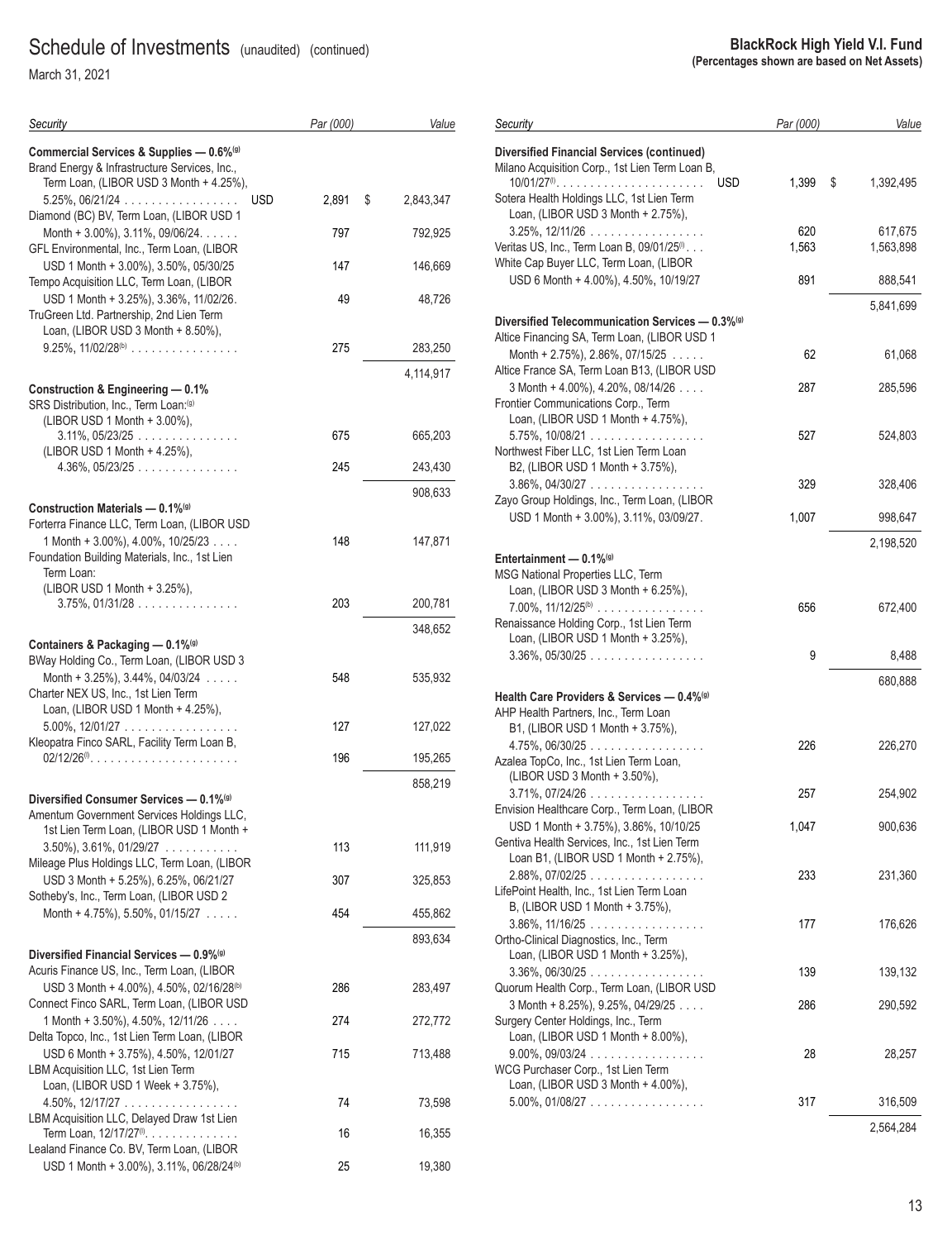March 31, 2021

| Security                                                                                                                                                                    | Par (000)  | Value              |
|-----------------------------------------------------------------------------------------------------------------------------------------------------------------------------|------------|--------------------|
| Health Care Technology - 0.1%(9)<br>athenahealth, Inc., 1st Lien Term Loan<br>B1, (LIBOR USD 3 Month + 4.25%),                                                              |            |                    |
| $4.45\%$ , 02/11/26<br><b>USD</b><br>Verscend Holding Corp., Term Loan B1,                                                                                                  | 243        | \$<br>243,202      |
|                                                                                                                                                                             | 172        | 171,965            |
| Hotels, Restaurants & Leisure - 0.3% <sup>(g)</sup><br>Caesars Resort Collection LLC, Term Loan                                                                             |            | 415,167            |
| B1, (LIBOR USD 1 Month + 4.50%),<br>$4.61\%, 07/21/25 \ldots \ldots \ldots \ldots \ldots$<br>Golden Nugget Online Gaming, Inc., Term<br>Loan, (LIBOR USD 3 Month + 12.00%), | 327        | 327,709            |
| $13.00\%$ , $10/04/23^{(b)}$<br>Golden Nugget, Inc., Term Loan B, (LIBOR                                                                                                    | 87         | 98,295             |
| USD 3 Month + 2.50%), 3.25%, 10/04/23<br>IRB Holding Corp., Term Loan, (LIBOR USD 3                                                                                         | 629        | 618,347            |
| Month + 3.25%), 4.25%, 12/15/27 $\ldots$<br>Life Time, Inc., Term Loan, 12/16/24 <sup>(0)</sup>                                                                             | 659<br>476 | 656,255<br>475,216 |
|                                                                                                                                                                             |            | 2,175,822          |
| Independent Power and Renewable Electricity Producers - 0.0%<br>Calpine Corp., Term Loan, (LIBOR USD 1                                                                      |            |                    |
| Month + 2.00%), 2.11%, 08/12/26 $(9)$                                                                                                                                       | 26         | 25,505             |
| Industrial Conglomerates - 0.1%<br>AVSC Holding Corp., 2nd Lien Term<br>Loan, (LIBOR USD 3 Month + 7.25%),                                                                  |            |                    |
| $8.25\%$ , 09/01/25 <sup>(g)</sup>                                                                                                                                          | 504        | 371,739            |
| Insurance $-0.3\%$ <sup>(g)</sup><br>Asurion LLC, Term Loan B8, (LIBOR USD 1                                                                                                |            |                    |
| Month + $3.25\%$ ), $3.36\%$ , $12/23/26$<br>Ryan Specialty Group LLC, Term Loan, (LIBOR                                                                                    | 117        | 115,786            |
| USD 1 Month + 3.00%), 4.00%, 09/01/27<br>Sedgwick Claims Management Services, Inc.,                                                                                         | 316        | 315,679            |
| Term Loan:<br>(LIBOR USD 1 Month + 3.25%),                                                                                                                                  |            |                    |
| $3.36\%$ , $12/31/25$<br>(LIBOR USD 1 Month + 3.75%).                                                                                                                       | 827        | 815,103            |
| $3.86\%$ , 09/03/26 $\dots$<br>$\alpha$ , $\alpha$ , $\alpha$ , $\alpha$<br>(LIBOR USD 1 Month + 4.25%),                                                                    | 365        | 363,082            |
| $5.25\%$ , 09/03/26                                                                                                                                                         | 277        | 277,137            |
| Interactive Media & Services - 0.1% <sup>(g)</sup><br>Camelot US Acquisition 1 Co., Term                                                                                    |            | 1,886,787          |
| Loan, (LIBOR USD 1 Month + 3.00%),<br>$4.00\%$ , 10/30/26<br>Grab Holdings, Inc., Term Loan, (LIBOR USD 3                                                                   | 213        | 213,252            |
| Month + 4.50%), 5.50%, 01/29/26 $\dots$                                                                                                                                     | 318        | 322,770            |
| Internet & Direct Marketing Retail - 0.1%<br>CNT Holding I Corp., 1st Lien Term Loan,                                                                                       |            | 536,022            |
| (LIBOR USD 3 Month + 3.75%),<br>$4.50\%$ , $11/08/27^{(g)}$                                                                                                                 | 387        | 385,913            |
| IT Services $-0.7\%$ <sup>(g)</sup><br>CCC Information Services, Inc., 1st Lien Term<br>Loan, (LIBOR USD 1 Month + 3.00%),                                                  |            |                    |
| $4.00\%$ , $04/29/24$<br>Epicor Software Corp., 2nd Lien Term<br>Loan, (LIBOR USD 1 Month + 7.75%),                                                                         | 164        | 163,297            |
| $8.75\%$ , 07/31/28                                                                                                                                                         | 156        | 160,875            |
| Epicor Software Corp., Term Loan C, (LIBOR<br>USD 1 Month + 3.25%), 4.00%, 07/30/27                                                                                         | 430        | 428,303            |

| Security                                                                                                                                                                    | Par (000) | Value         |
|-----------------------------------------------------------------------------------------------------------------------------------------------------------------------------|-----------|---------------|
| <b>IT Services (continued)</b><br>Mitchell International, Inc., 1st Lien Term Loan,<br>(LIBOR USD 1 Month + 3.25%), 0.11% -                                                 |           |               |
| $3.36\%$ , $11/29/24$<br><b>USD</b><br>Mitchell International, Inc., 2nd Lien Term<br>Loan, (LIBOR USD 1 Month + 7.25%),                                                    | 215       | \$<br>210,970 |
| $7.36\%$ , 12/01/25<br>Peak 10 Holding Corp., 1st Lien Term<br>Loan, (LIBOR USD 3 Month + 3.50%),                                                                           | 123       | 122,163       |
| $3.70\%$ , $08/01/24$<br>Peak 10 Holding Corp., 2nd Lien Term<br>Loan, (LIBOR USD 3 Month + 7.25%),                                                                         | 188       | 175,033       |
| 7.43%, 08/01/25<br>Pug LLC, Term Loan B, (LIBOR USD 1 Month +                                                                                                               | 83        | 70,667        |
| $3.50\%$ , $3.61\%$ , $02/12/27$                                                                                                                                            | 291       | 280,836       |
| Sabre GLBL, Inc., Term Loan B, (LIBOR USD 1<br>Month + 4.00%), 4.75%, 12/17/27 $\ldots$                                                                                     | 167       | 168,145       |
| Sophia LP, Term Loan, (LIBOR USD 3 Month +<br>$3.75\%$ , $3.95\%$ , $10/07/27$                                                                                              | 1,105     | 1,103,849     |
| TierPoint LLC, 1st Lien Term Loan, (LIBOR<br>USD 1 Month + 3.75%), 4.50%, 05/05/26                                                                                          | 192       | 190,734       |
| Verscend Holding Corp., Term Loan B, (LIBOR<br>USD 1 Month + 4.50%), 4.61%, 08/27/25                                                                                        | 1,765     | 1,763,136     |
| Life Sciences Tools & Services - 0.1%                                                                                                                                       |           | 4,838,008     |
| Parexel International Corp., Term Loan, (LIBOR<br>USD 1 Month + 2.75%), 2.86%, 09/27/24 <sup>(g)</sup>                                                                      | 583       | 575,808       |
| Machinery $- 0.4\%$ <sup>(g)</sup><br>MHI Holdings LLC, Term Loan, (LIBOR USD 1                                                                                             |           |               |
| Month + 5.00%), 5.11%, 09/21/26. $\ldots$ .<br>Titan Acquisition Ltd., Term Loan, (LIBOR USD                                                                                | 709       | 710,173       |
| 3 Month + 3.00%), 3.27%, 03/28/25                                                                                                                                           | 1,684     | 1,647,525     |
| Media $-$ 1.0%                                                                                                                                                              |           | 2,357,698     |
| Ascend Learning LLC, Term Loan, (LIBOR USD<br>1 Month + 3.00%), 4.00%, 07/12/24 $(9)$<br>Clear Channel Outdoor Holdings, Inc., Term<br>Loan B, (LIBOR USD 3 Month + 3.50%), | 141       | 140,465       |
| $3.71\%$ , $08/21/26^{(g)}$<br>Intelsat Jackson Holdings SA, Facility Term<br>Loan, (LIBOR USD 3 Month + 5.50%),                                                            | 1,267     | 1,214,871     |
| $6.50\%$ , $07/13/22^{(9)}$<br>Intelsat Jackson Holdings SA, Term Loan<br>B3, (LIBOR USD 1 Month + 4.75%),                                                                  | 1,029     | 1,039,404     |
| $8.00\%$ , $11/27/23^{(9)}$<br>Intelsat Jackson Holdings SA, Term Loan<br>B4, (LIBOR USD 1 Month + 5.50%),                                                                  | 317       | 321,470       |
| $8.75\%$ , $01/02/24^{(g)}$<br>Intelsat Jackson Holdings SA, Term Loan B5,                                                                                                  | 416       | 424,341       |
| $8.63\%$ , $01/02/24$ <sup>(m)</sup><br>Learfield Communications LLC, 1st Lien Term<br>Loan, (LIBOR USD 1 Month + 3.25%),                                                   | 2,255     | 2,297,776     |
| $4.25\%$ , $12/01/23^{(9)}$<br>Radiate Holdco LLC, Term Loan B, (LIBOR                                                                                                      | 123       | 112,800       |
| USD 1 Month + 3.50%), 4.25%, 09/25/26(g)<br>Terrier Media Buyer, Inc., 1st Lien Term<br>Loan B, (LIBOR USD 1 Month + 3.50%),                                                | 60        | 59,548        |
| $3.61\%$ , $12/17/26^{(9)}$<br>Xplornet Communications, Inc., Term                                                                                                          | 248       | 245,491       |
| Loan, (LIBOR USD 1 Month + 4.75%),<br>$4.86\%$ , $12/31/28^{(9)}$                                                                                                           | 788       | 786,933       |
|                                                                                                                                                                             |           | 6,643,099     |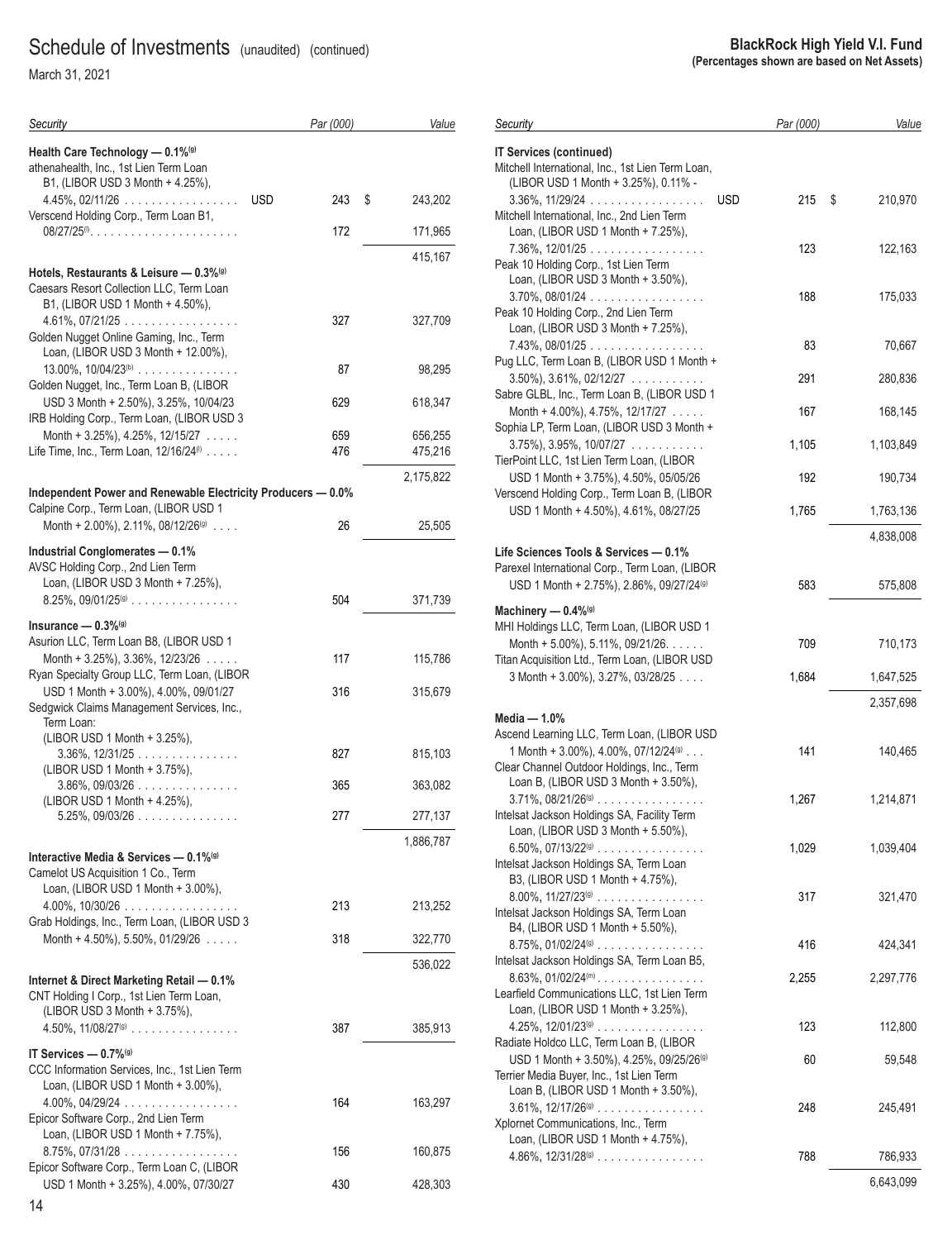March 31, 2021

| Security                                                                                                                                | Par (000)   | Value      |
|-----------------------------------------------------------------------------------------------------------------------------------------|-------------|------------|
| Oil, Gas & Consumable Fuels - 0.5%<br>Ascent Resources Utica Holdings LLC, 2nd<br>Lien Term Loan, 11/01/25(9)(0)<br><b>USD</b>          | 2,945<br>\$ | 3,253,806  |
| Pharmaceuticals - 0.1%<br>Endo Luxembourg Finance Co. I SARL, Term                                                                      |             |            |
| Loan, $03/27/28^{(9)(1)}$                                                                                                               | 955         | 944,398    |
| Professional Services - 0.1%<br>Dun & Bradstreet Corp. (The), Term<br>Loan, (LIBOR USD 1 Month + 3.25%),                                |             |            |
| $3.36\%$ , $02/06/26^{(g)}$                                                                                                             | 684         | 679,788    |
| Software - 0.8%<br>Barracuda Networks, Inc., 2nd Lien Term<br>Loan, (LIBOR USD 3 Month + 6.75%),                                        |             |            |
| $7.50\%$ , $10/30/28^{(9)}$<br>Boxer Parent Co. Inc., Term Loan, (LIBOR USD                                                             | 327         | 332,421    |
| 1 Month + 3.75%), 3.86%, 10/02/25(9)<br>BY Crown Parent LLC, Term Loan B1, (LIBOR                                                       | 453         | 450,977    |
| USD 1 Month + 3.00%), 4.00%, 02/02/26(9)<br>Castle US Holding Corp., Term Loan, (LIBOR                                                  | 81          | 80,888     |
| USD 3 Month + 3.75%), 3.95%, 01/29/27 <sup>(g)</sup><br>Greeneden US Holdings I LLC, Term                                               | 355         | 350,579    |
| Loan, (LIBOR USD 1 Month + 4.00%),<br>Helios Software Holdings, Inc., Term<br>Loan, (LIBOR USD 3 Month + 3.75%),                        | 465         | 464,477    |
| $3.93\%$ , $03/11/28^{(g)}$                                                                                                             | 289         | 286,653    |
| Informatica LLC, 2nd Lien Term Loan,<br>$7.13\%$ , 02/25/25 <sup>(m)</sup><br>Informatica LLC, Term Loan, (LIBOR USD 1                  | 707         | 721,585    |
| Month + 3.25%), 3.36%, 02/25/27 <sup>(g)</sup><br>MH Sub I LLC, 2nd Lien Term Loan, (LIBOR                                              | 328         | 324,905    |
| USD 1 Month + 6.25%), 6.36%, 02/23/29(9)<br>Omnitracs LLC, 2nd Lien Term Loan, (LIBOR                                                   | 103         | 103,515    |
| USD 1 Month + 8.00%), 8.11%, 09/29/28(b)(g)<br>Planview Parent, Inc., 2nd Lien Term<br>Loan, (LIBOR USD 3 Month + 7.25%),               | 92          | 92,115     |
| $8.00\%$ , $12/18/28^{(9)}$<br>Project Alpha Intermediate Holding, Inc., Term                                                           | 288         | 286,560    |
| Loan, (LIBOR USD 3 Month + 4.00%),<br>4.15%, $04/26/24^{(9)}$                                                                           | 359         | 357,753    |
| Realpage, Inc., Term Loan, 02/18/28(9)(1)<br>TIBCO Software, Inc., 2nd Lien Term<br>Loan, (LIBOR USD 1 Month + 7.25%),                  | 640         | 636,710    |
| $7.36\%$ , 03/03/28 <sup>(g)</sup><br>UKG, Inc., 1st Lien Term Loan: <sup>(g)</sup><br>(LIBOR USD 1 Month + 3.75%),                     | 471         | 475,536    |
| $3.86\%$ , $05/04/26$<br>(LIBOR USD 3 Month + 3.25%),                                                                                   | 168         | 167,365    |
| 4.00%, 05/04/26                                                                                                                         | 321         | 321,387    |
|                                                                                                                                         |             | 5,453,426  |
| Specialty Retail - 0.2%<br>PetSmart LLC, Term Loan, (LIBOR USD 3<br>Month + 3.75%), 4.50%, 02/11/28 $(9)$                               | 1,134       | 1,131,392  |
| Wireless Telecommunication Services - 0.1%<br>Digicel International Finance Ltd., 1st Lien Term<br>Loan B, (LIBOR USD 3 Month + 3.25%), |             |            |
| $3.51\%$ , $05/27/24\%$                                                                                                                 | 404         | 382,702    |
| Total Floating Rate Loan Interests - 8.8%                                                                                               |             | 58,488,200 |

| Security                                                                                                                           | <b>Shares</b>      | Value                           |
|------------------------------------------------------------------------------------------------------------------------------------|--------------------|---------------------------------|
| <b>Investment Companies - 0.0%</b><br>Cheniere Energy Partners LP<br>Western Midstream Partners LP.                                | 1,067<br>4,417     | \$<br>44,334<br>82,112          |
| Total Investment Companies - 0.0%                                                                                                  |                    | 126,446                         |
|                                                                                                                                    | Par (000)          |                                 |
| Capital Trusts - 1.8%<br>Banks - 1.1%(f)(g)                                                                                        |                    |                                 |
| Bank of America Corp.:<br>Series X, (LIBOR USD 3 Month + 3.71%),                                                                   | <b>USD</b><br>512  | 566,682                         |
| Series Z, (LIBOR USD 3 Month + 4.17%),<br>6.50%                                                                                    | 584                | 654,080                         |
| Series AA, (LIBOR USD 3 Month + 3.90%),                                                                                            |                    |                                 |
| 6.10%<br>Series DD, (LIBOR USD 3 Month + 4.55%),                                                                                   | 840                | 932,400                         |
| 6.30%<br>CIT Group, Inc., Series A, (LIBOR USD 3                                                                                   | 98                 | 112,700                         |
| Month + $3.97\%$ ), $5.80\%$<br>Citigroup, Inc.:                                                                                   | 295                | 304,956                         |
| Series Q, (LIBOR USD 3 Month + 4.10%),                                                                                             | 413                | 413,124                         |
| Series W, (US Treasury Yield Curve Rate T<br>Note Constant Maturity 5 Year + 3.60%),<br>4.00%                                      | 295                | 297,876                         |
| JPMorgan Chase & Co.:<br>Series I, (LIBOR USD 3 Month + 3.47%),                                                                    | 500                | 499,125                         |
| Series V, (LIBOR USD 3 Month + 3.32%),                                                                                             | 256                | 254,848                         |
| Series Q, (LIBOR USD 3 Month + 3.25%),                                                                                             |                    |                                 |
| Series U, (LIBOR USD 3 Month + 3.33%),                                                                                             | 190                | 196,536                         |
| Series FF, (SOFR + 3.38%), 5.00%<br>Series HH, (SOFR + 3.13%), 4.60%                                                               | 99<br>1,199<br>426 | 106,097<br>1,239,466<br>430,792 |
| Wells Fargo & Co.:<br>Series U, (LIBOR USD 3 Month + 3.99%),<br>(US Treasury Yield Curve Rate T Note                               | 425                | 467,925                         |
| Constant Maturity 5 Year + 3.45%),                                                                                                 | 710                | 717,029                         |
|                                                                                                                                    |                    | 7,193,636                       |
| Capital Markets - 0.6% <sup>(f)(g)</sup><br>Charles Schwab Corp. (The), Series H, (US<br>Treasury Yield Curve Rate T Note Constant |                    |                                 |
| Maturity 10 Year + 3.08%), $4.00\%$<br>Goldman Sachs Group, Inc. (The), Series                                                     | 1,590              | 1,562,970                       |
| R, (US Treasury Yield Curve Rate T Note<br>Constant Maturity 5 Year + 3.22%), 4.95%                                                | 921                | 974,234                         |
| Morgan Stanley, Series H, (LIBOR USD 3<br>Month + 3.61%), $3.85\%$                                                                 | 1,192              | 1,193,782                       |
|                                                                                                                                    |                    | 3,730,986                       |
| Consumer Finance - 0.0%<br>General Motors Financial Co., Inc., Series<br>C, (US Treasury Yield Curve Rate T Note                   |                    |                                 |
| Constant Maturity 5 Year + 5.00%), 5.70% <sup>(f)</sup>                                                                            | 210                | 226,800                         |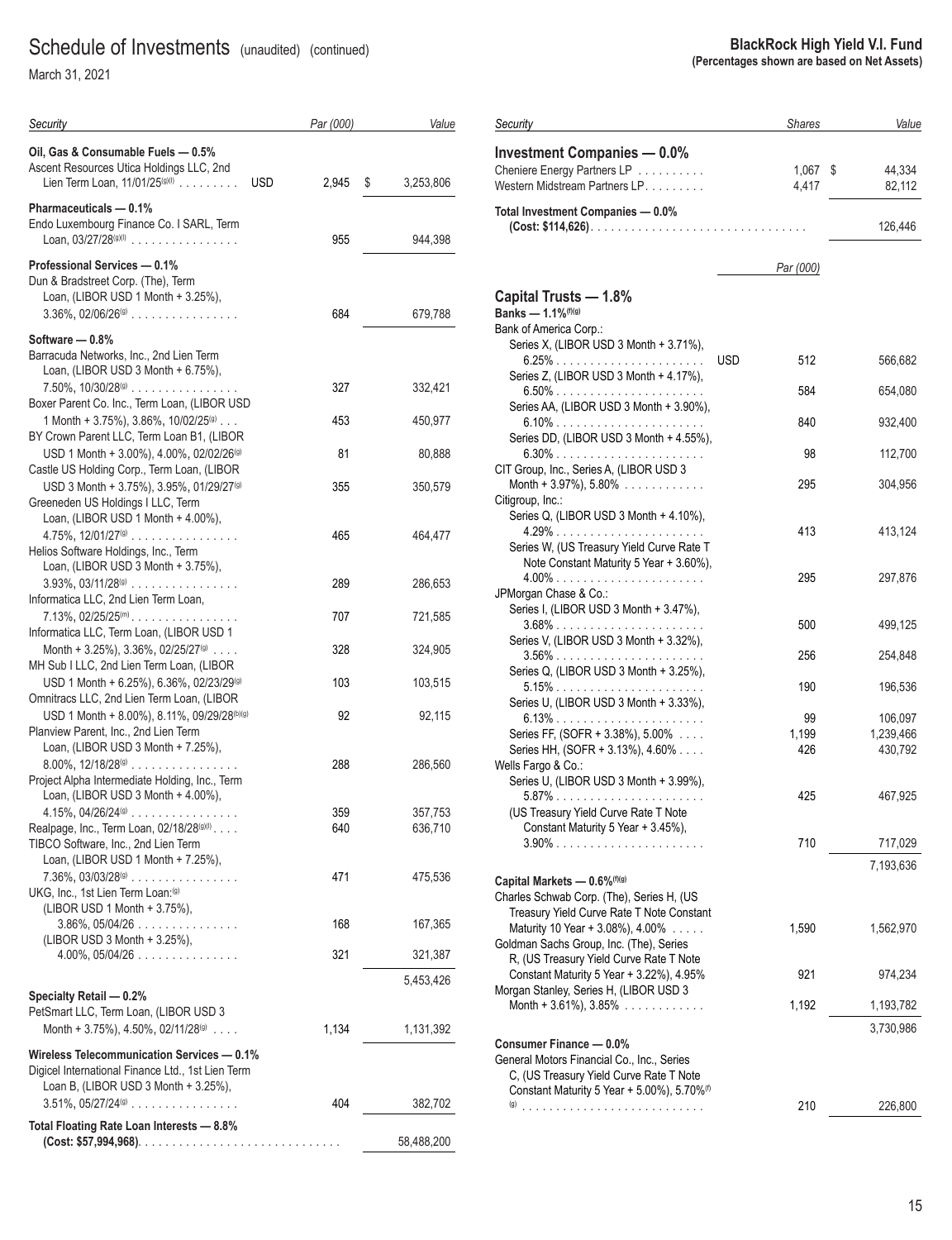March 31, 2021

| Security                                                                                                                                                                              | Par (000)     | Value        |
|---------------------------------------------------------------------------------------------------------------------------------------------------------------------------------------|---------------|--------------|
| Electric Utilities - 0.1%<br>Edison International, Series A, (US Treasury<br>Yield Curve Rate T Note Constant Maturity 5<br>Year + 4.70%), $5.38\%$ <sup>(f)(g)</sup> .<br><b>USD</b> | 900           | 912,420<br>S |
| Total Capital Trusts - 1.8%                                                                                                                                                           |               | 12,063,842   |
|                                                                                                                                                                                       | <b>Shares</b> |              |
| Warrants $-0.1\%$<br>Oil, Gas & Consumable Fuels - 0.1%<br>SM Energy Co. (Issued/exercisable 06/17/20, 1<br>share for 1 warrant, Expires 06/30/23, Strike<br>Price USD $0.01)^{(a)}$  | 33,915        | 554,850      |
|                                                                                                                                                                                       |               | 554,850      |
| Total Long-Term Investments - 96.3%<br>$(Cost: $617,100,199)$                                                                                                                         |               | 637,661,603  |

| <b>BlackRock High Yield V.I. Fund</b>       |
|---------------------------------------------|
| (Percentages shown are based on Net Assets) |

| Securitv                                                                            | <b>Shares</b> | Value       |
|-------------------------------------------------------------------------------------|---------------|-------------|
| Short-Term Securities - 1.9%(n)<br>BlackRock Liquidity Funds, T-Fund, Institutional |               |             |
| Class, 0.01%'<br>JPMorgan U.S. Treasury Plus Money Market                           | 12.314.573 \$ | 12.314.573  |
| Fund, Agency Class, 0.01%.                                                          | 128.342       | 128.342     |
| Total Short-Term Securities — 1.9%                                                  |               |             |
|                                                                                     |               | 12.442.915  |
| Total Investments — 98.2%                                                           |               |             |
| $(Cost: $629,543,114)$                                                              |               | 650.104.518 |
| Other Assets Less Liabilities — 1.8%. $\ldots$                                      |               | 11.714.881  |
|                                                                                     |               | 661.819.399 |

(a) Non-income producing security.

Security is valued using significant unobservable inputs and is classified as Level 3 in the fair value hierarchy.

<sup>(c)</sup> Restricted security as to resale, excluding 144A securities. The Fund held restricted securities with a current value of \$264,785, representing less than 0.05% of its net assets as of period end, and an original cost of \$263,946.

<sup>(d)</sup> Security exempt from registration pursuant to Rule 144A under the Securities Act of 1933, as amended. These securities may be resold in transactions exempt from registration to qualified institutional investors.

(e) Issuer filed for bankruptcy and/or is in default.

 $(6)$  Perpetual security with no stated maturity date.

(g) Variable rate security. Interest rate resets periodically. The rate shown is the effective interest rate as of period end. Security description also includes the reference rate and spread if published and available.<br>Payment-in-kind security which may pay interest/dividends in additional par/shares and/or in cash. Rates shown are the current rate and possible payment rates.

(h) Payment-in-kind security which may pay interest/dividends in additional par/shares and/or in cash. Rates shown are the current rate and possi<br>(i) Step-up bond that pays an initial coupon rate for the first period and t

(i) Convertible security.

Zero-coupon bond.<br>Represents an unsettled loan commitment at period end. Certain details associated with this purchase are not known prior to the settlement date, including coupon rate.

(m) Fixed rate.

(n) Annualized 7-day yield as of period end.

#### Investments in issuers considered to be affiliate(s) of the Fund during the period ended March 31, 2021 for purposes of Section 2(a)(3) of the Investment Company Act of 1940, as amended, were as follows:

|                                                 |               |              |                          |                          |                          |            |               |        | Capital Gain         |
|-------------------------------------------------|---------------|--------------|--------------------------|--------------------------|--------------------------|------------|---------------|--------|----------------------|
|                                                 |               |              |                          |                          | Change in                |            |               |        | <b>Distributions</b> |
|                                                 |               |              |                          | Net                      | Unrealized               |            | <b>Shares</b> |        | from                 |
|                                                 | Value at      | Purchases at | Proceeds from            | Realized                 | Appreciation             | Value at   | Held at       |        | <b>Underlying</b>    |
| Affiliated Issuer                               | 12/31/20      | Cost         | Sale                     | Gain (Loss)              | (Depreciation)           | 03/31/21   | 03/31/21      | Income | Funds                |
| <b>BlackRock Liquidity Funds,</b>               |               |              |                          |                          |                          |            |               |        |                      |
| T-Fund, Institutional Class <sup>(a)</sup> . \$ | 11,933,997 \$ | 380,576      | $\overline{\phantom{m}}$ | $\overline{\phantom{m}}$ | $\overline{\phantom{m}}$ | 12.314.573 | 12.314.573 \$ | 852    |                      |

(a) Represents net amount purchased (sold).

For Fund compliance purposes, the Fund's industry classifications refer to one or more of the industry sub-classifications used by one or more widely recognized market indexes or rating group indexes, and/or as defined by the investment adviser. These definitions may not apply for purposes of this report, which may combine such industry sub-classifications for reporting ease.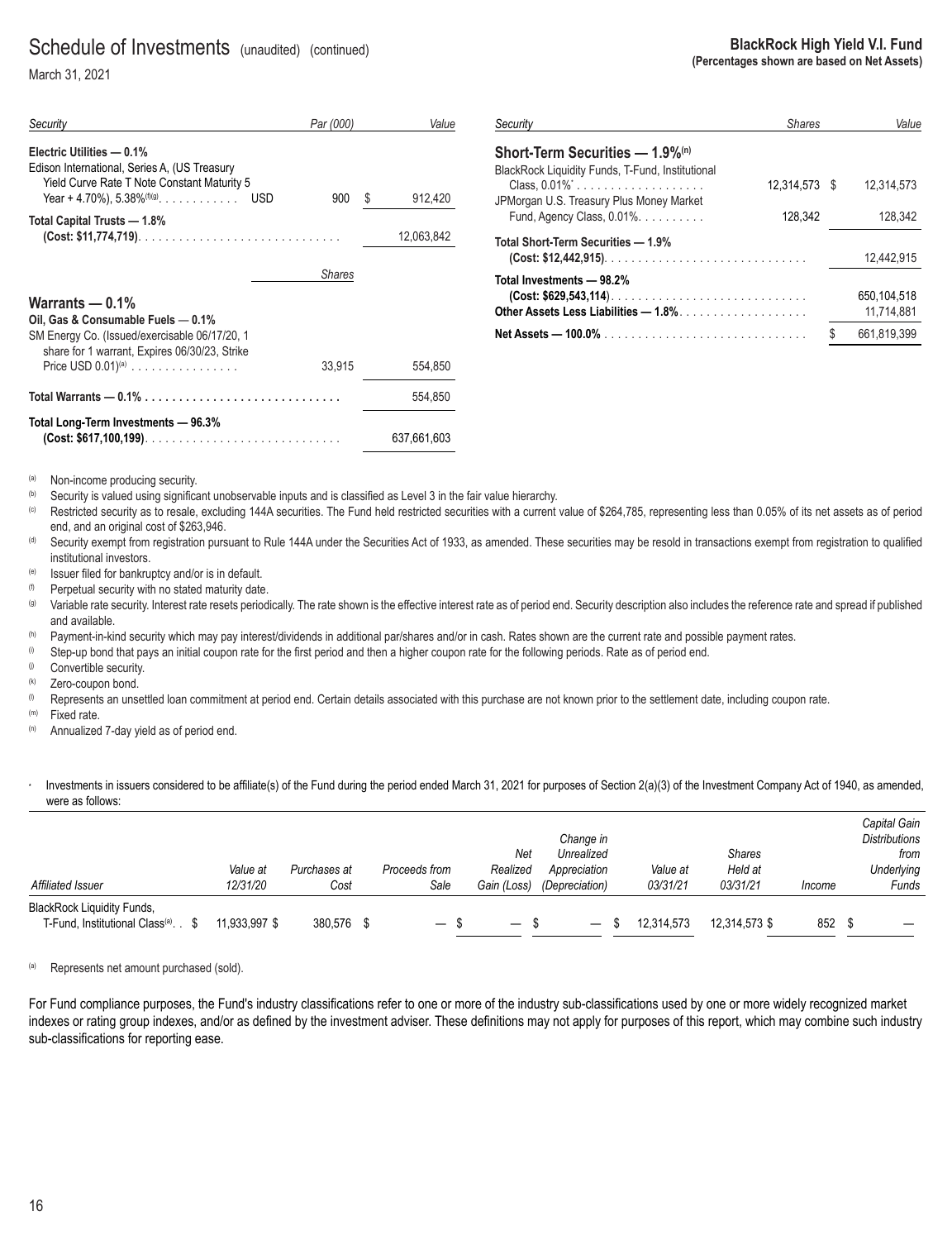### **Derivative Financial Instruments Outstanding as of Period End**

### **Futures Contracts**

| Description     | Number of<br>Contracts | Expiration<br>Date | Notional<br>Amount (000) | Value/<br>Unrealized<br>Appreciation<br>(Depreciation) |
|-----------------|------------------------|--------------------|--------------------------|--------------------------------------------------------|
| Short Contracts |                        |                    |                          |                                                        |
|                 | 45                     | 06/21/21 \$        | 5.897                    | 146,589                                                |
|                 | 25                     | 06/21/21           | 4.547                    | 199,284                                                |
|                 | 45                     | 06/30/21           | 5.555                    | 66.409                                                 |
|                 |                        |                    |                          | 412.282                                                |

### **Forward Foreign Currency Exchange Contracts**

|            | Currency<br>Purchased |     | Currency<br>Sold | Counterparty                    | Settlement<br>Date | Unrealized<br>Appreciation<br>(Depreciation) |
|------------|-----------------------|-----|------------------|---------------------------------|--------------------|----------------------------------------------|
| <b>USD</b> | 250.968               | CAD | 315,000          | State Street Bank and Trust Co. | 06/16/21           | 288                                          |
| <b>USD</b> | .376,593              | EUR | 1,153,000        | State Street Bank and Trust Co. | 06/16/21           | 22,367                                       |
| <b>USD</b> | 115.976               | GBP | 83,000           | Westpac Banking Corp.           | 06/16/21           | 1,527                                        |
|            |                       |     |                  |                                 |                    | 24,182                                       |

### **Centrally Cleared Credit Default Swaps — Sell Protection**

|                            |               |           |             |                       |     |                        |         | Upfront    |                |
|----------------------------|---------------|-----------|-------------|-----------------------|-----|------------------------|---------|------------|----------------|
|                            | Financing     |           |             |                       |     | Notional               |         | Premium    | Unrealized     |
|                            | Rate Received | Pavment   | Termination | Credit                |     | Amount                 |         | Paid       | Appreciation   |
| Reference Obligation/Index | by the Fund   | Frequencv | Date        | Rating <sup>(a)</sup> |     | $(000)$ <sup>(b)</sup> | Value   | (Received) | (Depreciation) |
| CDX.NA.HY.36.V1            | 5.00%         | Quarterly | 06/20/26    | ΝR                    | USC | 3.440                  | 311.757 | 292.952    | 18.805         |

<sup>(a)</sup> Using the rating of the issuer or the underlying securities of the index, as applicable, provided by S&P Global Ratings.

(b) The maximum potential amount the Fund may pay should a negative credit event take place as defined under the terms of the agreement.

### **OTC Credit Default Swaps — Buy Protection**

|                                   |             |           |                   |              |              |       | Upfront    |                |
|-----------------------------------|-------------|-----------|-------------------|--------------|--------------|-------|------------|----------------|
|                                   | Financing   |           |                   |              |              |       | Premium    | Unrealized     |
|                                   | Rate Paid   | Pavment   |                   | Termination  | Notional     |       | Paid       | Appreciation   |
| Reference Obligation/Index        | by the Fund | Freauencv | Counterparty      | Date         | Amount (000) | Value | (Received) | (Depreciation) |
| Nordstrom, $Inc. \ldots. \ldots.$ | 1.00%       | Quarterly | Barclays Bank plc | 06/20/25 USD | 87 \$        | 2.582 | 17.559     | (14.977)       |

### **OTC Credit Default Swaps — Sell Protection**

| Reference Obligation/Index                           | Financing<br>Rate Received<br>by the Fund | Pavment<br>Freauency   | Counterparty                           | Termination Credit         | Date Rating <sup>(a)</sup> |                          | Notional<br>Amount<br>$(000)$ <sup>(b)</sup> | Value                    | <b>Upfront</b><br>Premium<br>Paid<br>(Received) | Unrealized<br>Appreciation<br>(Depreciation) |
|------------------------------------------------------|-------------------------------------------|------------------------|----------------------------------------|----------------------------|----------------------------|--------------------------|----------------------------------------------|--------------------------|-------------------------------------------------|----------------------------------------------|
| Lumen Technologies, Inc.<br>Lumen Technologies, Inc. | 1.00%<br>1.00                             | Quarterly<br>Quarterly | Barclays Bank plc<br>Barclays Bank plc | 12/20/23 NR<br>06/20/25 NR |                            | <b>USD</b><br><b>USD</b> | 312<br>567                                   | $(4,906)$ \$<br>(29.192) | (13,028)<br>(63, 534)                           | 8.122<br>34.342                              |
|                                                      |                                           |                        |                                        |                            |                            |                          |                                              | $(34,098)$ \$            | (76, 562)                                       | 42.464                                       |

<sup>(a)</sup> Using the rating of the issuer or the underlying securities of the index, as applicable, provided by S&P Global Ratings.<br><sup>(b)</sup> The maximum potential amount the Fund may pay should a negative credit event take place a

The maximum potential amount the Fund may pay should a negative credit event take place as defined under the terms of the agreement.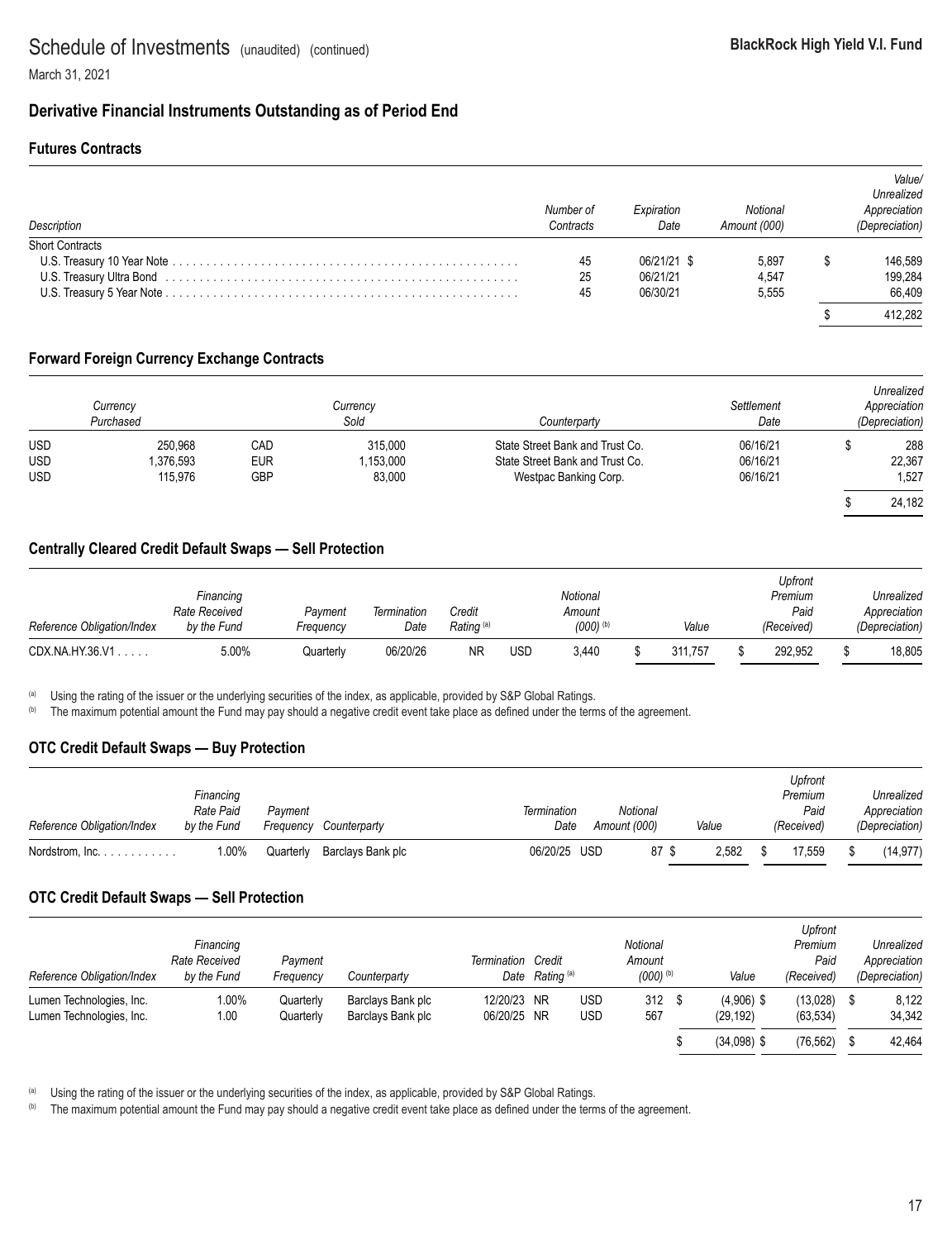## Glossary of Terms Used in this Report

### **Currency Abbreviations**

| CAD | Canadian Dollar      |
|-----|----------------------|
| EUR | Euro                 |
| GBP | <b>British Pound</b> |
| USD | United States Dollar |

### **Portfolio Abbreviations**

| DAC   | <b>Designated Activity Company</b>   |
|-------|--------------------------------------|
| LIBOR | London Interbank Offered Rate        |
| MSCI  | Morgan Stanley Capital International |
| отс   | Over-the-counter                     |
| PIK   | Payment-In-Kind                      |
| REIT  | <b>Real Estate Investment Trust</b>  |
| SOFR  | Secured Overnight Financing Rate     |
|       |                                      |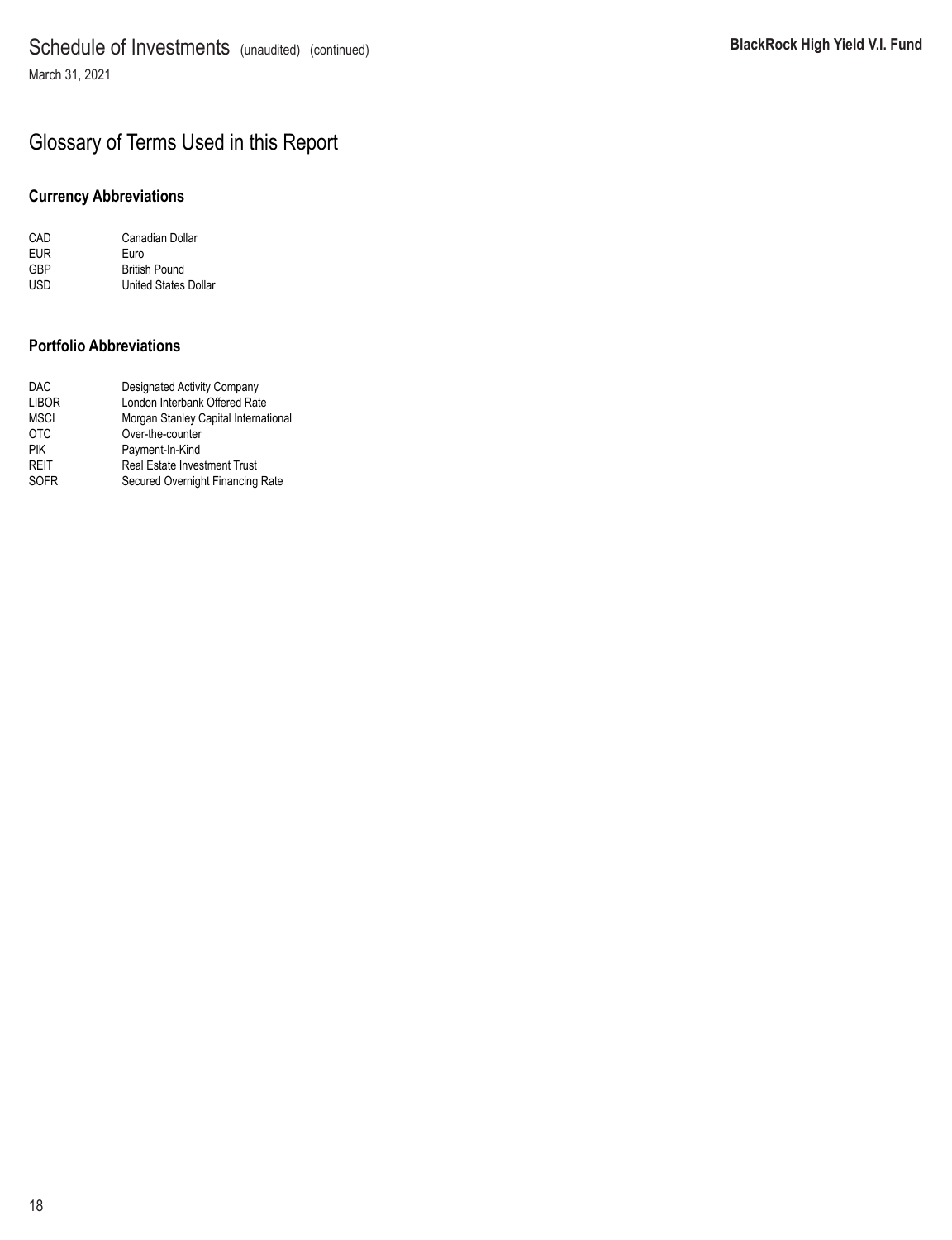March 31, 2021

### **Fair Value Hierarchy as of Period End**

Various inputs are used in determining the fair value of financial instruments. These inputs to valuation techniques are categorized into a fair value hierarchy consisting of three broad levels for financial reporting purposes as follows:

- Level 1 Unadjusted price quotations in active markets/exchanges for identical assets or liabilities that the Fund has the ability to access;
- Level 2 Other observable inputs (including, but not limited to, quoted prices for similar assets or liabilities in markets that are active, quoted prices for identical or similar assets or liabilities in markets that are not active, inputs other than quoted prices that are observable for the assets or liabilities (such as interest rates, yield curves, volatilities, prepayment speeds, loss severities, credit risks and default rates) or other market-corroborated inputs); and
- Level 3 Unobservable inputs based on the best information available in the circumstances, to the extent observable inputs are not available (including the BlackRock Global Valuation Methodologies Committee's (the "Global Valuation Committee's") assumptions used in determining the fair value of financial instruments).

The hierarchy gives the highest priority to unadjusted quoted prices in active markets for identical assets or liabilities (Level 1 measurements) and the lowest priority to unobservable inputs (Level 3 measurements). Accordingly, the degree of judgment exercised in determining fair value is greatest for instruments categorized in Level 3. The inputs used to measure fair value may fall into different levels of the fair value hierarchy. In such cases, for disclosure purposes, the fair value hierarchy classification is determined based on the lowest level input that is significant to the fair value measurement in its entirety. Investments classified within Level 3 have significant unobservable inputs used by the Global Valuation Committee in determining the price for Fair Valued Investments. Level 3 investments include equity or debt issued by privately held companies or funds. There may not be a secondary market, and/or there are a limited number of investors. The categorization of a value determined for financial instruments is based on the pricing transparency of the financial instruments and is not necessarily an indication of the risks associated with investing in those securities. For information about the Fund's policy regarding valuation of financial instruments, refer to its most recent financial statements.

The following table summarizes the Fund's investments categorized in the fair value hierarchy. The breakdown of the Fund's investments into major categories is disclosed in the Schedule of Investments above.

|                        | Level 1   | Level 2    | Level 3 | Total        |
|------------------------|-----------|------------|---------|--------------|
| Assets:                |           |            |         |              |
| Investments:           |           |            |         |              |
| Long-Term Investments: |           |            |         |              |
| Common Stocks:         |           |            |         |              |
|                        | 14,549    | \$         | \$      | \$<br>14,549 |
| Chemicals.             | 1,689,519 |            |         | 1,689,519    |
|                        | 363.679   |            |         | 363,679      |
|                        | 349,844   |            |         | 349.844      |
|                        |           |            | 6.136   | 6,136        |
|                        | 457.449   |            |         | 457,449      |
|                        | 2,644,609 |            |         | 2,644,609    |
|                        | 1,137,767 |            |         | 1,137,767    |
|                        | 263.061   |            |         | 263,061      |
|                        | 995,337   |            |         | 995,337      |
|                        | 6,024,628 | 264,785    |         | 6,289,413    |
|                        | 755,856   |            |         | 755,856      |
|                        | 305,256   |            |         | 305,256      |
| Corporate Bonds:       |           |            |         |              |
|                        |           | 27,560,553 |         | 27,560,553   |
|                        |           | 10,577,896 |         | 10,577,896   |
|                        |           | 12,236,190 |         | 12,236,190   |
|                        |           | 1,251,692  |         | 1,251,692    |
|                        |           | 1,764,114  |         | 1,764,114    |
|                        |           | 234,600    |         | 234,600      |
|                        |           | 115,345    |         | 115,345      |
|                        |           | 7,127,715  |         | 7,127,715    |
|                        |           | 4,834,864  |         | 4,834,864    |
|                        |           | 7,228,068  |         | 7,228,068    |
|                        |           | 17,058,791 |         | 17,058,791   |
|                        |           | 6,142,893  |         | 6,142,893    |
|                        |           | 1,813,250  |         | 1,813,250    |
|                        |           | 7,695,152  |         | 7,695,152    |
|                        |           | 13,320,301 |         | 13,320,301   |
|                        |           | 3,352,320  |         | 3,352,320    |
|                        |           |            |         |              |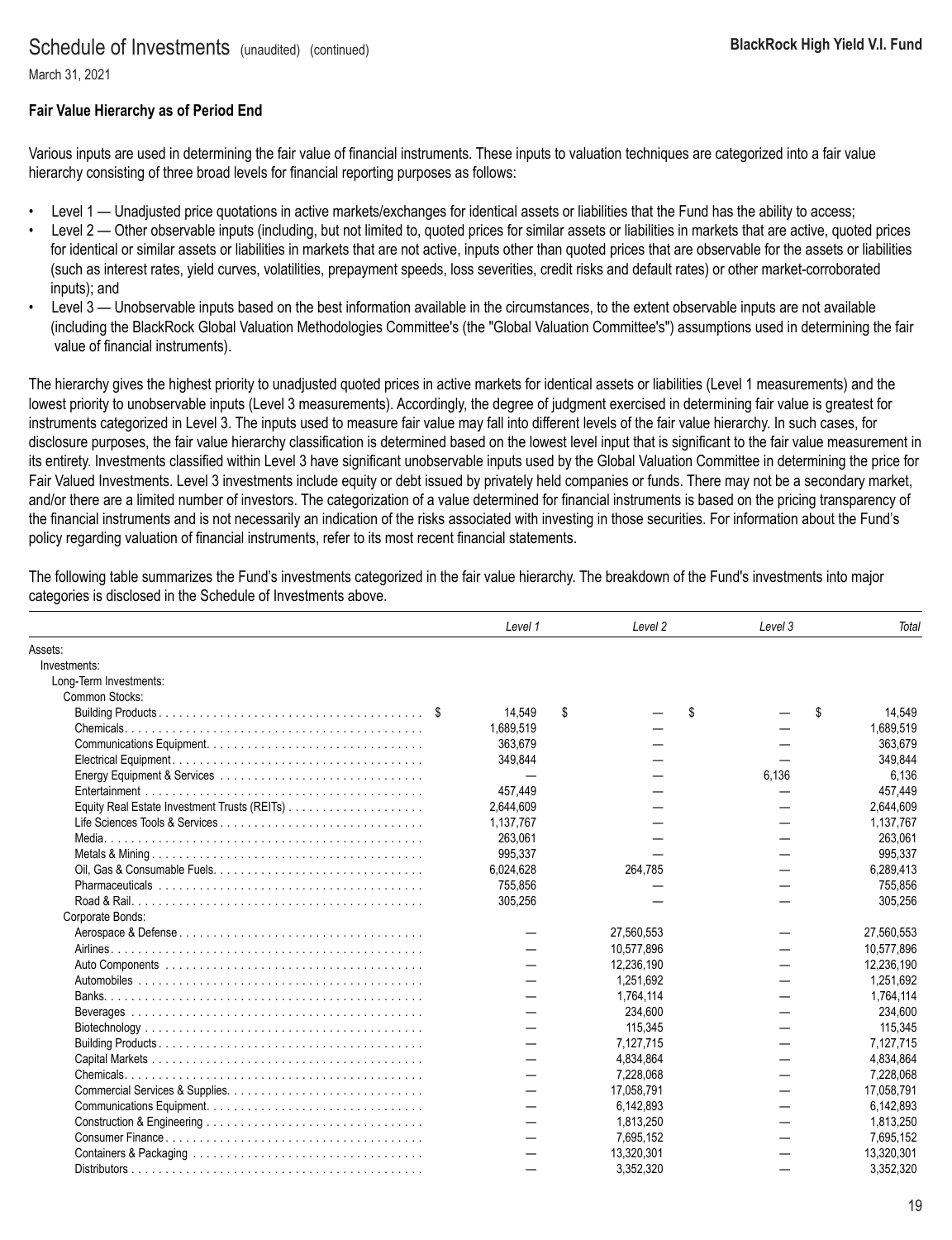|                                                                                                              | Level 1                  | Level 2         | Level 3                  | Total           |
|--------------------------------------------------------------------------------------------------------------|--------------------------|-----------------|--------------------------|-----------------|
|                                                                                                              | $\overline{\phantom{0}}$ | \$<br>2,326,444 | \$                       | \$<br>2,326,444 |
|                                                                                                              | $\overline{\phantom{0}}$ | 6,801,607       |                          | 6,801,607       |
|                                                                                                              | $\overline{\phantom{0}}$ | 39,416,742      |                          | 39,416,742      |
|                                                                                                              |                          | 4,435,263       |                          | 4.435.263       |
|                                                                                                              |                          | 837,731         |                          | 837,731         |
| Electronic Equipment, Instruments & Components                                                               |                          | 1,175,558       |                          | 1,175,558       |
|                                                                                                              | $\overline{\phantom{0}}$ |                 |                          |                 |
|                                                                                                              |                          | 7,192,700       | 717,875                  | 7,910,575       |
|                                                                                                              | $\overline{\phantom{0}}$ | 7,513,960       |                          | 7,513,960       |
|                                                                                                              |                          | 18,168,140      |                          | 18.168.140      |
|                                                                                                              |                          | 3.212.492       |                          | 3,212,492       |
|                                                                                                              | $\overline{\phantom{0}}$ | 13.376.222      | $\overline{\phantom{0}}$ | 13,376,222      |
|                                                                                                              |                          | 268,713         |                          | 268,713         |
|                                                                                                              |                          | 4,887,982       |                          | 4,887,982       |
|                                                                                                              | $\overline{\phantom{0}}$ | 31,532,164      |                          | 31,532,164      |
|                                                                                                              |                          | 548,157         |                          | 548,157         |
|                                                                                                              |                          | 35,447,227      | $\overline{\phantom{0}}$ | 35,447,227      |
|                                                                                                              |                          |                 |                          |                 |
|                                                                                                              |                          | 5,496,919       |                          | 5,496,919       |
|                                                                                                              | $\overline{\phantom{0}}$ | 1,673,637       | $\overline{\phantom{0}}$ | 1,673,637       |
| Independent Power and Renewable Electricity Producers                                                        | $\overline{\phantom{0}}$ | 2,789,992       | $\overline{\phantom{0}}$ | 2,789,992       |
|                                                                                                              |                          | 10,523,253      |                          | 10,523,253      |
|                                                                                                              |                          | 1,548,895       |                          | 1.548.895       |
|                                                                                                              | —                        | 1,399,084       | $\overline{\phantom{0}}$ | 1,399,084       |
|                                                                                                              |                          | 10,173,870      |                          | 10,173,870      |
|                                                                                                              |                          | 1,287,535       |                          | 1,287,535       |
|                                                                                                              |                          | 1,315,544       |                          | 1.315.544       |
|                                                                                                              |                          |                 |                          |                 |
|                                                                                                              |                          | 9.505.615       |                          | 9,505,615       |
|                                                                                                              |                          | 219,094         |                          | 219,094         |
|                                                                                                              |                          | 36,562,178      |                          | 36,562,178      |
|                                                                                                              | $\overline{\phantom{0}}$ | 13,765,035      | $\overline{\phantom{0}}$ | 13,765,035      |
|                                                                                                              | $\overline{\phantom{0}}$ | 310,756         | $\overline{\phantom{0}}$ | 310,756         |
|                                                                                                              | $\overline{\phantom{0}}$ | 2,597,750       |                          | 2,597,750       |
|                                                                                                              |                          | 68,216,932      |                          | 68,216,932      |
|                                                                                                              | $\overline{\phantom{0}}$ | 244,928         | $\overline{\phantom{0}}$ | 244,928         |
|                                                                                                              |                          |                 |                          |                 |
|                                                                                                              |                          | 441,664         |                          | 441,664         |
|                                                                                                              |                          | 12,987,556      |                          | 12,987,556      |
|                                                                                                              | $\overline{\phantom{0}}$ | 3,727,547       |                          | 3,727,547       |
|                                                                                                              |                          | 2,804,011       |                          | 2,804,011       |
|                                                                                                              | $\overline{\phantom{0}}$ | 5,978,279       | $\overline{\phantom{0}}$ | 5,978,279       |
| Semiconductors & Semiconductor Equipment                                                                     | $\overline{\phantom{0}}$ | 2,263,081       |                          | 2,263,081       |
|                                                                                                              | $\overline{\phantom{0}}$ | 19,221,065      | $\overline{\phantom{0}}$ | 19,221,065      |
|                                                                                                              | $\overline{\phantom{0}}$ | 16, 113, 454    |                          | 16,113,454      |
|                                                                                                              |                          | 1,665,659       |                          | 1,665,659       |
|                                                                                                              |                          | 827,322         |                          | 827,322         |
|                                                                                                              |                          |                 |                          |                 |
|                                                                                                              |                          | 3,973,719       |                          | 3,973,719       |
| Trading Companies & Distributors                                                                             |                          | 3,596,830       |                          | 3,596,830       |
|                                                                                                              |                          | 203,478         |                          | 203,478         |
|                                                                                                              |                          | 9,548,387       |                          | 9,548,387       |
| Floating Rate Loan Interests:                                                                                |                          |                 |                          |                 |
|                                                                                                              |                          | 2,158,735       | 587,685                  | 2,746,420       |
|                                                                                                              |                          | 1,864,480       |                          | 1,864,480       |
|                                                                                                              |                          | 418,834         |                          | 418,834         |
|                                                                                                              |                          |                 |                          |                 |
|                                                                                                              |                          | 126,449         |                          | 126,449         |
|                                                                                                              |                          | 344,706         |                          | 344,706         |
|                                                                                                              |                          | 327,375         |                          | 327,375         |
|                                                                                                              |                          | 2,193,410       |                          | 2,193,410       |
|                                                                                                              |                          | 3,831,667       | 283,250                  | 4,114,917       |
|                                                                                                              |                          | 908,633         |                          | 908,633         |
|                                                                                                              |                          | 348,652         |                          | 348,652         |
|                                                                                                              |                          | 858,219         |                          | 858,219         |
|                                                                                                              |                          |                 |                          |                 |
|                                                                                                              |                          | 893,634         |                          | 893,634         |
|                                                                                                              |                          | 5,538,822       | 302,877                  | 5,841,699       |
| Diversified Telecommunication Services                                                                       |                          | 2,198,520       |                          | 2,198,520       |
|                                                                                                              |                          | 8,488           | 672,400                  | 680,888         |
|                                                                                                              |                          | 2,564,284       |                          | 2,564,284       |
| Health Care Technology $\ldots \ldots \ldots \ldots \ldots \ldots \ldots \ldots \ldots \ldots \ldots \ldots$ |                          | 415,167         |                          | 415,167         |
|                                                                                                              |                          | 2,077,527       | 98,295                   | 2,175,822       |
|                                                                                                              |                          |                 |                          |                 |